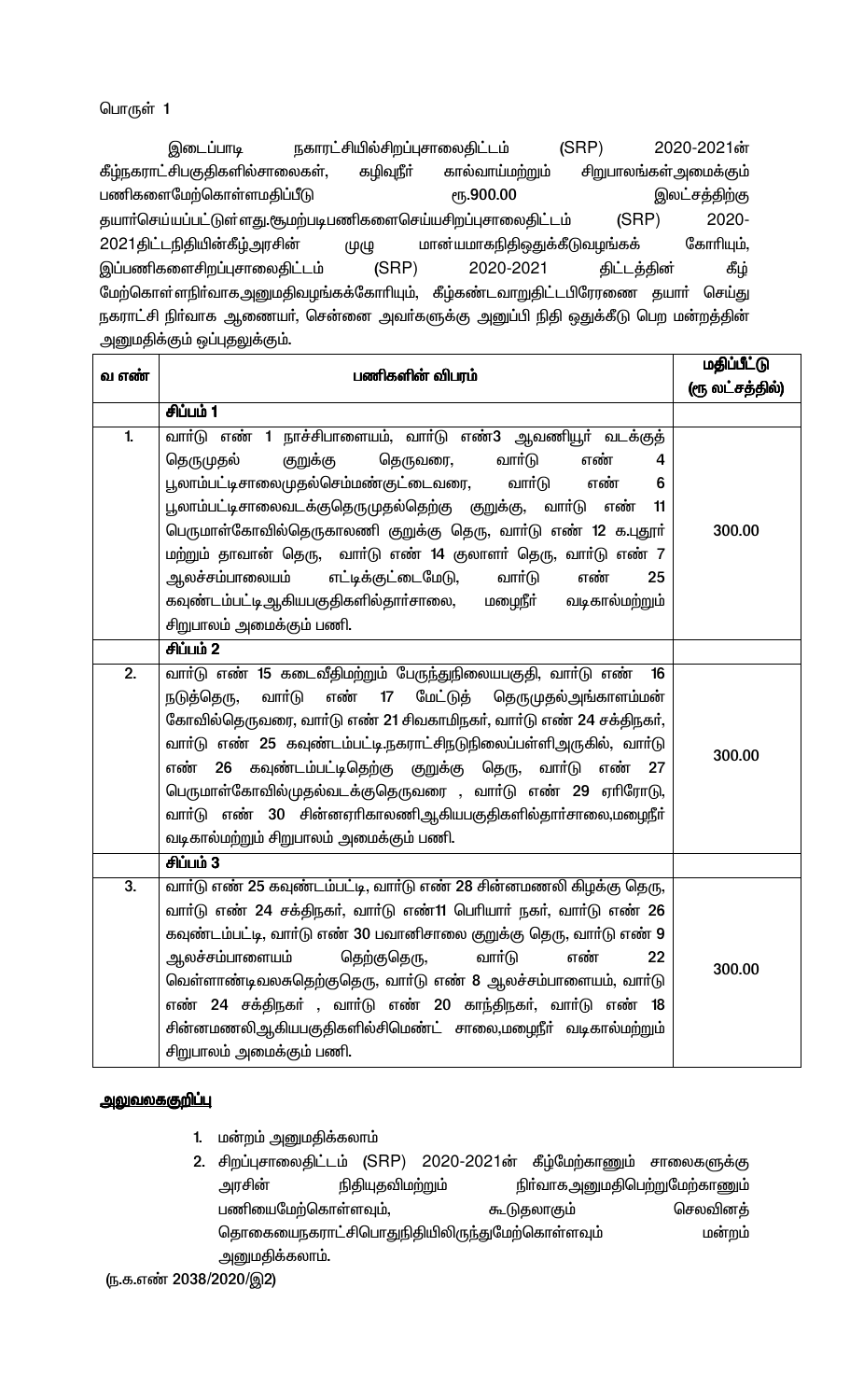இடைப்பாடி நகராட்சிகுட்பட்ட நகராட்சி பேருந்து நிலையம் அருகில் TUFIDCO நிதி 2014-2015ன் கீழ் தினசாி அங்காடி கட்டும் பணிக்கு நகராட்சி நிர்வாக ஆணையர், சென்னை அவர்களின் செயல்முறை ஆணை ந.க.எண்.27953/2017/தி1, நாள்.09.02.2018ன் படி மதிப்பீடு தொகை ரூ.290.00 இலட்சத்திற்கு நிர்வாக அனுமதி பெறப்பட்டு நிதி ஒதுக்கப்பட்டு நகர் மன்ற தீர்மான எண்.941, நாள்.31.01.2018ல் அனுமதி பெறப்பட்டு தலைமை பொறியாளா், நகராட்சி நிா்வாக ஆணையரகம், சென்னை அவா்களின் தொழில்நுட்ப அனுமதி கடிதம் ந.க.எண்.1041/2016/DO1, நாள்.23.02.2018ல் அனுமதி வழங்கப்பட்டு இந்நகராட்சி மூலம் 28.03.2018 அன்று ஒப்பந்தப்பள்ளி கோரப்பட்டு குறைந்த ஒப்பந்தப்புள்ளி அளித்துள்ள மெர்சஸ்.எஸ்.எஸ்.அசோசியேட்ஸ், சேலம் ஒப்பந்ததாரர் அவர்களுக்கு 30.04.2018 அன்று வேலை உத்தரவு வழங்கப்பட்டு பணி மேற்கொள்ளப்பட்டது.

மேற்படி பணிக்கு துணை இயக்குநா், நகர ஊரமைப்பு இயக்குநரகம், சேலம் அவா்களிடம் பெறப்பட்ட திட்ட / கட்டிட அனுமதி எண்.BP/R (S.R) No.8A, 8B/2017, நாள்.28.03.2017-ன் படி கடைகளின் அளவுகள் விபரம் பின்வருமாறு.

|                | <u>தரைகளம்</u>                        |                           |
|----------------|---------------------------------------|---------------------------|
|                |                                       |                           |
| 1              | $3.05x$ 4.42 $\mathbb{d}$             | $\overline{21}$ எண்ணிக்கை |
|                |                                       |                           |
|                |                                       |                           |
| $\overline{2}$ | $3.66x$ 4.42 $\mathrm{f}$             | $\overline{4}$ எண்ணிக்கை  |
|                |                                       |                           |
|                |                                       |                           |
| 3              | $4.87x$ $4.42$ $n$                    | 4 எண்ணிக்கை               |
|                |                                       |                           |
|                |                                       |                           |
|                | மொத்தம்                               | 29 எண்ணிக்கை              |
|                |                                       |                           |
|                |                                       |                           |
|                | மொத்த பரப்பளவு – 915.89m <sup>2</sup> |                           |
|                |                                       |                           |
|                |                                       |                           |

|                | <u>முதல்தளம்</u>                         |              |
|----------------|------------------------------------------|--------------|
|                |                                          |              |
| 1              | $10.22 \times 4.42$                      | 2 எண்ணிக்கை  |
|                |                                          |              |
| $\overline{2}$ | $6.35 \times 9.07$                       | 2 எண்ணிக்கை  |
|                |                                          |              |
| 3              | 11.43 $\times$ 4.42 மீ                   | 2 எண்ணிக்கை  |
|                |                                          |              |
| 4              | $8.15 \times 4.42$ in                    | 2 எண்ணிக்கை  |
|                |                                          |              |
| 5              | $6.94 \times 4.42$ In                    | 1 எண்ணிக்கை  |
|                |                                          |              |
| 6              | $3.66 \times 4.42 \text{ if}$            | 1 எண்ணிக்கை  |
|                |                                          |              |
| $\overline{7}$ | $6.33 \times 4.42 \text{ if }$           |              |
|                |                                          | 1 எண்ணிக்கை  |
| 8              | $3.05 \times 4.65$ மீ                    |              |
|                |                                          |              |
|                | மொத்தம்                                  | 11 எண்ணிக்கை |
|                |                                          |              |
|                | மொத்த பரப்பளவு $-$ 915.89 $\mathrm{m}^2$ |              |
|                |                                          |              |

மேற்படி பணியை செய்வதற்கு இடத்தை சுத்தப்படுத்தி திட்டத்தினை ஆரம்பிக்கும் நிலையில், மேற்படி இடத்தில் மேற்கு புறமாக உள்ள நகராட்சி கடைகளையும் அப்புறப்படுத்தி செய்ய வேண்டும் என மாண்புமிகு தமிழ்நாடு முதலமைச்சா் அவா்களின் ஆய்வின் போது தொ்வித்ததற்கிணங்க மேற்படி ் கட்டிடத்திற்கு துணை இயக்குநா், நகர ஊரமைப்பு இயக்குநா், சேலம் அவா்களிடம் திருத்திய திட்ட / கட்டிட அனுமதி பெற விண்ணப்பிக்கப்பட்டு பெறப்பட்ட அனுமதி எண்.BP/R (S.R) No.4A, 4B/2018, நாள்.10.09.2018 ஆகும்.

மேற்கண்ட திருத்திய வரைபட அனுமதியின் படி கடைகளின் எண்ணிக்கை மற்றும் அளவுகள் விபரம் பின்வருமாறு.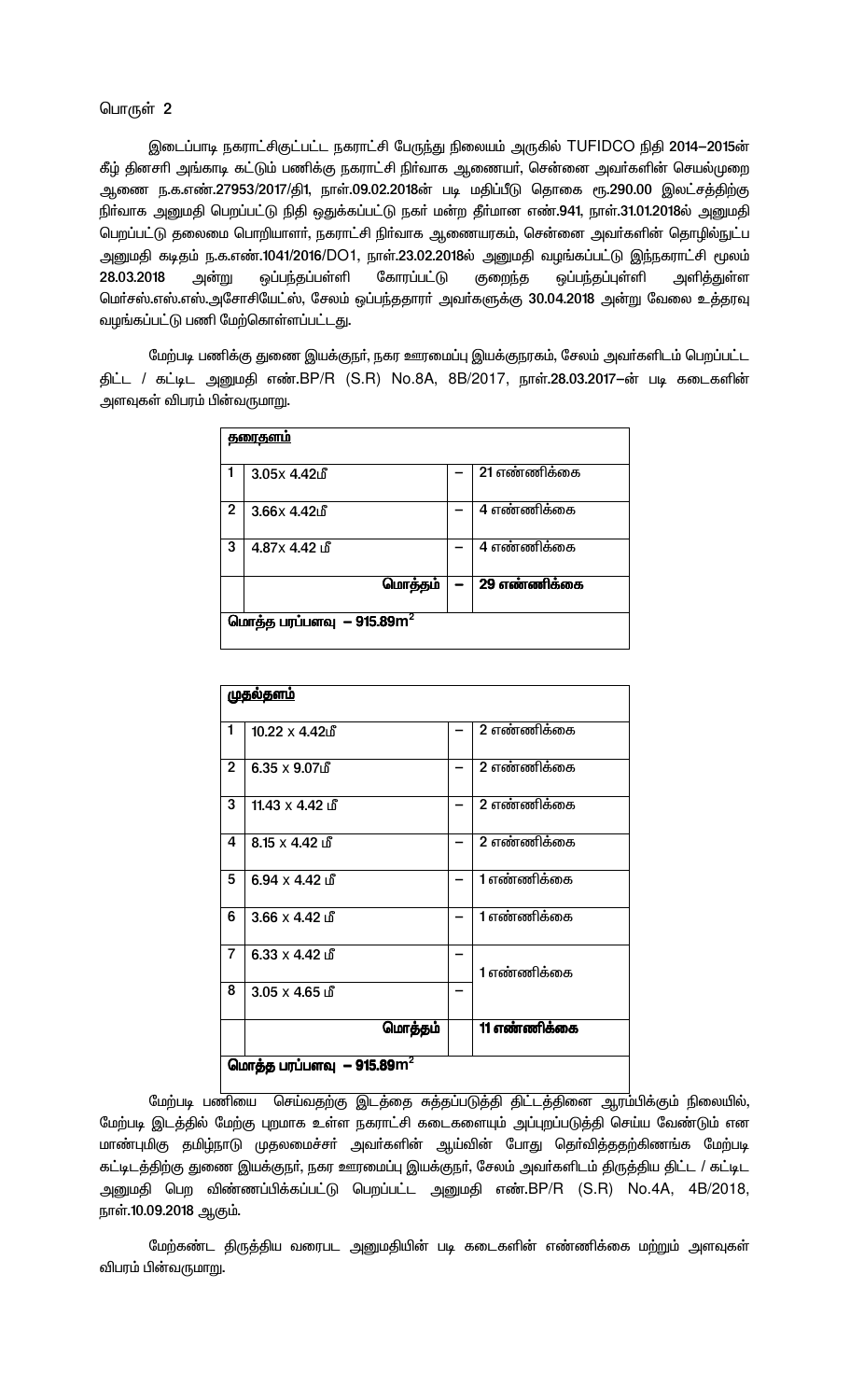|                | <u>தரைதளம்</u>                           |              |
|----------------|------------------------------------------|--------------|
| 1              | $6.10 \times 8.47$                       | 4 எண்ணிக்கை  |
| $\overline{2}$ | $3.05 \times 8.47$ மீ                    | 12 எண்ணிக்கை |
| 3              | $3.58 \times 8.47$ in                    | 2 எண்ணிக்கை  |
|                | மொத்தம்                                  | 18 எண்ணிக்கை |
|                | மொத்த பரப்பளவு  – 1113.74 $\mathrm{m}^2$ |              |
|                | <u>முதல்தளம்</u>                         |              |
| 1              | $6.10 \times 8.47$                       | 4 எண்ணிக்கை  |
| $\overline{2}$ | $3.05 \times 8.47$                       | 12 எண்ணிக்கை |
| 3              | $3.58 \times 8.47$ in                    | 2 எண்ணிக்கை  |
|                | மொத்தம்                                  | 18 எண்ணிக்கை |
|                | மொத்த பரப்பளவு  — 1113.74 $\mathsf{m}^2$ |              |

மேற்படி பணிக்கு பெறப்பட்ட திருத்திய வரைபடி அங்கீகாரத்தின் படி பணிகள் செய்யப்பட்டதால், மேற்படி திட்ட மதிப்பீட்டில் சில இனங்கள் செய்யப்படாமல் கைவிடப்பட்டதாலும், சில இனங்கள் கூடுதலாக செய்யப்பட்டதாலும், மேற்கண்ட பணிக்கு செய்யப்பட்ட இனங்களில் குறைவு மற்றும் கூடுதல் விபரங்கள் பின்வருமாறு

|  | மேற்கண்ட திட்டத்தின் மதிப்பீட்டில் கைவிடப்பட்ட இனங்களின் விபரம் |  |
|--|-----------------------------------------------------------------|--|
|  |                                                                 |  |

| SI.No          | <b>Work Description</b>                                                                                                                                                                                                                                                                                                                                                                                                                                                            | As per<br>Original<br>Esimate | <b>Omission Qty</b> |         | Reason<br>for<br>Omission |                                                      |
|----------------|------------------------------------------------------------------------------------------------------------------------------------------------------------------------------------------------------------------------------------------------------------------------------------------------------------------------------------------------------------------------------------------------------------------------------------------------------------------------------------|-------------------------------|---------------------|---------|---------------------------|------------------------------------------------------|
|                |                                                                                                                                                                                                                                                                                                                                                                                                                                                                                    | Qty                           | Qty                 | Rate    | <b>Amount Rs</b>          |                                                      |
| 1              | filling<br>Supplying<br>in<br>and<br>foundation and basement with<br>filling sand in layers of not more<br>than 15cm.thick well rammed<br>watered and compacted - etc.,<br>complying<br>complete<br>with<br>standard specification.                                                                                                                                                                                                                                                | 60.00                         | 60.00               | 1000.00 | 60000                     | <b>Work</b><br>execution<br>as per site<br>condition |
| $\overline{2}$ | Centering for soffits of RCC slabs<br>of plane surface like lintels,<br>beams ,etc., including strutting<br>3m high using mild steel sheets<br>of size 90cm X 60cm X and B.G<br>10 stiffened with M.S angles of<br>size 25mm X 25mm X 3mm laid<br>over silver Oak (C.W) joists of<br>size 10cm X 6.5cm (spaced at<br>about 90cm c/c )and supported<br>dy casurina props of 10cm to<br>13cm dia (spaced of 75cm C/C)<br>complying<br>with<br>standard<br>specification and directed |                               |                     |         |                           |                                                      |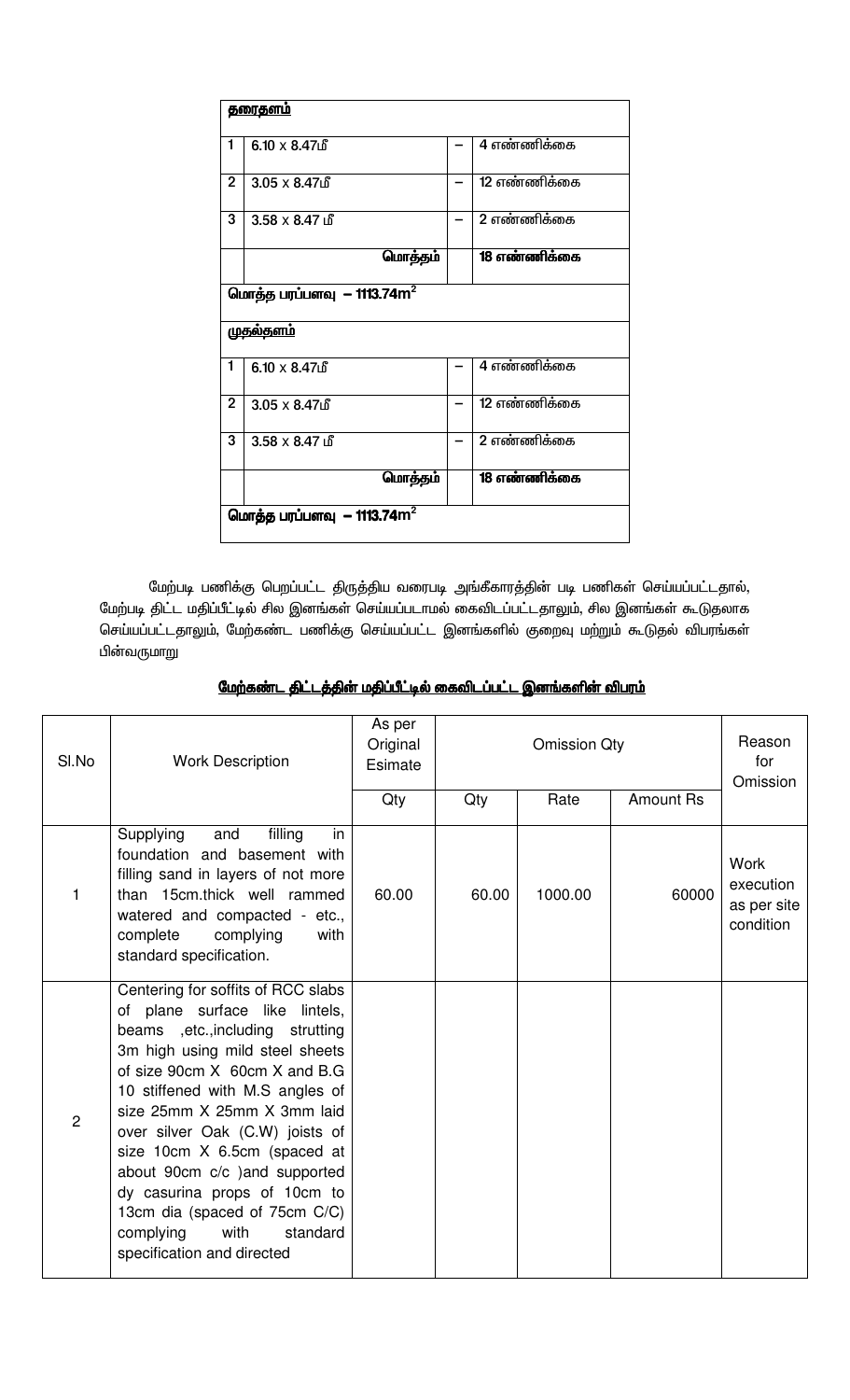| $\mathsf a$ | Drain                                                                                                                                                                                                                                                                                                                                                                                                                                                                                                                                                                                                                                                                                                                                                                                                                                                                                                                                                                                                                                                                                                                                                                                                                                                                                                                                                                                                                                                      | 509.00 | 509.00 | 250.00  | 127250  | <b>Work</b><br>execution<br>as per site<br>condition |
|-------------|------------------------------------------------------------------------------------------------------------------------------------------------------------------------------------------------------------------------------------------------------------------------------------------------------------------------------------------------------------------------------------------------------------------------------------------------------------------------------------------------------------------------------------------------------------------------------------------------------------------------------------------------------------------------------------------------------------------------------------------------------------------------------------------------------------------------------------------------------------------------------------------------------------------------------------------------------------------------------------------------------------------------------------------------------------------------------------------------------------------------------------------------------------------------------------------------------------------------------------------------------------------------------------------------------------------------------------------------------------------------------------------------------------------------------------------------------------|--------|--------|---------|---------|------------------------------------------------------|
| 3           | Providing and laying in position<br>,standardised concrete mix M-20<br>Grade in accordance with IS 456-<br>2000, using 20mm and down<br>graded hard broken granite<br>stone jelly for all RCC items of<br>works with minimum cement<br>of<br>325kg/M3<br>and<br>concrete<br>maximum water cement ratio of<br>0.55,<br>including<br>admixture<br>(plasticiser/super plasticiser) in<br>recommended proportions as per<br>IS :9103 to accelerate ,retard<br>setting of concrete , improve<br>workability without perparing<br>strength and durability with about<br>(5 cu.m) 7730 kg of 20mm<br>machine crused stone jelly and<br>with about $(3.30cu.m)$ 5156 kg of<br>10-12mm machine crused stone<br>jelly and with about (4.79cu.m)<br>7670kg of sand, but excluding<br>cost of reinforcement grill and<br>fabricating charges, centering<br>shuttereing<br>and<br>also<br>and<br>including laying, vibrating with<br>machanical vibrators<br>finishing,<br>curing etc., and providing fixtures<br>like fan clamps in the RCC<br>slabs<br>floor/roof<br>wherever<br>necessary without claiming etc.,<br>complete<br>complying<br>with<br>standard specifications and as<br>directed by the departmental<br>officers. The coarse and fine<br>aggregates to be used should be<br>comply with the requirments of IS<br>standards.(No separate payment<br>will be made by the department<br>the<br>excess<br><b>of</b><br>for<br>usage<br>materials).charges |        |        |         |         |                                                      |
| a           | Mat footing                                                                                                                                                                                                                                                                                                                                                                                                                                                                                                                                                                                                                                                                                                                                                                                                                                                                                                                                                                                                                                                                                                                                                                                                                                                                                                                                                                                                                                                | 198.00 | 198.00 | 5950.00 | 1178100 | <b>Work</b><br>execution<br>as per site<br>condition |
| 4           | Plain Cement Concrete 1:8:16<br>eight<br>cement<br>fine<br>(one<br>aggregates and sixteen coarse<br>aggregates) using 20mm size<br>ISS HBG metal including cost<br>and conveyance of all materials<br>to site and including for the<br>labour<br>mixing,<br>laying<br>and                                                                                                                                                                                                                                                                                                                                                                                                                                                                                                                                                                                                                                                                                                                                                                                                                                                                                                                                                                                                                                                                                                                                                                                  | 10.00  | 10.00  | 3400.00 | 34000   | <b>Work</b><br>execution<br>as per site<br>condition |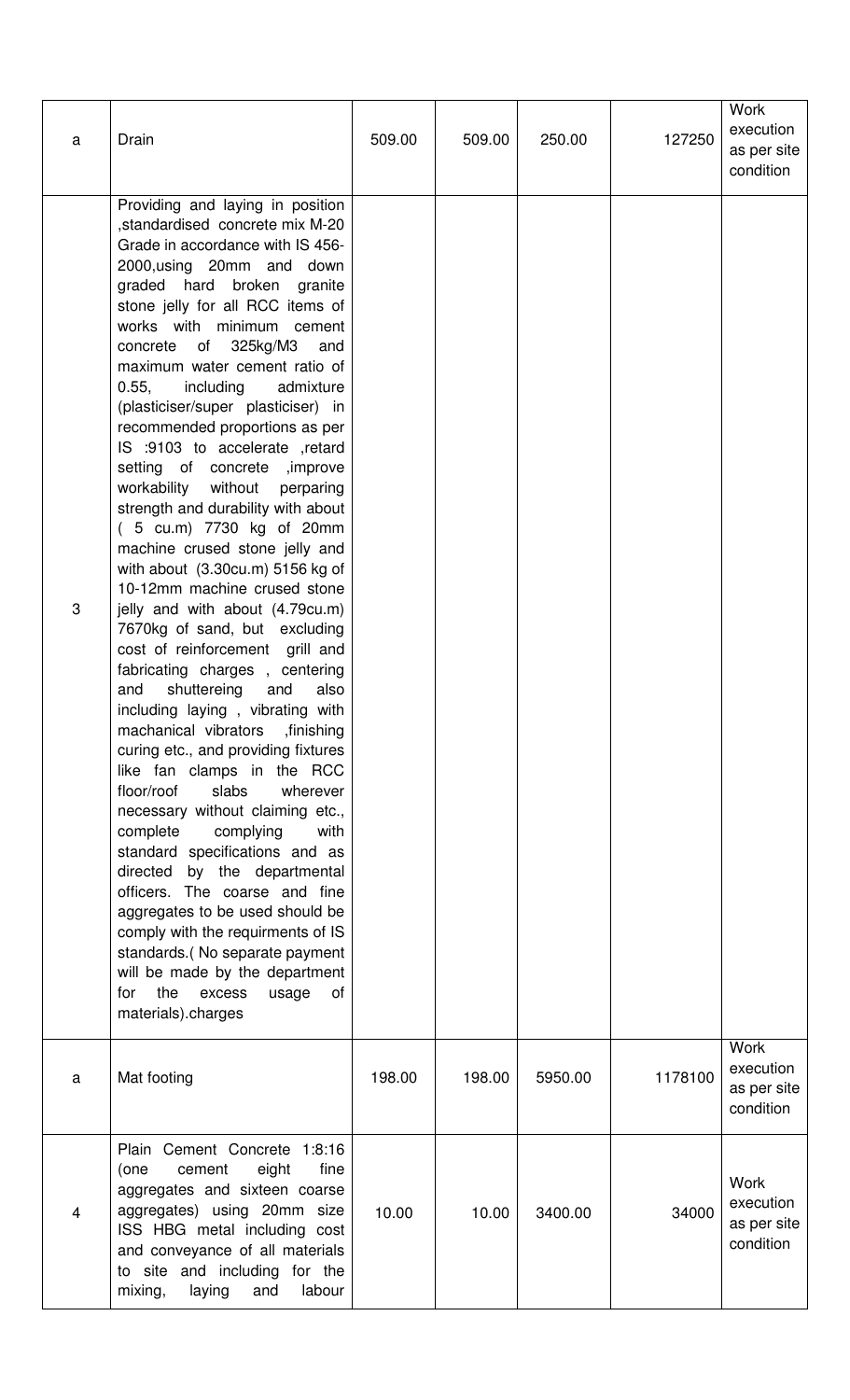|                | incidential<br>all<br>charges<br>and<br>charges such as water providing<br>etc., complete as per standard<br>specification                                                                                                                                                                                                                                  |         |         |         |         |                                                      |
|----------------|-------------------------------------------------------------------------------------------------------------------------------------------------------------------------------------------------------------------------------------------------------------------------------------------------------------------------------------------------------------|---------|---------|---------|---------|------------------------------------------------------|
| 5              | Finishing the floor with Vetrified<br>Tiles of size $600x 600 x 8$ mm of<br>approved quality as Instructed by<br>the Engineer incharge and set in<br>Cement mortor 1:2 (1 of cement<br>2 of sand) 20mm thick using river<br>sand including all cost of labour<br>and all cost of materials etc<br>Complete<br>complying<br>with<br>standard Specifications. | 1602.00 | 1602.00 | 820.00  | 1313640 | <b>Work</b><br>execution<br>as per site<br>condition |
| 6              | Supplying and fixing in position<br>Cement based<br>hydruali-cally<br>pressed Anti-Skid tiles (pattern<br>design) 20 mmthick in cement<br>mortar $1:3 - 20$ mm thick $\&$<br>pointed<br>with same colour of<br>cement etc., complete.as per<br>standard specification                                                                                       | 121.00  | 121.00  | 900.00  | 108900  | <b>Work</b><br>execution<br>as per site<br>condition |
| $\overline{7}$ | Plain Cement Concrete<br>1:2:4<br>cement, two<br>sand,<br>four<br>(one<br>'aggregate) using 20mm gauge<br>hand broken granite stone jelly<br>including laying to the required<br>thickness and finising the top<br>smooth etc., complete                                                                                                                    | 65.00   | 65.00   | 4600.00 | 299000  | Work<br>execution<br>as per site<br>condition        |
| 8              | Plastering in Cement Mortar 1:4<br>Mix (one cement, five sand)<br>20mm thick including cost and<br>conveyance of all materials to<br>loading<br>and<br>unloading<br>site,<br>charges and labour charges for<br>mixing, laying and curing etc.<br>complete. Complying with std.<br>specifications.                                                           | 65.00   | 65.00   | 290.00  | 18850   | Work<br>execution<br>as per site<br>condition        |
| 9              | Painting two coats with Ready<br>Mixed Enamel Paint over the<br>new iron works of approved<br>quality and colour without priming<br>coat including the cost all<br>materials etc., complete, in all<br>floors.                                                                                                                                              | 855.00  | 855.00  | 90.00   | 76950   | Work<br>execution<br>as per site<br>condition        |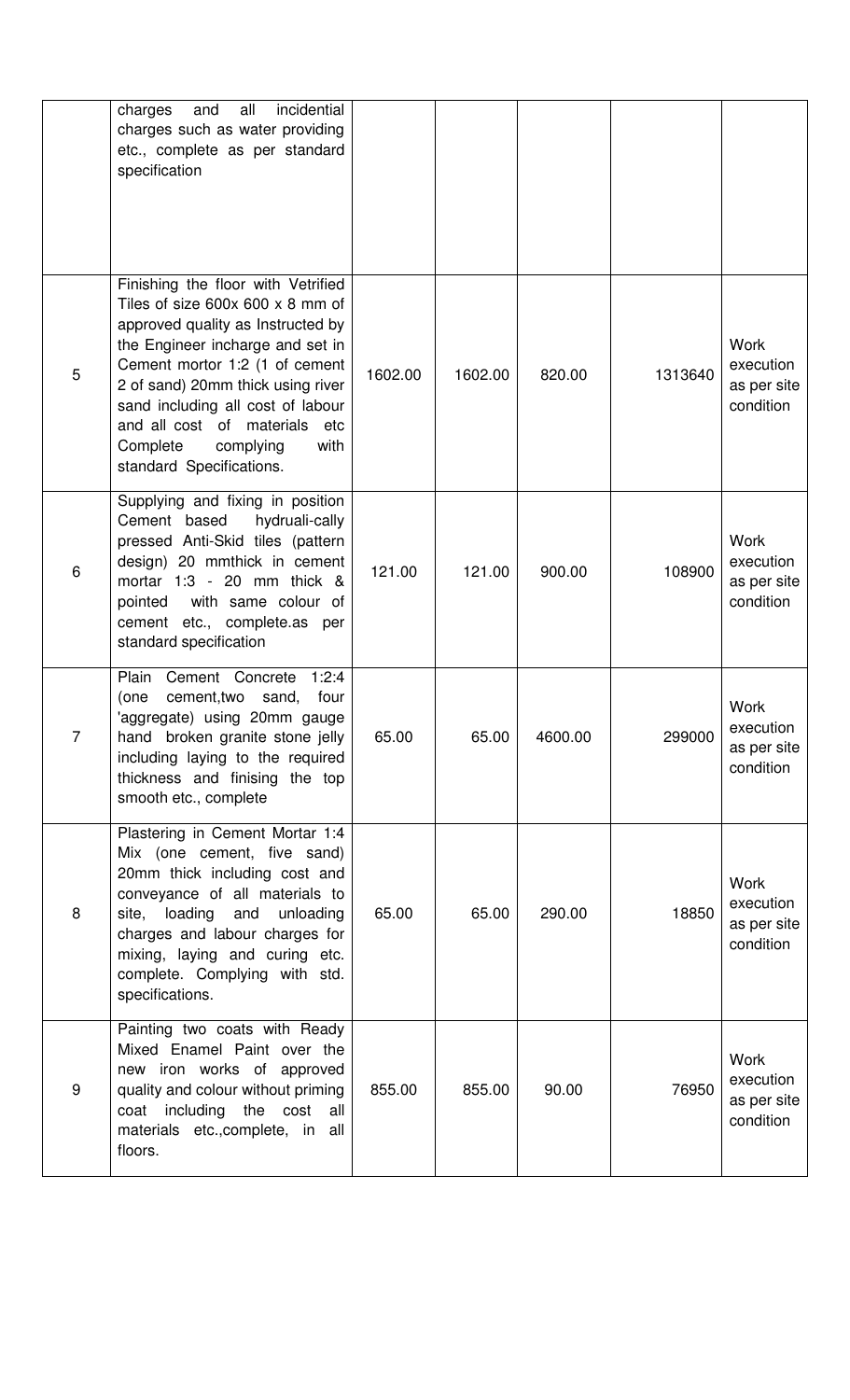| 10          | Supplying laying and jointing 110<br>mm dia P.V.C pipes (6Kg/SqCm)<br>of approved quality and best<br>variety conforming to I.S.S & with<br>I.S.I mark, of the following sizes<br>including cutting, Fixing to PVC<br>specials using Adhesive<br>but<br>excluding cost of such specials<br>and fixing to wall with necessary<br>teak - Wood Plugs, PVC Clamps<br>and screws, making holes on the<br>wall or drilling holes in roof and<br>making good the dismantled<br>portions to original condition with<br>brick<br>work<br>necessary<br>and<br>plastering wherever necessary<br>scaffolding<br>with necessary<br>charges. | 160.00 | 160.00 | 370.00 | 59200 | <b>Work</b><br>execution<br>as per site<br>condition |
|-------------|--------------------------------------------------------------------------------------------------------------------------------------------------------------------------------------------------------------------------------------------------------------------------------------------------------------------------------------------------------------------------------------------------------------------------------------------------------------------------------------------------------------------------------------------------------------------------------------------------------------------------------|--------|--------|--------|-------|------------------------------------------------------|
| 11          | Supply and delivery of Following<br><b>PVC</b><br>and G.I. Medium Class<br>pipes and Specials as per ISI<br>Specifications<br>for<br>Pumpset<br>errection including Cutting and<br>Threading of G.I. pipe, MS push<br>for plunger rod, Interconnection<br>work etc Complete for Borewell<br>only.                                                                                                                                                                                                                                                                                                                              |        |        |        |       |                                                      |
| а           | 32mm G.I. 'B' Class Pipe                                                                                                                                                                                                                                                                                                                                                                                                                                                                                                                                                                                                       | 190.00 | 190.00 | 270.00 | 51300 | <b>Work</b><br>execution<br>as per site<br>condition |
| $\mathsf b$ |                                                                                                                                                                                                                                                                                                                                                                                                                                                                                                                                                                                                                                |        |        |        |       | <b>Work</b>                                          |
|             | 32 mm GI Nipple 5cm long                                                                                                                                                                                                                                                                                                                                                                                                                                                                                                                                                                                                       | 1.00   | 1.00   | 120.00 | 120   | execution<br>as per site<br>condition                |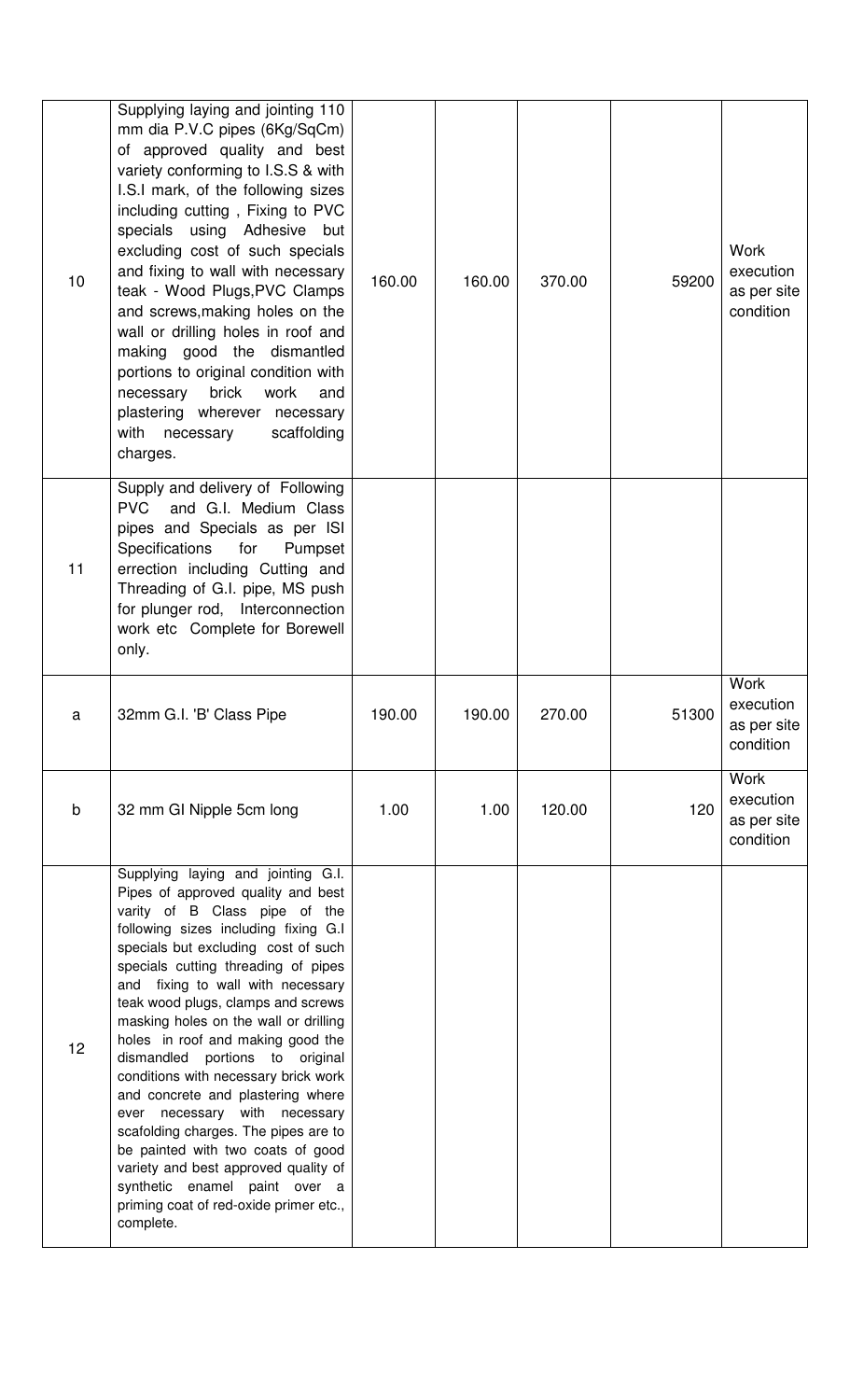| a            | 20MM dia, G.I pipe                                                                                                                                                                                                                                                                                                                                                                                                | 80.00 | 80.00 | 170.00  | 13600 | <b>Work</b><br>execution<br>as per site<br>condition |
|--------------|-------------------------------------------------------------------------------------------------------------------------------------------------------------------------------------------------------------------------------------------------------------------------------------------------------------------------------------------------------------------------------------------------------------------|-------|-------|---------|-------|------------------------------------------------------|
| 13           | Supplying and fixing in position<br>first quality and approved variety<br>of Gun Metal Gate Valve (Heavy<br>type) with I.S.I.mark of the<br>following sizes including cost of<br>Shellac, thread etc, including<br>labour for cutting and threading<br>G.I.Pipes etc., complete<br>of<br>standard<br>with<br>complying<br>specifications for both internal<br>external<br>Supply<br>and<br>water<br>arrangements. |       |       |         |       |                                                      |
| a            | 25mm dia G.M.Gate Valve                                                                                                                                                                                                                                                                                                                                                                                           | 6.00  | 6.00  | 730.00  | 4380  | <b>Work</b><br>execution<br>as per site<br>condition |
| $\mathsf b$  | 32mm dia G.M.Gate Valve                                                                                                                                                                                                                                                                                                                                                                                           | 8.00  | 8.00  | 1000.00 | 8000  | Work<br>execution<br>as per site<br>condition        |
| 14           | Supply and fixing of following<br>Plumbing G.I.materials                                                                                                                                                                                                                                                                                                                                                          |       |       |         |       |                                                      |
| a            | 20mm dia G.I coupling                                                                                                                                                                                                                                                                                                                                                                                             | 6.00  | 6.00  | 35.00   | 210   | <b>Work</b><br>execution<br>as per site<br>condition |
| $\sf b$      | 20mm dia G.I Elbow                                                                                                                                                                                                                                                                                                                                                                                                | 6.00  | 6.00  | 35.00   | 210   | <b>Work</b><br>execution<br>as per site<br>condition |
| $\mathbf C$  | 20mm X 15mm dia G.I Reducer                                                                                                                                                                                                                                                                                                                                                                                       | 6.00  | 6.00  | 35.00   | 210   | <b>Work</b><br>execution<br>as per site<br>condition |
| $\mathsf{d}$ | 20mm Hex Nipple                                                                                                                                                                                                                                                                                                                                                                                                   | 6.00  | 6.00  | 35.00   | 210   | Work<br>execution<br>as per site<br>condition        |
| $\mathsf e$  | 25mm dia G.I coupling                                                                                                                                                                                                                                                                                                                                                                                             | 8.00  | 8.00  | 65.00   | 520   | <b>Work</b><br>execution<br>as per site<br>condition |
| $\mathsf{f}$ | 25mm dia G.I Tee                                                                                                                                                                                                                                                                                                                                                                                                  | 8.00  | 8.00  | 110.00  | 880   | Work<br>execution<br>as per site<br>condition        |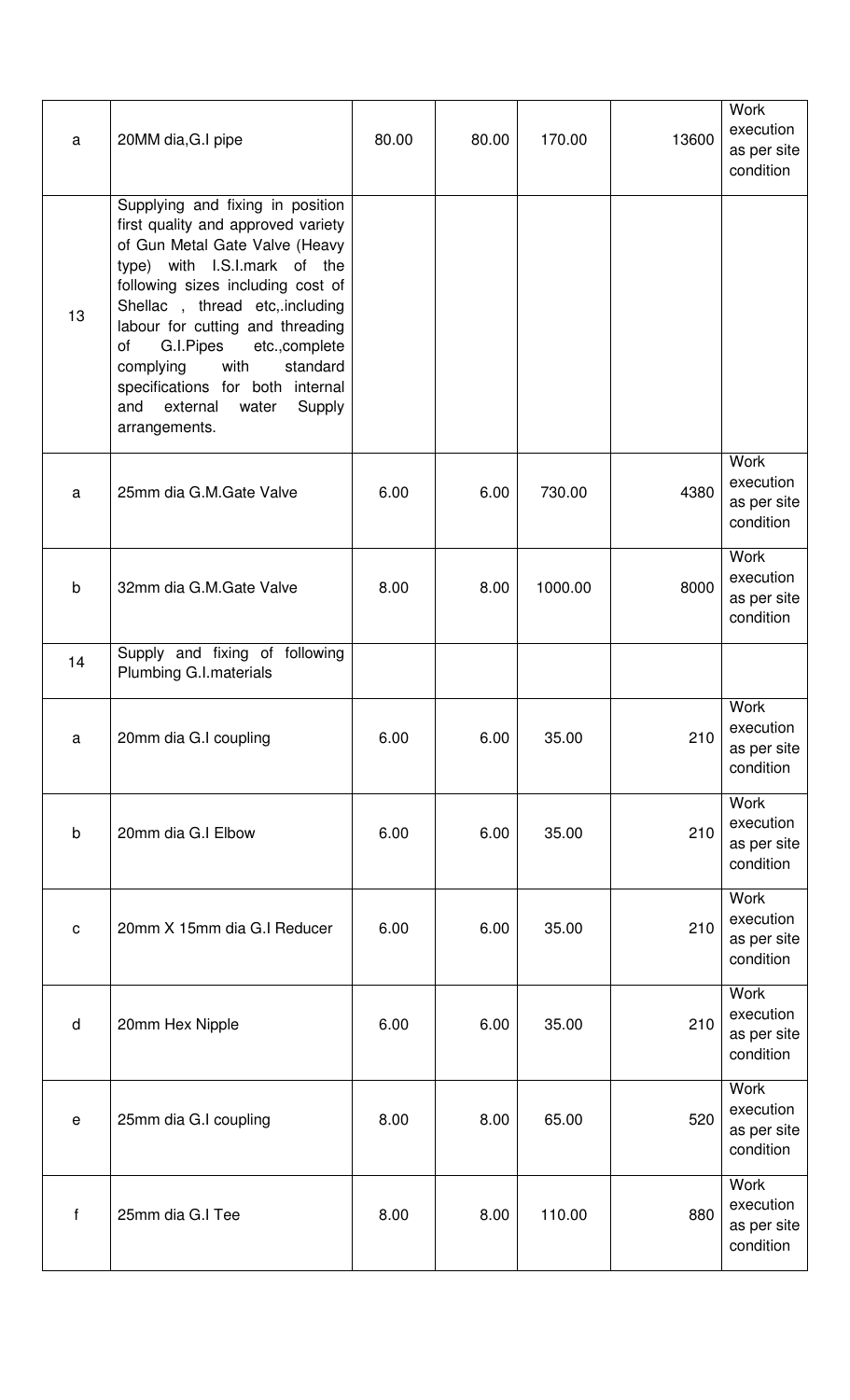| g           | 25mm dia G.I Elbow                                                                                                                                                                                                                                                                                                                                                                                                                                                                                                                            | 4.00  | 4.00  | 75.00    | 300   | Work<br>execution<br>as per site<br>condition        |
|-------------|-----------------------------------------------------------------------------------------------------------------------------------------------------------------------------------------------------------------------------------------------------------------------------------------------------------------------------------------------------------------------------------------------------------------------------------------------------------------------------------------------------------------------------------------------|-------|-------|----------|-------|------------------------------------------------------|
| h           | 25mm dia G.I union                                                                                                                                                                                                                                                                                                                                                                                                                                                                                                                            | 3.00  | 3.00  | 250.00   | 750   | Work<br>execution<br>as per site<br>condition        |
| i           | 25mm X 20mm dia G.I Reducer                                                                                                                                                                                                                                                                                                                                                                                                                                                                                                                   | 6.00  | 6.00  | 55.00    | 330   | Work<br>execution<br>as per site<br>condition        |
| j           | 32mm dia G.I coupling                                                                                                                                                                                                                                                                                                                                                                                                                                                                                                                         | 40.00 | 40.00 | 90.00    | 3600  | Work<br>execution<br>as per site<br>condition        |
| $\mathsf k$ | 32mm dia G.I Union                                                                                                                                                                                                                                                                                                                                                                                                                                                                                                                            | 10.00 | 10.00 | 150.00   | 1500  | Work<br>execution<br>as per site<br>condition        |
|             | 32mm dia G.I bend                                                                                                                                                                                                                                                                                                                                                                                                                                                                                                                             | 10.00 | 10.00 | 90.00    | 900   | <b>Work</b><br>execution<br>as per site<br>condition |
| m           | 2000 litres HDPE tank                                                                                                                                                                                                                                                                                                                                                                                                                                                                                                                         | 2.00  | 2.00  | 17000.00 | 34000 | Work<br>execution<br>as per site<br>condition        |
| 15          | Supplying and fixing in position<br>P.V.C. specials such as plain<br>bend, door bend, plain tee, door<br>tee, offsets, Y-junction, plain or<br>with door of various sizes best<br>quality confirming to I.S.S and<br>providing<br>leakproof<br>joints<br>including fixing to wall and giving<br>connection to the P.V.C, soil<br>stacks, dismadling<br>the<br>brick<br>masonry or R.C.C. floor or Roof<br>slab and redoing the dismandled<br>portion to original condition etc.,<br>complete<br>complying<br>with<br>standard specifications. |       |       |          |       |                                                      |
| a           | 90mm dia PVC Elbow                                                                                                                                                                                                                                                                                                                                                                                                                                                                                                                            | 10.00 | 10.00 | 230.00   | 2300  | Work<br>execution<br>as per site<br>condition        |
| $\mathsf b$ | 90mm dia PVC Tee                                                                                                                                                                                                                                                                                                                                                                                                                                                                                                                              | 5.00  | 5.00  | 270.00   | 1350  | Work<br>execution<br>as per site<br>condition        |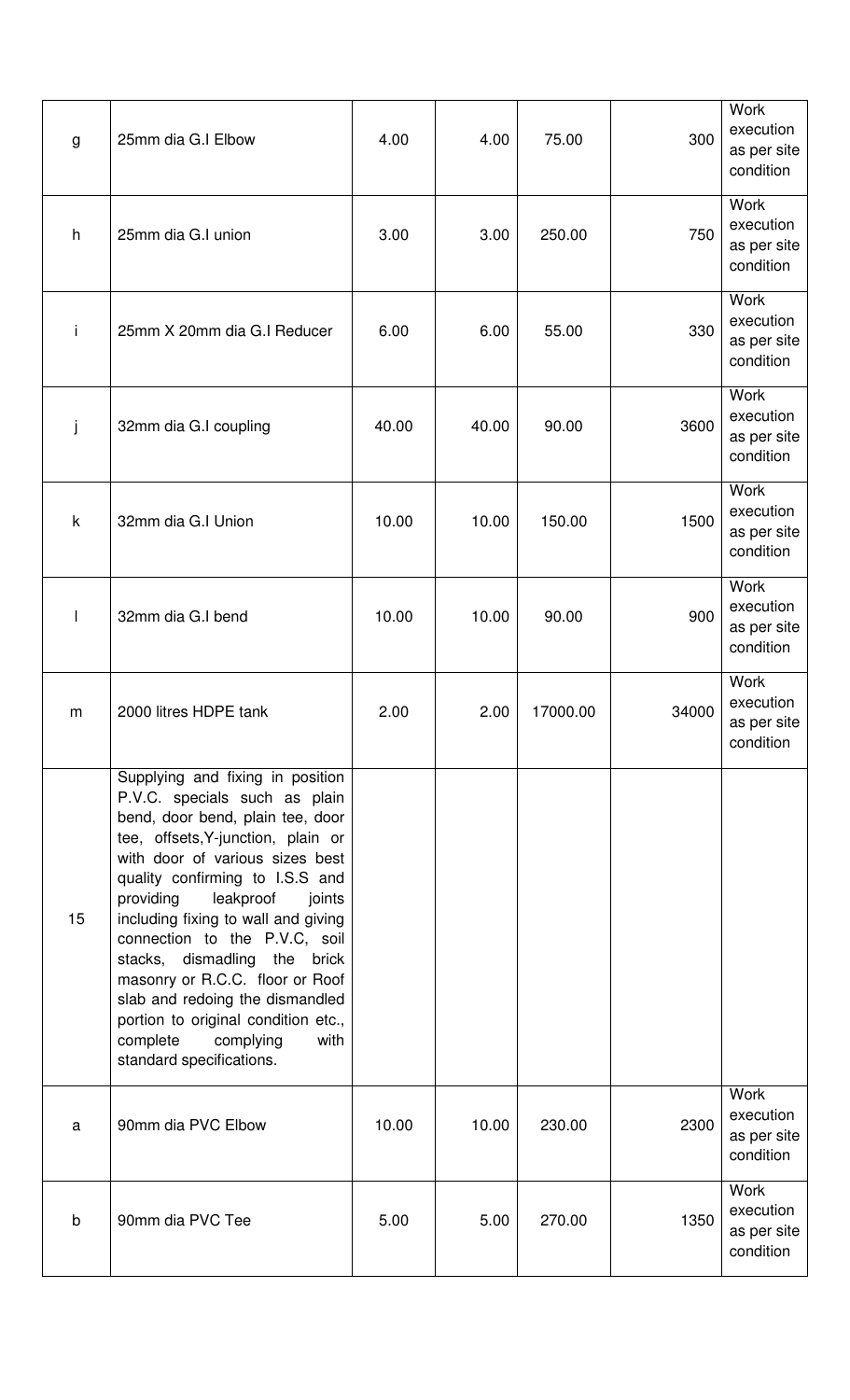| $\mathbf C$ | 90mm dia PVC Door Elbow                                                                                                                                                                                                                                                                                                                                                                                                                                                                                                                                                                        | 5.00   | 5.00   | 240.00  | 1200   | <b>Work</b><br>execution<br>as per site<br>condition |
|-------------|------------------------------------------------------------------------------------------------------------------------------------------------------------------------------------------------------------------------------------------------------------------------------------------------------------------------------------------------------------------------------------------------------------------------------------------------------------------------------------------------------------------------------------------------------------------------------------------------|--------|--------|---------|--------|------------------------------------------------------|
| 16          | Supplying and fixing in position<br>best quality 110mm dia P.V.C<br>soil/ waste pipes (6KSC) of<br>various sizes having ISI mark<br>and providing leakproof joints<br>including fixing to the wall with<br>P.V.C/ M.S clamps etc., and<br>making connection to all sanitary<br>dismandling<br>fittings,<br>masonry/R.C.C. works wherever<br>necessary and making good the<br>dismandled portion to the original<br>condition,<br>complying<br>with<br>standard specifications.                                                                                                                 | 40.00  | 40.00  | 330.00  | 13200  | <b>Work</b><br>execution<br>as per site<br>condition |
| 17          | Wiring with 2 x 1.5 sqmm (22 /0.3<br>) PVC insulated single core<br>unsheathed copper conductor<br>cable of 1100V grade in suitable<br>PVC rigid pipe concealed in wall<br>and ceiling with PVC accessories<br>inflush with wall with 3mm thick<br>hylum sheet cover with TW<br>switch box and 5A F.T. switch<br>with<br>continuous<br>earth<br>wire<br>connection of 14 SWG TC wire<br>for making good of the concealed<br>portion with suitable colour for<br>PVC concealed light point / Fan<br>point (For Electronic regulator).<br>etc, complete as per standard<br>specifications.SD 24  | 374.00 | 374.00 | 1800.00 | 673200 | <b>Work</b><br>execution<br>as per site<br>condition |
| 18          | Wiring with 2 x 1.5 sqmm (22 / 0.3<br>) PVC insulated single core<br>unsheathed copper conductor<br>cable of 1100V grade in suitable<br>PVC rigid pipe concealed in wall<br>and ceiling with PVC accessories<br>inflush with wall with $150 \times 100 \times$<br>113 mm TW switch box with<br>3mm hylum sheet cover for 5A 3<br>pin non inter locking CS plug with<br>continuous earth wire connection<br>of 14 SWG TC wire and making<br>good of the concealed portion<br>with suitable colour for concealed<br>PVC plug point.etc, complete as<br>per standard specifications<br>- SD<br>38 | 64.00  | 64.00  | 1100.00 | 70400  | <b>Work</b><br>execution<br>as per site<br>condition |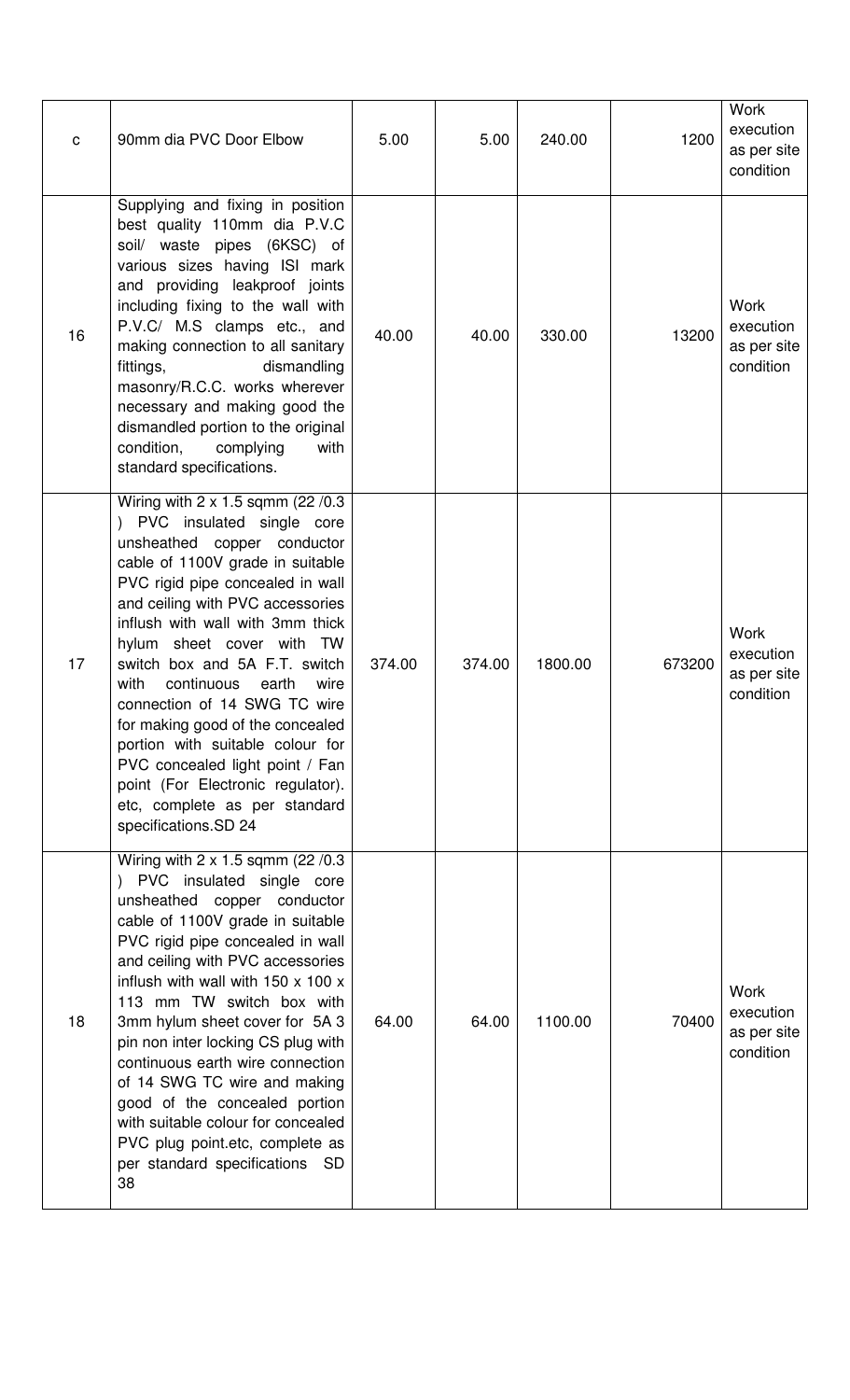| 19 | Wiring with $2 \times 4$ sqmm (56 /<br>0.3mm ) PVC insulated single<br>unsheathed<br>core<br>copper<br>conductor cable of 1100V grade<br>in suitable heavy gauge MS<br>conduit pipe on wall and ceiling<br>with MS accessories inflush with<br>with<br>150mm<br>$x100$ mm<br>wall<br>x75mm MS switch box concealed<br>type with 3mm thick hylum sheet<br>cover for 15A 3pin flush type non<br>locking CS plug with<br>inter<br>continuous earthwire connection<br>of 14 SWG TC wire and making<br>good of the concealed portion<br>with suitable colour for concealed<br>power plug point.etc, complete<br>as per standard specifications.<br><b>SD 40</b> | 60.00  | 60.00  | 1500.00 | 90000  | <b>Work</b><br>execution<br>as per site<br>condition |
|----|------------------------------------------------------------------------------------------------------------------------------------------------------------------------------------------------------------------------------------------------------------------------------------------------------------------------------------------------------------------------------------------------------------------------------------------------------------------------------------------------------------------------------------------------------------------------------------------------------------------------------------------------------------|--------|--------|---------|--------|------------------------------------------------------|
| 20 | Supply and fixing of 32 Amps<br>DP switch with metal glad of<br>500V with fuse and nuetral (side<br>handle) on suitable TW box PWD<br>earthing (SD. NO 144)                                                                                                                                                                                                                                                                                                                                                                                                                                                                                                | 19.00  | 19.00  | 5000.00 | 95000  | <b>Work</b><br>execution<br>as per site<br>condition |
| 21 | Supply and fixing of 16 Amps<br>DP switch with metal glad of<br>500V with fuse and nuetral (side<br>handle) on suitable TW box PWD<br>earthing (SD. NO 141)                                                                                                                                                                                                                                                                                                                                                                                                                                                                                                | 24.00  | 24.00  | 2200.00 | 52800  | <b>Work</b><br>execution<br>as per site<br>condition |
| 22 | Supply and run of 2x1.5 sqmm<br>$(22/0.3)$ PVC insulated<br><b>SC</b><br>unsheathed Cu. Conductor of<br>1100V grade in 25mm dia GI<br>Pipe(Class B) suitably bent at<br>both ends with necessary angle<br>iron upright and end supports for<br>mains on 7/20 GI bearer wire for<br>Service connection mains(SD.<br>NO 69)                                                                                                                                                                                                                                                                                                                                  | 360.00 | 360.00 | 450.00  | 162000 | <b>Work</b><br>execution<br>as per site<br>condition |
| 23 | Supply and run of 2x 4 sqmm<br>$(56/0.3)$ PVC<br>insulated<br><b>SC</b><br>unsheathed Cu. Conductor of<br>1100V grade in 25mm dia GI<br>Pipe(Class B) suitably bent at<br>both ends with necessary angle<br>iron upright and end supports for<br>mains on 7/20 GI bearer wire for<br>Service connection mains(SD.<br><b>NO 70)</b>                                                                                                                                                                                                                                                                                                                         | 285.00 | 285.00 | 500.00  | 142500 | <b>Work</b><br>execution<br>as per site<br>condition |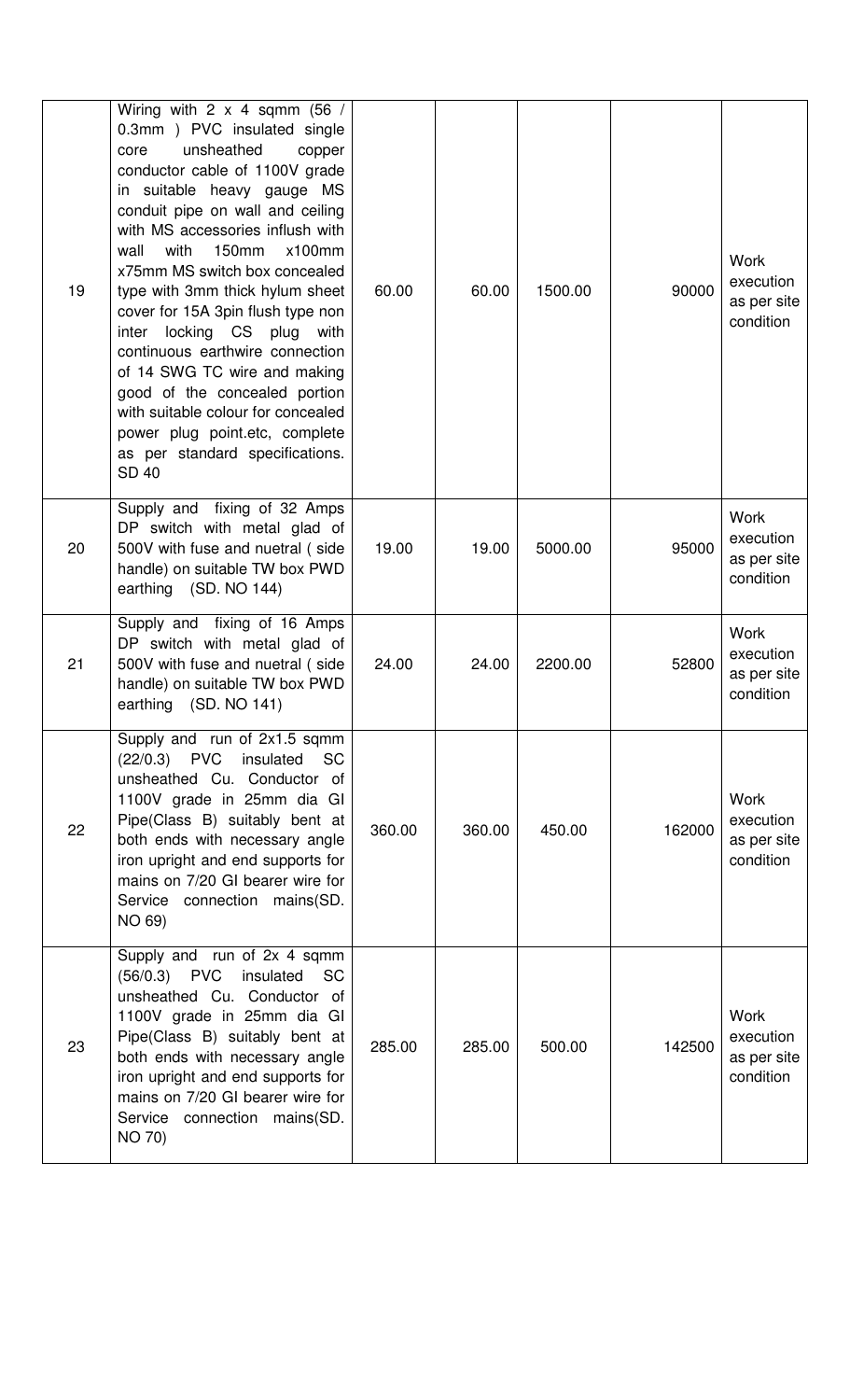| 24 | Supply and Fixing of TNEB meter<br>Board suitable for 32A Single<br>Phase Service connection with<br>32A Fuse unit (500V) 32A neutral<br>link and earth link (1" x 1/8"<br>Copper Flat) on TW Plank of<br>Size 375mm x 300mm x 19mm<br>with Supporting TW Reepers of<br>1" thick an either side with<br>Painting with Suitable bolt and<br>nuts for fixing the TW Plank on<br>wall with earth connection and<br>inter connection with 7/20 PVC<br>insulated copper wire from EB<br>Meter to Fuse Unit (SD No:125)                                                                                                                                                           | 24.00 | 24.00 | 800.00  | 19200 | <b>Work</b><br>execution<br>as per site<br>condition |
|----|-----------------------------------------------------------------------------------------------------------------------------------------------------------------------------------------------------------------------------------------------------------------------------------------------------------------------------------------------------------------------------------------------------------------------------------------------------------------------------------------------------------------------------------------------------------------------------------------------------------------------------------------------------------------------------|-------|-------|---------|-------|------------------------------------------------------|
| 25 | Supply and fixng of TNEB Moter<br>Board suitable for 3 Phases 63A<br>service connection made up of<br>suitable angle iron frame work of<br>size 2 feet $x$ 1 1/2 feet using<br>angle iron of size 1 $1/2$ " x 1 $1/2$ " x<br>1/4" rigidly fixed on wall covered<br>with hylem sheet of size 2 feet x<br>1/2 feet of 6mm thickness with<br>bolts<br>and<br>necessary<br>nuts<br>supports and supply and fixing of<br>3 Nos 63A fuse units (500V) 1<br>No. Neutral link, copper earth flat<br>of size 1" x 1/4" with inter<br>connection of EB meter to fuse<br>7/16 PVC insulated<br>units by<br>with<br>wire<br>earth<br>copper<br>connection<br>complete(SD<br>No<br>:129) | 19.00 | 19.00 | 4000.00 | 76000 | <b>Work</b><br>execution<br>as per site<br>condition |
| 26 | Supplying and delivery of 3,3.5,4<br><b>CORE</b><br>1.1<br><b>KV</b><br><b>GRADE</b><br><b>ARMOURED</b><br><b>ALUMINIUM</b><br><b>CONDUCTOR</b><br><b>CABLE</b><br><b>CONFORMING</b><br>1554<br>TO<br>IS.<br>PART I WITH ISI MARKING with<br>markingaluminium<br>under<br><b>ISI</b><br>ground cable (ISI marked)                                                                                                                                                                                                                                                                                                                                                           | 30.00 | 30.00 | 420.00  | 12600 | <b>Work</b><br>execution<br>as per site<br>condition |
| 27 | Laying of cable along road /<br>street through 50mm OD, HDPE<br>pipe including supply of HDPE<br>pipe (Trench size 45cm width x<br>75cm depth)                                                                                                                                                                                                                                                                                                                                                                                                                                                                                                                              | 30.00 | 30.00 | 140.00  | 4200  | <b>Work</b><br>execution<br>as per site<br>condition |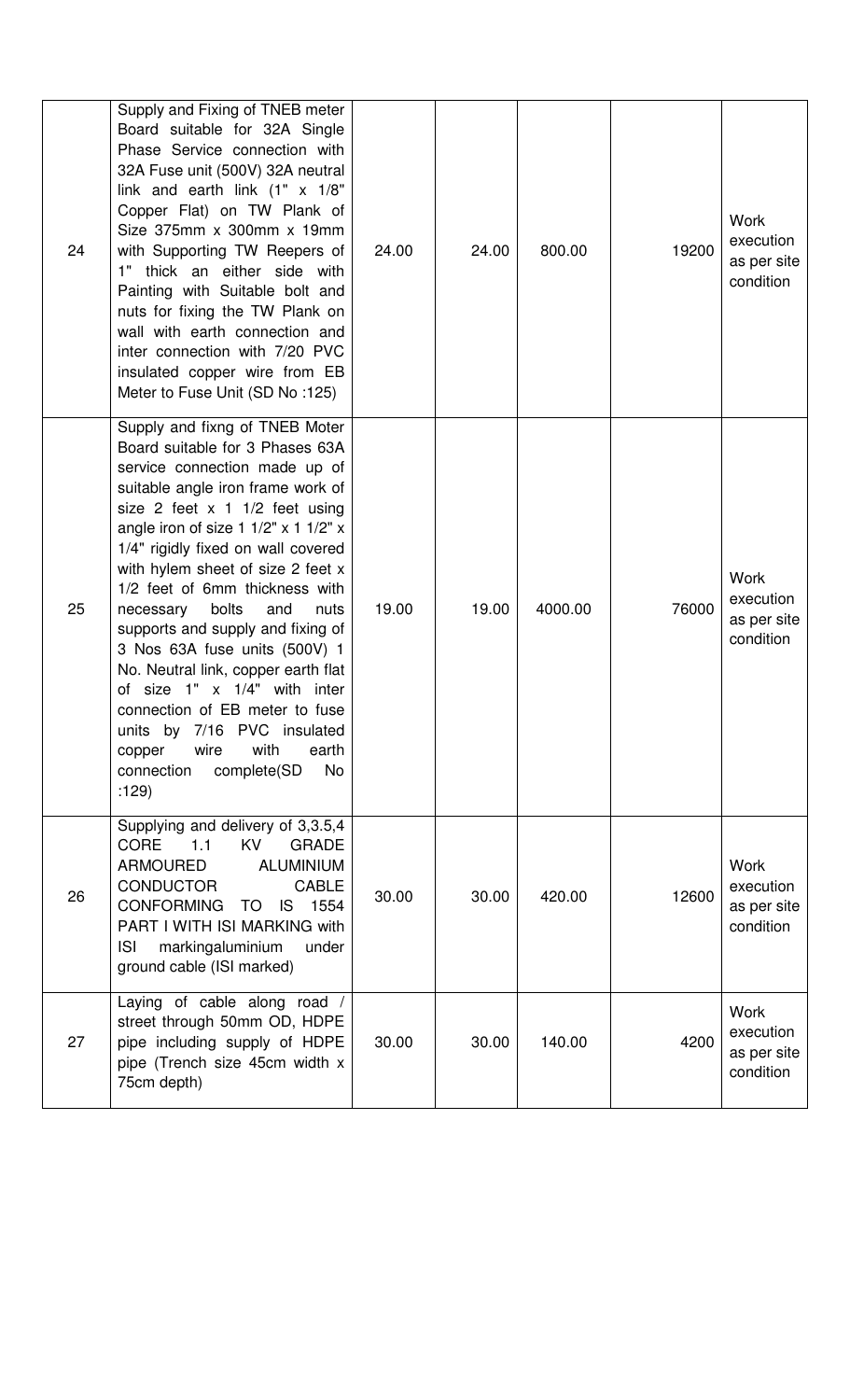| conforming IS 15658-2006 of<br>28 | rubberized interlocking paver<br>block in required sizes of<br>minimum compressive strength<br>of 40 N/mm2 in uniform shape of<br>approved make to be laid in<br>flurrying bone pattern<br>with<br>approved non sticking surface in<br>the top and the rate including<br>leveling the base preparation of<br>sub base with stone dust cushion<br>100mm thick, laying out the<br>pavement cut the pieces to fit the<br>edge, vibrating the pavers,<br>sweeping transporting, loading<br>unloading and laying of paver<br>block<br>standard<br>as<br>per<br>specification.-10 Sqm<br><b>Total</b> | 1255.00 | 1255.00 | 900.00 | 1129500<br>5942360 | Work<br>execution<br>as per site<br>condition |
|-----------------------------------|-------------------------------------------------------------------------------------------------------------------------------------------------------------------------------------------------------------------------------------------------------------------------------------------------------------------------------------------------------------------------------------------------------------------------------------------------------------------------------------------------------------------------------------------------------------------------------------------------|---------|---------|--------|--------------------|-----------------------------------------------|
|                                   |                                                                                                                                                                                                                                                                                                                                                                                                                                                                                                                                                                                                 |         |         |        |                    |                                               |

# <u>மேற்கண்ட திட்டத்தின் மதிப்பீட்டை விட கூடுதலாக செய்யப்பட்ட இனங்களின் விபரம்</u>

| SI.No        | <b>Work Description</b>                                                                                                                                                                                                                                                                                                                                                                                                                                                                                                                                                                                                                                                                                                                                                                                                                                              | As per<br>Original<br>Esimate<br>Qty | As per<br><b>Excess</b><br>Qty | <b>Excess</b><br>Amount | Explanation of<br><b>Difference</b>                                         |
|--------------|----------------------------------------------------------------------------------------------------------------------------------------------------------------------------------------------------------------------------------------------------------------------------------------------------------------------------------------------------------------------------------------------------------------------------------------------------------------------------------------------------------------------------------------------------------------------------------------------------------------------------------------------------------------------------------------------------------------------------------------------------------------------------------------------------------------------------------------------------------------------|--------------------------------------|--------------------------------|-------------------------|-----------------------------------------------------------------------------|
| $\mathbf{1}$ | Earth work excavation for foundation in<br>Hard stiff clay, stiff black cotton, hard<br>earth,<br>shales<br>red<br>murram,<br>gravel, stoney earth and earth mixed<br>with small size boulders SS.20B and<br>Sand, silt or other loose soil,<br>wet<br>sand, or silt not under water, light black<br>cotton soil, sandy loam ordinary soil<br>and to full depth as may be directed<br>except in hardrock requiring blasting<br>inclusive of shoring shuttering, and<br>baling out water wherever necessary<br>refilling the sides of foundation with<br>excavated soil other than sand in<br>layers of 15cm thick well rammed and<br>completed depositing<br>the surplus<br>excavated soil with<br>in the compound<br>in places shown by the departmental<br>officers with intial lead and lifts and<br>cleaning<br>levelling<br>and<br>the<br>site<br>etc.,complete |                                      |                                |                         |                                                                             |
| a            | First Depth - Upto 1.80m Gravel Soil                                                                                                                                                                                                                                                                                                                                                                                                                                                                                                                                                                                                                                                                                                                                                                                                                                 | 513.00                               | 837.54                         | 34250.00                | As per actual and<br>contractor made<br>4.90 % above the<br>estimate amount |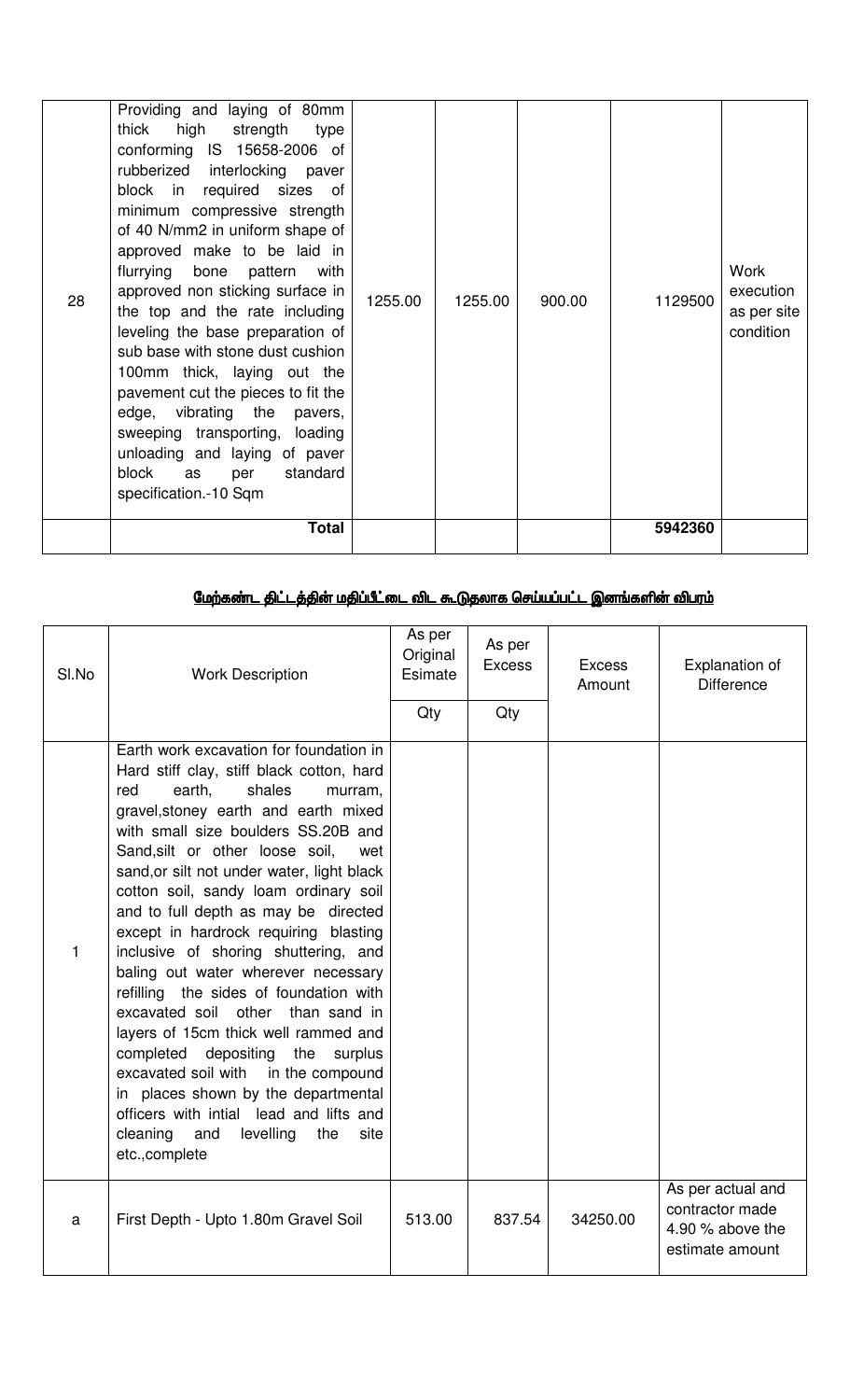| $\mathsf b$    | First Depth - 1.80m - 2.00 m SDR                                                                                                                                                                                                                                                                                                                                                                                                                                                                                           | 49.00   | 85.71   | 8697.00   | As per actual and<br>contractor made<br>4.90 % above the<br>estimate amount   |
|----------------|----------------------------------------------------------------------------------------------------------------------------------------------------------------------------------------------------------------------------------------------------------------------------------------------------------------------------------------------------------------------------------------------------------------------------------------------------------------------------------------------------------------------------|---------|---------|-----------|-------------------------------------------------------------------------------|
| $\mathbf C$    | Il Depth of $1 \text{ m}$ (2.00m - 3.00m)                                                                                                                                                                                                                                                                                                                                                                                                                                                                                  | 97.00   | 184.36  | 15916.80  | As per actual and<br>contractor made<br>4.90 % above the<br>estimate amount   |
| $\overline{2}$ | Plain Cement concrete 1:4:8<br>(one<br>cement, four sand, eight aggregate)<br>using 40mm gauge hand<br>broken<br>stone jelly for foundation<br>granite<br>dewatering<br>including<br>if<br>found<br>necessary and laid in layers of not<br>than<br>15cm<br>thick<br>and<br>more<br>compacted, etc., complete complying<br>with standard specfication.                                                                                                                                                                      | 94.00   | 185.67  | 421157.00 | As per actual and<br>contractor made<br>4.90 % above the<br>estimate amount   |
| 3              | Centering for soffits of RCC slabs of<br>plane surface like lintels, beams<br>,etc., including strutting 3m high using<br>mild steel sheets of size 90cm X 60cm<br>X and B.G 10 stiffened with M.S angles<br>of size 25mm X 25mm X 3mm laid over<br>silver Oak (C.W) joists of size 10cm X<br>6.5cm (spaced at about 90cm c/c )and<br>supported dy casurina props of 10cm<br>to 13cm dia (spaced of 75cm C/C)<br>complying with standard specification<br>and directed                                                     |         |         |           |                                                                               |
| a              | <b>Column Footing</b>                                                                                                                                                                                                                                                                                                                                                                                                                                                                                                      | 503.00  | 709.34  | 124964.00 | As per actual and<br>contractor made<br>4.90 % above the<br>estimate amount   |
| $\sf b$        | Column                                                                                                                                                                                                                                                                                                                                                                                                                                                                                                                     | 803.00  | 1140.31 | 288649.00 | As per actual and<br>contractor made<br>4.90 % above the<br>estimate amount   |
| $\mathbf{C}$   | <b>Slabs And Beams</b>                                                                                                                                                                                                                                                                                                                                                                                                                                                                                                     | 2905.00 | 4226.54 | 999701.00 | As per actual and<br>contractor made<br>4.90 $%$ above the<br>estimate amount |
| $\overline{4}$ | Providing<br>laying<br>in<br>position<br>and<br>,standardised<br>concrete mix M-20<br>Grade in accordance with IS 456-<br>2000, using 20mm and down graded<br>hard broken granite stone jelly for all<br>RCC items of works with minimum<br>cement concrete of 325kg/M3 and<br>maximum water cement ratio of 0.55,<br>including admixture (plasticiser/super<br>in<br>plasticiser)<br>recommended<br>proportions as per<br>IS :9103 to<br>accelerate, retard setting of concrete,<br>improve workability without perparing |         |         |           |                                                                               |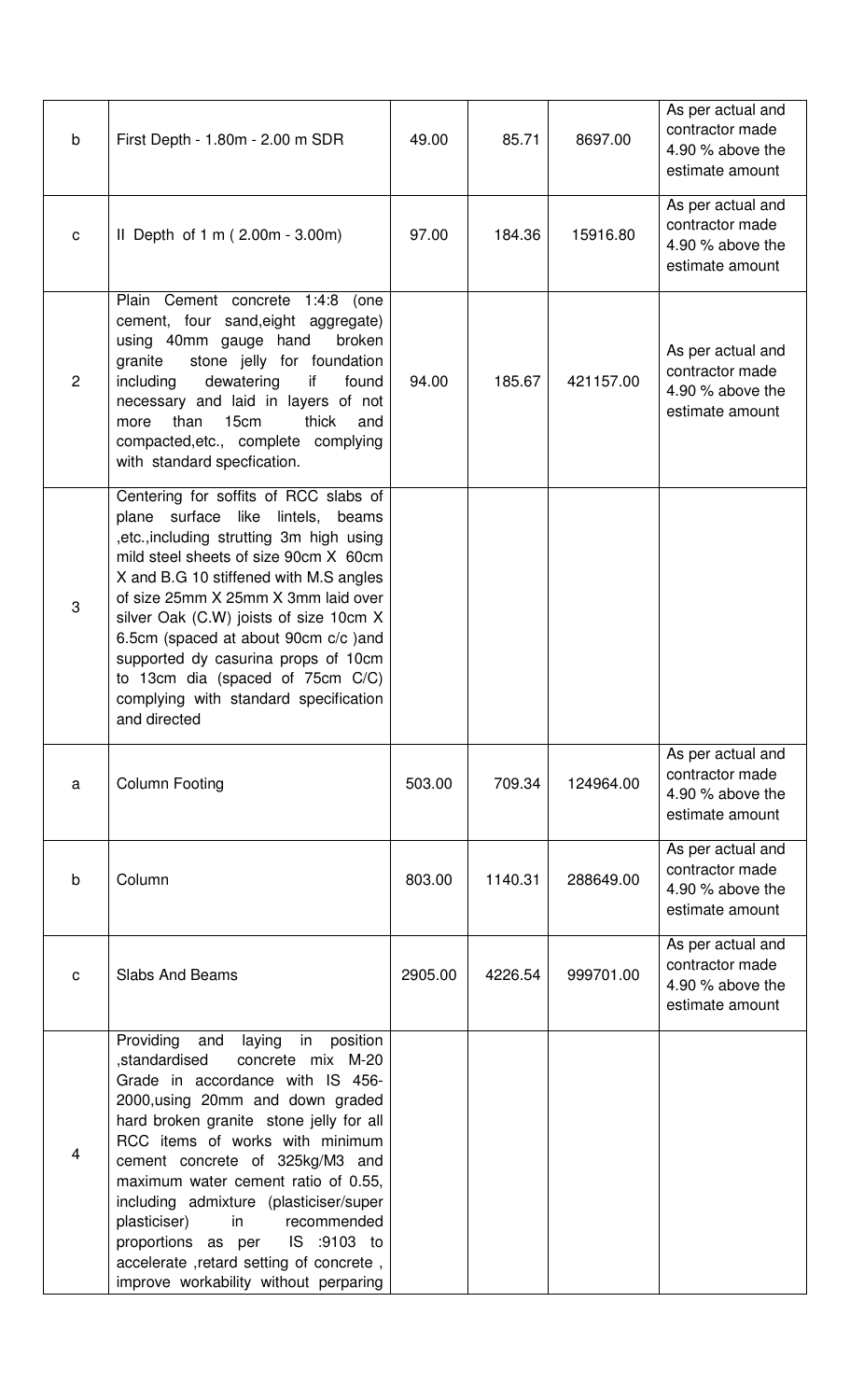|                | strength and durability with about (5<br>cu.m) 7730 kg of 20mm machine<br>crused stone jelly and with about<br>(3.30cu.m) 5156 kg of<br>$10-12mm$<br>machine crused stone jelly and with<br>about (4.79cu.m) 7670kg of sand, but<br>excluding cost of reinforcement grill<br>and fabricating charges, centering and<br>shuttereing and also including laying,<br>vibrating with machanical vibrators<br>,finishing curing etc., and providing<br>fixtures like fan clamps in the RCC<br>floor/roof slabs wherever necessary<br>without claiming etc.,<br>complete<br>complying with standard specifications<br>and as directed by the departmental<br>officers.<br>The<br>fine<br>coarse<br>and<br>aggregates to be used should be<br>comply with the requirments of IS<br>standards.( No separate payment will<br>be made by the department for the<br>excess usage of materials).charges |         |         |            |                                                                               |
|----------------|--------------------------------------------------------------------------------------------------------------------------------------------------------------------------------------------------------------------------------------------------------------------------------------------------------------------------------------------------------------------------------------------------------------------------------------------------------------------------------------------------------------------------------------------------------------------------------------------------------------------------------------------------------------------------------------------------------------------------------------------------------------------------------------------------------------------------------------------------------------------------------------------|---------|---------|------------|-------------------------------------------------------------------------------|
| a              | Column                                                                                                                                                                                                                                                                                                                                                                                                                                                                                                                                                                                                                                                                                                                                                                                                                                                                                     | 29.00   | 614.36  | 3707946.00 | As per actual and<br>contractor made<br>4.90 $%$ above the<br>estimate amount |
| 5              | Brick work in CM 1:5 (one cement &<br>five sand) using II class ground<br>moulded bricks of size 9"X43/8"X 2<br>3/4"<br>including finishing, curing, etc.,<br>complete complying with standard<br>specification - 100CFT                                                                                                                                                                                                                                                                                                                                                                                                                                                                                                                                                                                                                                                                   |         |         |            |                                                                               |
| a              | Second Floor                                                                                                                                                                                                                                                                                                                                                                                                                                                                                                                                                                                                                                                                                                                                                                                                                                                                               | 25.00   | 111.33  | 464455.00  | As per actual and<br>contractor made<br>4.90 $%$ above the<br>estimate amount |
| 6              | Special Ceiling Plastering with cement<br>mortar 1:3 mix (One cement and three<br>sand) 10 mm thick including cost and<br>all<br>οf<br>materials,<br>conveyance<br>finishing, curing, and all labour charges<br>standard<br>complete<br>as<br>per<br>etc.<br>specification                                                                                                                                                                                                                                                                                                                                                                                                                                                                                                                                                                                                                 | 1885.00 | 2815.38 | 150840.80  | As per actual and<br>contractor made<br>4.90 $%$ above the<br>estimate amount |
| $\overline{7}$ | Plastering in Cement Mortar 1:5 Mix<br>(one cement, five sand) 12mm thick<br>including cost and conveyance of all<br>materials to site, loading and unloading<br>charges and labour charges for mixing,<br>laying and curing etc. complete.<br>Complying with std. specifications.                                                                                                                                                                                                                                                                                                                                                                                                                                                                                                                                                                                                         | 4730.00 | 5754.98 | 205304.00  | As per actual and<br>contractor made<br>4.90 $%$ above the<br>estimate amount |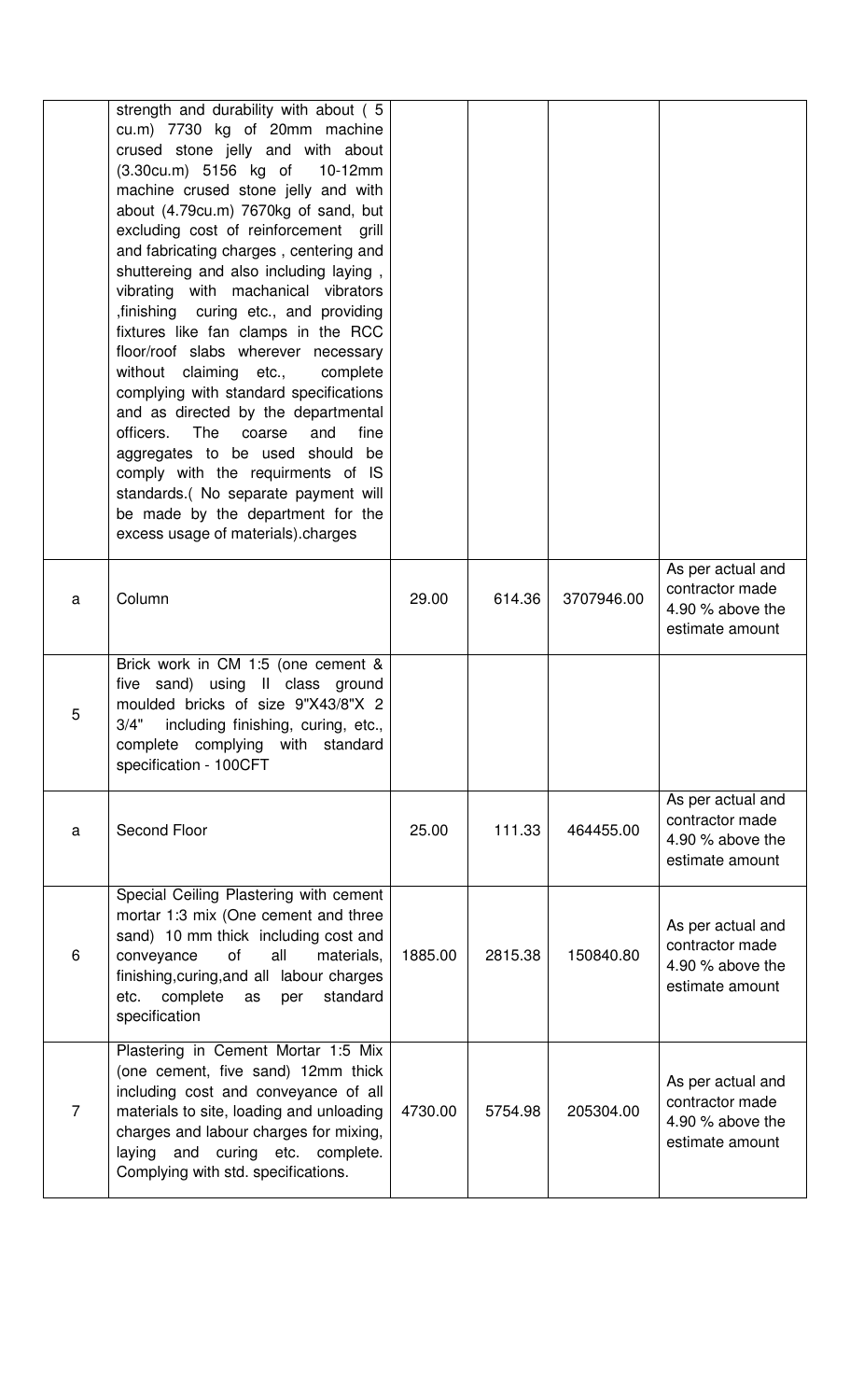| 8  | Weathering Course with Concrete<br>Broken Brick (S.I.No.278) & ( P & D)<br>Data 54.Jelly 20mm gauge in pure<br>slaked lime (no sand to be added) over<br>roof slab, the proportion of brick jelly to<br>lime being '32 to 12.5 well beated with<br>wooden beaters for giving required<br>slope and thickness as directed by the<br>departmental officers.etc., complete.-                                                                                                                                                                                                                                                                                                                                                                                                                                                                                                                                                                              | 52.00   | 129.21  | 258546.00  | As per actual and<br>contractor made<br>4.90 % above the<br>estimate amount   |
|----|--------------------------------------------------------------------------------------------------------------------------------------------------------------------------------------------------------------------------------------------------------------------------------------------------------------------------------------------------------------------------------------------------------------------------------------------------------------------------------------------------------------------------------------------------------------------------------------------------------------------------------------------------------------------------------------------------------------------------------------------------------------------------------------------------------------------------------------------------------------------------------------------------------------------------------------------------------|---------|---------|------------|-------------------------------------------------------------------------------|
| 9  | Finishing the top of roof with one<br>course of machine pressed tiles of size<br>200 mm x 200 mm x 20 mm of<br>approved quality in Cement Mortar 1:3<br>(One Cement add three sand) 12 mm<br>mixed with water<br>proofing<br>thick<br>compound conforming to ISS at 2% by<br>weight of cement used and the joints<br>pointed neatly to full depth of tiles with<br>the same cement mortar mixed with<br>proofing<br>oxide<br>and<br>water<br>red<br>compound<br>including<br>curing<br>etc.,<br>complete.                                                                                                                                                                                                                                                                                                                                                                                                                                              | 760.00  | 1356.36 | 682977.00  | As per actual and<br>contractor made<br>4.90 $%$ above the<br>estimate amount |
| 10 | Supply and fixing of M.S Grills for<br>Windows, Collpsible gate, Compound<br>wall with one coat of Red oxide with<br>Primer including all costs such as<br>grinding<br>welding,<br>and<br>fabrication<br>charges, cost and conveyance of all<br>materials to site etc, complete as per<br>standard specification.                                                                                                                                                                                                                                                                                                                                                                                                                                                                                                                                                                                                                                      | 4820.00 | 5088.00 | 41318.00   | As per actual and<br>contractor made<br>4.90 % above the<br>estimate amount   |
| 11 | Supplying and erecting pull and push<br>type rolling shutter with I.S.I. make of<br>approved size and section using 18<br>G.I.sheet<br>with<br>manually<br>gauge<br>operated type. The Shutter shall be<br>painted with one coat of red oxide<br>primer and the rate is inclusive of hood<br>covers, transportation charges etc,<br>complete as per standard specification.                                                                                                                                                                                                                                                                                                                                                                                                                                                                                                                                                                            | 347.00  | 961.21  | 1257041.00 | As per actual and<br>contractor made<br>4.90 % above the<br>estimate amount   |
| 12 | Supplying and fixing in positon Indian Water<br>Closet (Oriya type) of size 580 x 440mm white<br>glazed earthern ware of approved quality and<br>brand with "P" or "S" trap conforming to BIS<br>with sand cushion and forming flooring alround<br>the closet using 40mm broken brick jelly in lime<br>concrete 1:2:5 (One lime, Two sand and Five<br>brick jelly) 100mm thick and finishing the top to<br>the required slope and including giving<br>necessary connection to CI soil pipes (including<br>the cost of 100mm dia CI pipe for a length of<br>600mm) by dismantling brick masonry wall /<br>reinforced cement concrete roof / floor slab and<br>making good the dismantled portion to the<br>original condition with leakages etc., complete<br>complying with standard specifications and as<br>directed by the departmental officers.<br>(The<br>water closet should be got approved by the<br>Executive Engineer before use on works). | 4.00    | 6.00    | 6224.00    | As per actual and<br>contractor made<br>4.90 $%$ above the<br>estimate amount |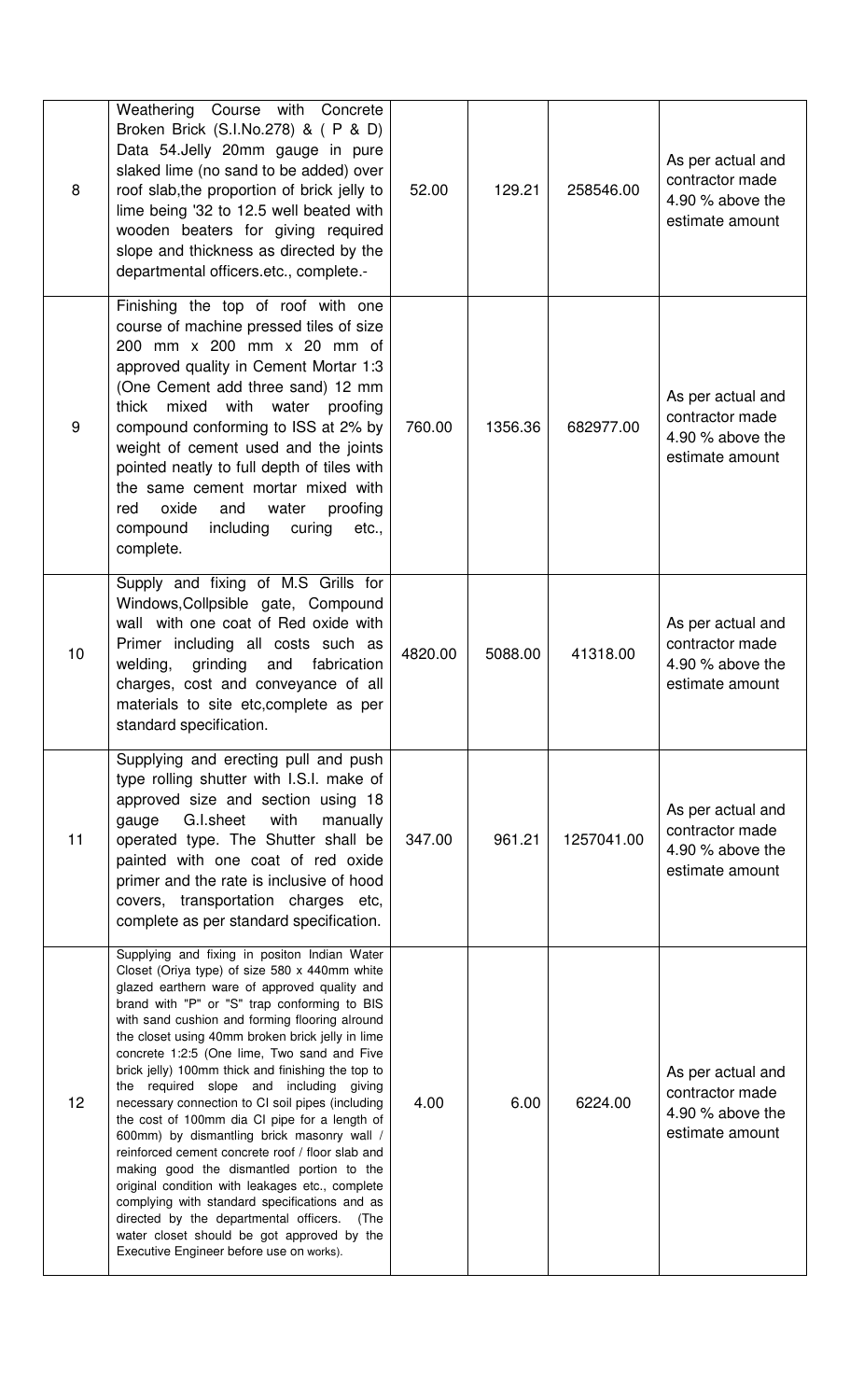| 13 | Supplying and fixing best approved<br>quality Brass C.P / Al anodised Towel<br>rail 600mm. long and 20mm Diameter<br>brackets of same<br>with<br>material<br>including cost of Teak-Wood plugs and<br>C.P.Screws etc., complete complying<br>with standard specifications                                                                                                                                                                                                                                                                                                                                                                                                                                                                     | 4.00  | 6.00  | 764.00  | As per actual and<br>contractor made<br>4.90 % above the<br>estimate amount |
|----|-----------------------------------------------------------------------------------------------------------------------------------------------------------------------------------------------------------------------------------------------------------------------------------------------------------------------------------------------------------------------------------------------------------------------------------------------------------------------------------------------------------------------------------------------------------------------------------------------------------------------------------------------------------------------------------------------------------------------------------------------|-------|-------|---------|-----------------------------------------------------------------------------|
| 14 | Supplying and fixing best approved<br>quality C.P.Soap Tray of size 150mm X<br>100mm<br>including cost<br>of Teak<br>Woodplugs, brass screws complete<br>complying with standard specifications.                                                                                                                                                                                                                                                                                                                                                                                                                                                                                                                                              | 4.00  | 6.00  | 540.00  | As per actual and<br>contractor made<br>4.90 % above the<br>estimate amount |
| 15 | Drilling 150 mm Dia bore well in Hard<br>rock areas anywhere in the state<br>inculding transportation to site of work<br>in hardrock areas inculding labour<br>charges for insertion of MS casing pipe<br>and flushing of borewell and for<br>minutes. (As per MD TWAD Board<br>Chennai<br>Letter<br><b>No</b><br>F15090/AE/CM/TWAD/2013/Dated:22/<br>$4/2013$ )                                                                                                                                                                                                                                                                                                                                                                              |       |       |         |                                                                             |
| a  | upto Hard soil                                                                                                                                                                                                                                                                                                                                                                                                                                                                                                                                                                                                                                                                                                                                | 15.00 | 18.30 | 999.00  | As per actual and<br>contractor made<br>4.90 % above the<br>estimate amount |
| 16 | Supplying and Fixing of 150 mm Dia of<br>Casing Pipe including all cost and<br>conveyance etc Complete.                                                                                                                                                                                                                                                                                                                                                                                                                                                                                                                                                                                                                                       | 15.00 | 18.30 | 2287.00 | As per actual and<br>contractor made<br>4.90 % above the<br>estimate amount |
| 17 | Supply and delivery of Following PVC<br>and G.I. Medium Class pipes and<br>Specials as per ISI Specifications for<br>Pumpset errection including Cutting<br>and Threading of G.I. pipe, MS push<br>for plunger rod, Interconnection work<br>etc Complete for Borewell only.                                                                                                                                                                                                                                                                                                                                                                                                                                                                   |       |       |         |                                                                             |
| 18 | Supplying laying and jointing G.I. Pipes of<br>approved quality and best varity of B Class<br>pipe of the following sizes including fixing<br>G.I specials but excluding cost of such<br>specials cutting threading of pipes and<br>fixing to wall with necessary teak wood<br>plugs, clamps and screws masking holes<br>on the wall or drilling holes in roof and<br>making good the dismandled portions to<br>original conditions with necessary brick<br>work and concrete and plastering where<br>ever necessary with necessary scafolding<br>charges. The pipes are to be painted with<br>two coats of good variety and best<br>approved quality of synthetic enamel paint<br>over a priming coat of red-oxide primer<br>etc., complete. |       |       |         |                                                                             |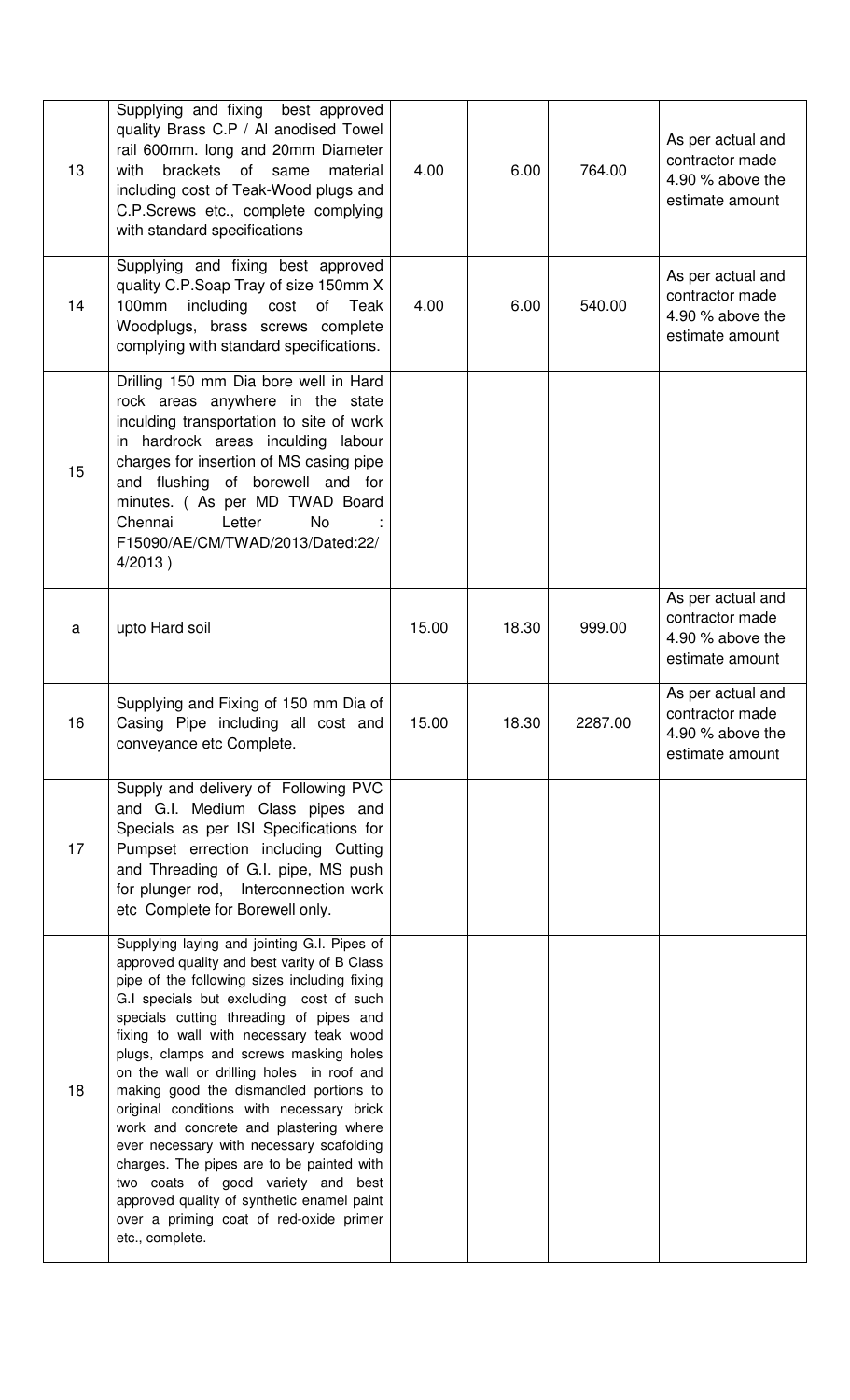| a            | 25MM dia, G.I pipe                                                                                                                                                                                                                                                                                                            | 30.00 | 34.00  | 890.00     | As per actual and<br>contractor made<br>4.90 $%$ above the<br>estimate amount |
|--------------|-------------------------------------------------------------------------------------------------------------------------------------------------------------------------------------------------------------------------------------------------------------------------------------------------------------------------------|-------|--------|------------|-------------------------------------------------------------------------------|
| $\mathsf{b}$ | 32MM dia, G.I pipe                                                                                                                                                                                                                                                                                                            | 45.00 | 100.00 | 14940.00   | As per actual and<br>contractor made<br>4.90 $%$ above the<br>estimate amount |
| 19           | Suppling<br>fixing<br>in<br>position<br>and<br>15mm.diameter brass screw down tap<br>(heavy duty) of approved<br>make<br>conforming to I.S. specifications and<br>quality including cost of shellac, thread<br>etc.complying<br>with<br>standard<br>specifications and including cutting and<br>threading wherever necessary. | 10.00 | 12.00  | 280.00     | As per actual and<br>contractor made<br>4.90 $%$ above the<br>estimate amount |
|              | <b>Total</b>                                                                                                                                                                                                                                                                                                                  |       |        | 8688686.60 |                                                                               |

மேற்படி திட்டத்தின் மறுவடிவமைப்பு அனுமதியின் படி செய்யப்பட்ட இனங்களின் கூடுதல் அளவிற்க்கான வரப்பெற்ற கூடுதல் தொகை **ரூ.86,88,686.60**தேவைப்படுகிறது. ஆயினும், திட்டத்தின் மதிப்பீட்டில் செய்யப்படாத இனங்களின் தொகை ரூ.59,42,353.00 மற்றும், மதிப்பீட்டில் Contigencies செலவினங்களுக்கான தொகையினை ஈடுசெய்து மதிப்பீட்டிற்குள் பணியை மேற்கொள்ளப்பட்டதையும், மறுவடிவமைப்பு சில இனங்கள் சோ்க்கப்பட்டதையும் மன்றத்தின் அனுமதிக்கு காரணமாக வைக்கப்படுகிறது.

எனவே, மேற்படி திட்டத்தில் மறு வடிவமைப்பு அனுமதியின் படி மேற்கொள்ளப்பட்ட பணிகளுக்கு தலைமை பொறியாளா், நகராட்சி நிா்வாக ஆணையாளா், சென்னை அவா்களின் அனுமதி பெற வேண்டி கருத்துரு அனுப்ப மன்றத்தின் அனுமதிக்கு வைக்கப்படுகிறது.

அலுவலக குறிப்பு – மன்றம் அனுமதிக்கலாம். (ந.க.எண்.2583/2015/இ2)

பொருள் 1

இடைப்பாடி நகராட்சியில் IUDM 2020-2021திட்டத்தின் கீழ் இடைப்பாடி நகராட்சி பகுதிகளில் சாலைகள், கழிவுநீா் கால்வாய் மற்றும் சிறு பாலங்கள் அமைத்தல்பணி **(சிப்பம் 1)** ரூ.313.30 இலட்சம் மதிப்பீட்டில்பணி மேற்கொள்ள 29.10.2020—ம் தேதியில் ஒப்பந்தப்புள்ளிகள் கோரப்பட்டதில் வரப்பெற்ற இரண்டு ஒப்பந்தப்புள்ளிகள் கீழ்க்கண்ட விபரப்படி மன்றத்தின் பார்வைக்கும் முடிவிற்கும் வைக்கப்படுகிறது.

| வ.   | பணியின் பெயர்                                                                                                                                                                                                        | மதிப்பீட்டுத் | ஒப்பந்ததாரர் பெயர்                                            | ஒப்பந்தப்                          |
|------|----------------------------------------------------------------------------------------------------------------------------------------------------------------------------------------------------------------------|---------------|---------------------------------------------------------------|------------------------------------|
|      |                                                                                                                                                                                                                      | தொகை          |                                                               | புள்ளி சதவீதம்                     |
| எண். |                                                                                                                                                                                                                      | (ரூபாய்       |                                                               |                                    |
|      |                                                                                                                                                                                                                      | இலட்சத்தில்)  |                                                               |                                    |
|      | வார்டு<br>எண்.2<br>வெற்றிலைக்காரன்<br>ரோடு, வாா்டு<br>கோட்டம்<br>எண்.4<br>நாராயண கவுண்டர் தோட்டம் மற்றும்<br>செம்மகுட்டை ரோடு, வார்டு எண்.6<br>வீரப்பாண்டி நகர், வார்டு<br>எண்.7<br>வெள்ளாிவெள்ளி<br>வார்டு<br>ரோடு, | 313.30        | திரு. ஆர்.செம்பாகவுண்டர்,<br>ராக்கியம்பட்டி,<br>கொங்கணாபுரம். | மதிப்பீட்டை<br>விட 4.99%<br>அதிகம் |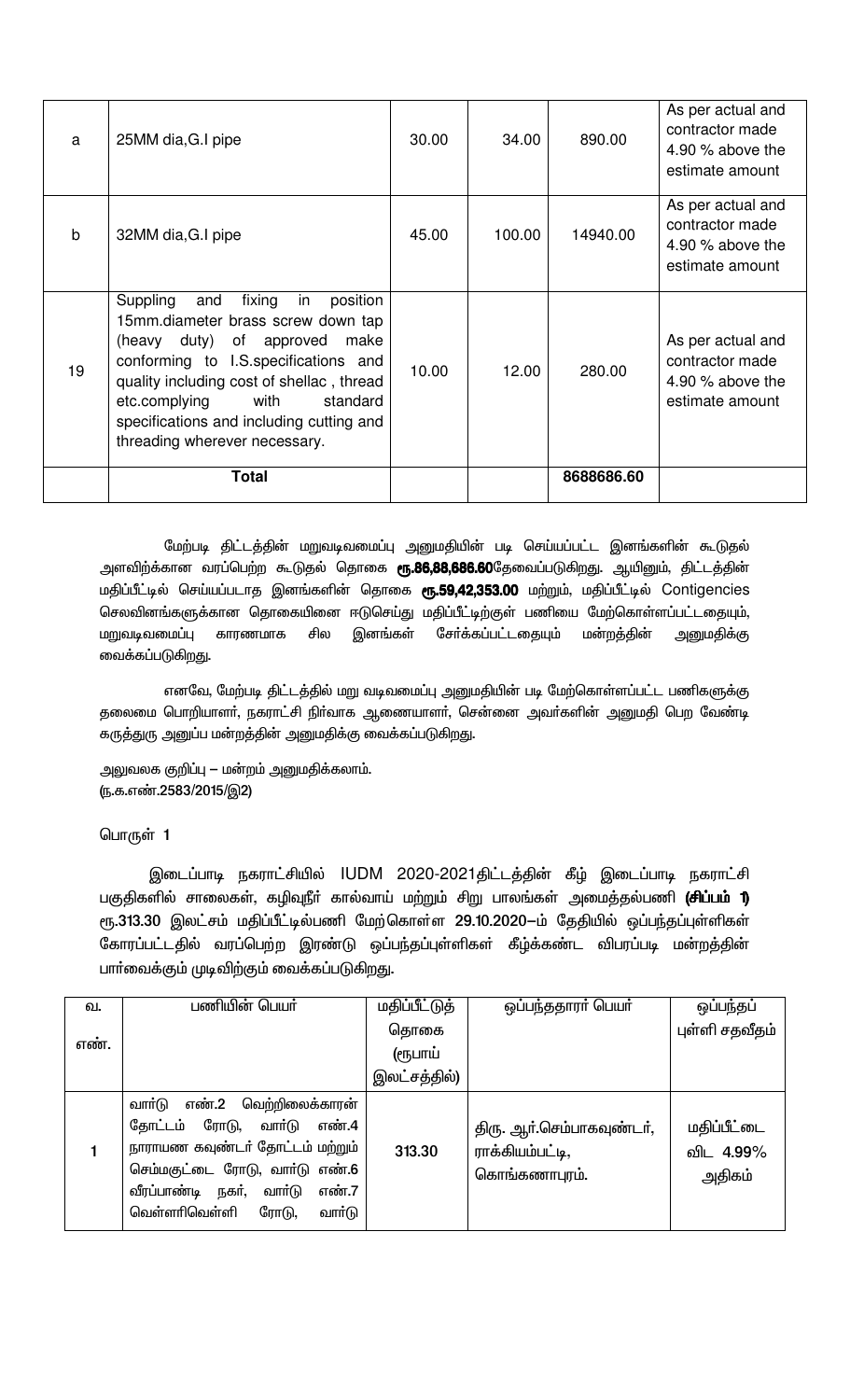| எண்.8 கந்தபிள்ளையார் கோவில்<br>ரோடு, வார்டு எண்.11 ஜலகண்டாபுரம்<br>ரோடு மேற்கு குறுக்கு தெரு, வாா்டு<br>எண்.15 பஜாா் தெரு, வாா்டு எண்.26<br>மேல்நிலை<br>தொட்டி<br>அருகில்<br>கவுண்டம்பட்டி<br>மற்றும்<br>வார்டு<br>எண்.30 சின்னஏரி ரோடு பகுதிகளில் | A.D.Elango,<br>531C, Sivaa Building,<br>Kunnathur,<br>Tiruppur. | மதிப்பீட்டை<br>விட 7.80%<br>அதிகம் |
|----------------------------------------------------------------------------------------------------------------------------------------------------------------------------------------------------------------------------------------------------|-----------------------------------------------------------------|------------------------------------|
|                                                                                                                                                                                                                                                    |                                                                 |                                    |
| தார்சாலை மற்றும் மழைநீர் வடிகால்                                                                                                                                                                                                                   |                                                                 |                                    |
| <u> அமைக்கல் பணி.</u>                                                                                                                                                                                                                              |                                                                 |                                    |

மேற்கண்ட விபரப்படி 29.11.2020 அன்று இப்பணிக்கு மதிப்பீட்டை விட கூடுதலான இரண்டு ஒப்பந்தப்புள்ளிகள் வரப்பெற்றன. இவ்விரண்டு ஒப்பந்தப்புள்ளிகளில் குறைந்த ஆர்.செம்பாகவுண்டர், ராக்கியம்பட்டி, கொங்கணாபுரம் ஒப்பந்தபுள்ளியாகதிரு. அவர்கள் மதிப்பீட்டை விட கூடுதலாக 4.99சதவீதம் ஒப்பந்தப்புள்ளி வழங்கியுள்ளனா். மதிப்பீட்டைவிட கூடுதலான ஒப்பந்தப்புள்ளி விலை விகிதத்தினை குறைந்து கொடுக்க கோரி 04.11.2020—ந் தேதியில் ஒப்பந்ததாரருக்கு (Negotiation letter) கடிதம் வழங்கப்பட்டது.

இப்பணிக்கு மதிப்பீட்டைவிட கூடுதலாக 4.99சதவீதம் அதிகம் கொடுத்துள்ள திரு. ஆர்.செம்பாகவுண்டர், ராக்கியம்பட்டி, கொங்கணாபுரம் அவர்கள் கட்டுமானப் பொருட்களின் விலை உயர்வு மற்றும் வேலையாட்கள் கூலி உயர்வு காரணமாக மதிப்பீட்டை விட 4.99 சதவீதம் கூடுதலாக செய்வதற்கும், அதற்கும் கீழ் குறைத்து பணி செய்ய இயலாது என்றும் 06.11.2020ம் தேதியில் கடிதம் கொடுத்துள்ளனர்.

எனவே, மறு ஒப்பந்தப்புள்ளிகள் கோருவதால் ஏற்படும் கூடுதல் செலவினம் மற்றும் காலதாமதம் ஆகியவற்றை கருத்தில் கொண்டும் அரசின் திட்டப்பணிகளை குறிப்பிட்ட கால கெடுவிற்குள் முடிக்க வேண்டி உள்ளதாலும் வரப்பெற்ற ஒப்பந்தப்புள்ளிகளில் குறைவானதாகவும் மகிப்பீட்டை விட கூடுதலாக 4.99 சதவீதம் விலைவிகிதம் கொடு<u>க்க</u>ுள்ள திரு. ஆர்.செம்பாகவுண்டர், ராக்கியம்பட்டி, கொங்கணாபுரம் அவர்களின் ஒப்பந்தப்புள்ளியை ஏற்கவும், கூடுதல் செலவின தொகையை வருவாய் நிதியில் இருந்து மேற்கொள்ளவும் மன்றத்தின் அனுமதி வேண்டப்படுகிறது.

### அலுவலக குறிப்பு

- 1. மன்றம் அனுமதிக்கலாம்.
- 2. மகிப்பீட்டை விட கூடுதலாக வரப்பெற்ற இரண்டு ஒப்பந்தப்புள்ளிகளிலதிரு. அவா்களின் ஆர்.செம்பாகவுண்டர், ராக்கியம்பட்டி, கொங்கணாபுரம் குறைந்த (மதிப்பீட்டை விட கூடுதல் 4.99 சதவீதம்) ஒப்பந்தப்புள்ளியை மன்றம் ஏற்கலாம்.
- 3. IUDM 2020-2021திட்டம் நிதி ஒதுக்கீடுதிட்டத்தில் பணி மேற்கொள்ளவும், திட்ட மதிப்பீட்டு தொகையை விட கூடுதலாக ஆகும் செலவினத்தை நகராட்சி வருவாய் நிதியில் மேற்கொள்ளவும் மன்றம் அனுமதி வழங்கலாம்.

(ந.க.எண்.1364/2020/இ2)

# பொருள்2

இடைப்பாடி நகராட்சியில் IUDM 2020-2021திட்டத்தின் கீழ் இடைப்பாடி நகராட்சி பகுதிகளில் சாலைகள், கழிவுநீா் கால்வாய் மற்றும் சிறு பாலங்கள் அமைத்தல் பணி **(சிப்பம் 2)** ரூ.203.50இலட்சம் மதிப்பீட்டில் பணி மேற்கொள்ள 29.10.2020—ம் தேதியில் ஒப்பந்தப்புள்ளிகள் கோரப்பட்டதில் வரப்பெற்ற இரண்டு ஒப்பந்தப்புள்ளிகள் கீழ்க்கண்ட விபரப்படி மன்றத்தின் பாா்வைக்கும் முடிவிற்கும் வைக்கப்படுகிறது.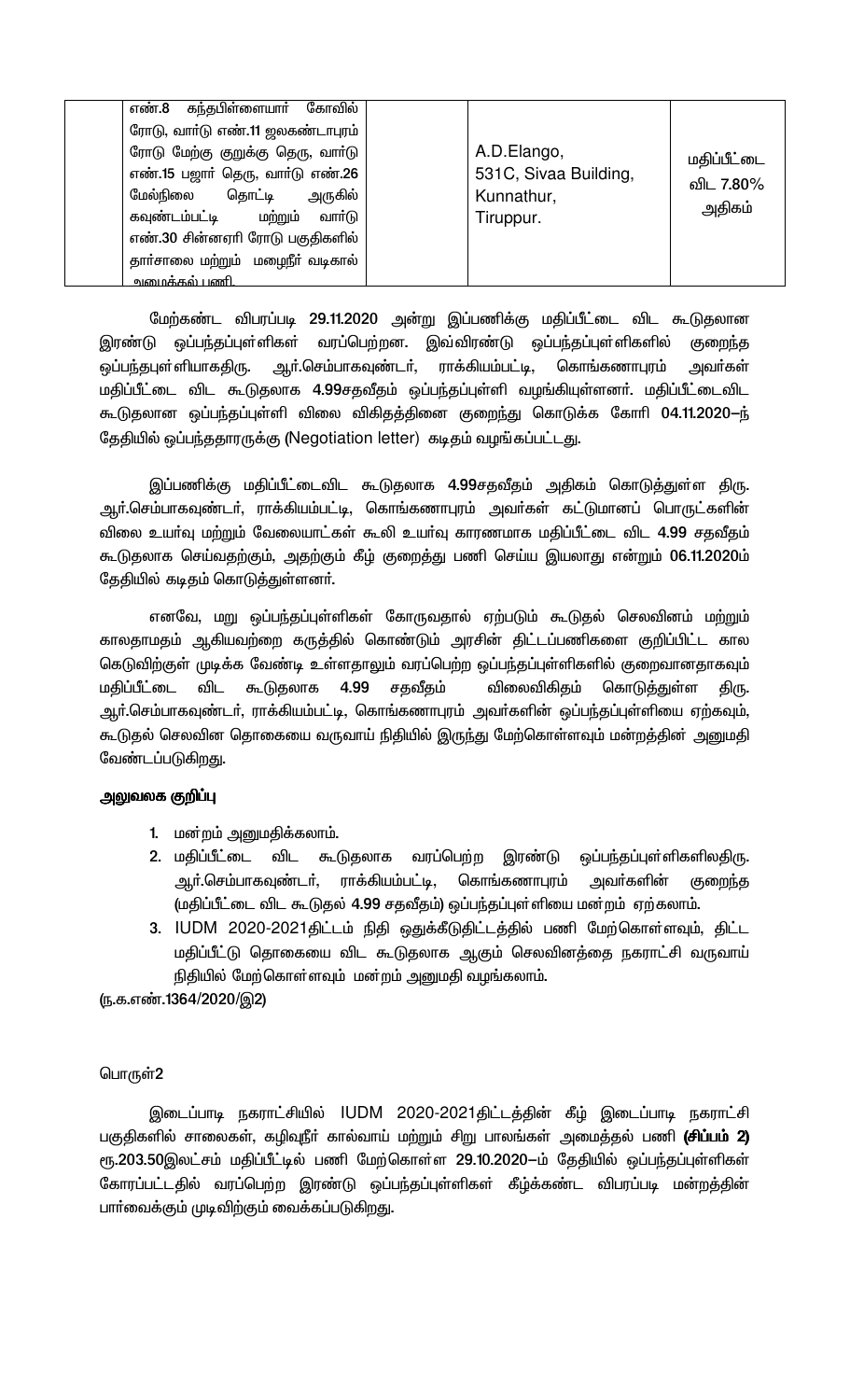| வ.   | பணியின் பெயர்                                                                                                                                                                                                       | மதிப்பீட்டுத் | ஒப்பந்ததாரர் பெயர்                                                                                     | ஒப்பந்தப் புள்ளி                                          |
|------|---------------------------------------------------------------------------------------------------------------------------------------------------------------------------------------------------------------------|---------------|--------------------------------------------------------------------------------------------------------|-----------------------------------------------------------|
| எண். |                                                                                                                                                                                                                     | தொகை          |                                                                                                        | சதவீதம்                                                   |
|      |                                                                                                                                                                                                                     | (ரூபாய்       |                                                                                                        |                                                           |
|      |                                                                                                                                                                                                                     | இலட்சத்தில்)  |                                                                                                        |                                                           |
|      | சிப்பம்-2                                                                                                                                                                                                           |               | Valar & Co,                                                                                            | மதிப்பீட்டை                                               |
|      | எண்.23 பிள்ளையாா்<br>வாா்டு<br>கோவில் தெரு, வாா்டு எண்.24<br>சக்தி நகா் குறுக்கு தெரு–2,<br>வாா்டு 20 காந்தி நகா், வாா்டு<br>எண்.4 மோட்டூர் குறுக்க தெரு<br>பகுதிகளில் தாா்சாலை மற்றும்<br>மழைநீா் வடிகால் அமைத்தல் | 203.50        | Koanganampuram(po),<br>Idappadi(T.K.),<br>Salem Dt.<br>VV&Co,<br>Paapambachi,<br>Omalur(T.K),<br>Salem | விட 4.98%<br>அதிகம்<br>மதிப்பீட்டை<br>விட 8.92%<br>அதிகம் |

மேற்கண்ட விபரப்படி 29.11.2020 அன்று இப்பணிக்கு மதிப்பீட்டை விட கூடுதலான இரண்டு ஒப்பந்தப்புள்ளிகள் வரப்பெற்றன. இவ்விரண்டு ஒப்பந்தப்புள்ளிகளில் குறைந்த ஒப்பந்தபுள்ளியாக M/s.Valar&Co,Koanganampuram. அவர்கள் மதிப்பீட்டை விட கூடுதலாக 4.98சதவீதம் ஒப்பந்தப்புள்ளி வழங்கியுள்ளனர். மதிப்பீட்டைவிட கூடுதலான ஒப்பந்தப்புள்ளி விலை விகிதத்தினை குறைந்து கொடுக்க கோரி 04.11.2020—ந் தேதியில் ஒப்பந்ததாரருக்கு (Negotiation letter) கடிதம் வழங்கப்பட்டது.

மதிப்பீட்டைவிட கூடுதலாக 4.98சதவீதம் அதிகம் இப்பணிக்கு கொடுத்துள்ள M/s.Valar&Co,Koanganampuram அவர்கள் கட்டுமானப் பொருட்களின் விலை உயர்வு மற்றும் வேலையாட்கள் கூலி உயர்வு காரணமாக மதிப்பீட்டை விட 4.98 சதவீதம் கூடுதலாக செய்வதற்கும், அதற்கும் கீழ் குறைத்து பணி செய்ய இயலாது என்றும் 06.11.2020ம் தேதியில் கடிதம் கொடுத்துள்ளனர்.

எனவே, மறு ஒப்பந்தப்புள்ளிகள் கோருவதால் ஏற்படும் கூடுதல் செலவினம் மற்றும் காலதாமதம் ஆகியவற்றை கருத்தில் கொண்டும் அரசின் திட்டப்பணிகளை குறிப்பிட்ட கால கெடுவிற்குள் முடிக்க வேண்டி உள்ளதாலும் வரப்பெற்ற ஒப்பந்தப்புள்ளிகளில் குறைவானதாகவும் மதிப்பீட்டை விட கூடுதலாக 4.98 சதவீதம் விலைவிகிதம் கொடுத்துள்ள M/s.Valar&Co,Koanganampuram அவர்களின் ஒப்பந்தப்புள்ளியை ஏற்கவும், கூடுதல் செலவின தொகையை வருவாய் நிதியில் இருந்து மேற்கொள்ளவும் மன்றத்தின் அனுமதி வேண்டப்படுகிறது.

# அலுவலக குறிப்பு

- 1. மன்றம் அனுமதிக்கலாம்.
- 2. மதிப்பீட்டை விட கூடுதலாக வரப்பெற்ற இரண்டு ஒப்பந்தப்புள்ளிகளில M/s.Valar&Co,Koanganampuramஅவர்களின் குறைந்த (மதிப்பீட்டை விட கூடுதல் 4.98 சதவீதம்) ஒப்பந்தப்புள்ளியை மன்றம் ஏற்கலாம்.
- 3. IUDM 2020-2021திட்டம் நிதி ஒதுக்கீடுதிட்டத்தில் பணி மேற்கொள்ளவும், திட்ட மதிப்பீட்டு தொகையை விட கூடுதலாக ஆகும் செலவினத்தை நகராட்சி வருவாய் நிதியில் மேற்கொள்ளவும் மன்றம் அனுமதி வழங்கலாம்.

(ந.க.எண்.1364/2020/இ2)

# பொருள்3

இடைப்பாடி நகராட்சியில் IUDM 2020-2021திட்டத்தின் கீழ் இடைப்பாடி நகராட்சி பகுதிகளில் சாலைகள், கழிவுநீா் கால்வாய் மற்றும் சிறு பாலங்கள் அமைத்தல்பணி **(சிப்பம் 3)** ரூ.275.40 இலட்சம் மதிப்பீட்டில்பணி மேற்கொள்ள 29.10.2020-ம் தேதியில் ஒப்பந்தப்புள்ளிகள் கோரப்பட்டதில் வரப்பெற்ற இரண்டு ஒப்பந்தப்புள்ளிகள் கீழ்க்கண்ட விபரப்படி மன்றத்தின் பாா்வைக்கும் முடிவிற்கும் வைக்கப்படுகிறது.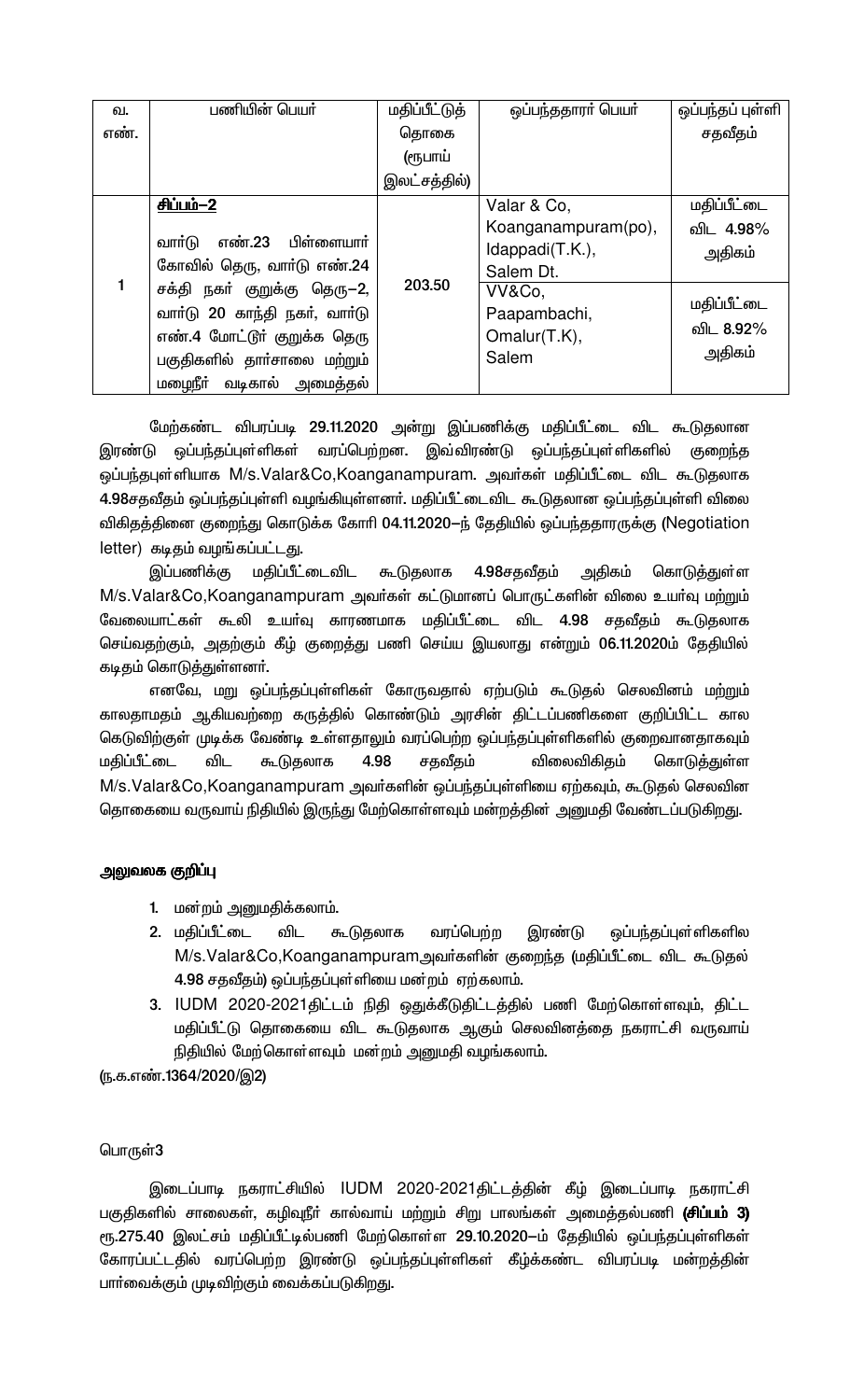| ഖ.<br>எண். | பணியின் பெயர்                                                                                                                                                                                                                                                                                                                                                                                                                                                                                                                                                                                                                                                                                                                                                                                                                                                                                                                                                                                         | மதிப்பீட்டுத்<br>தொகை<br>(ரூபாய்<br>இலட்சத்தில்) | ஒப்பந்ததாரா்<br>பெயர்                                                                | ஒப்பந்தப்<br>புள்ளி<br>சதவீதம்                    |
|------------|-------------------------------------------------------------------------------------------------------------------------------------------------------------------------------------------------------------------------------------------------------------------------------------------------------------------------------------------------------------------------------------------------------------------------------------------------------------------------------------------------------------------------------------------------------------------------------------------------------------------------------------------------------------------------------------------------------------------------------------------------------------------------------------------------------------------------------------------------------------------------------------------------------------------------------------------------------------------------------------------------------|--------------------------------------------------|--------------------------------------------------------------------------------------|---------------------------------------------------|
|            | சிப்பம்-3<br>வாா்டு எண்.2 அச்சம்பட்டி ரோடு, வாா்டு எண்.4<br>கோடிவீட்டுகொட்டாய், வாா்டு<br>எண்.19<br>அரசு<br>பின்புறம்,<br>வார்டு<br>எண்.16<br>மருத்துவமனை<br>ஓங்காளியம்மன் கோவில் வீதி, வாா்டு எண்.23<br>புதுபேட் மாரியம்மன் கோவில், வார்டு எண்.19<br>அரசு மருத்துவமனை மேற்கு பின்புறம், வாா்டு<br>மெயின்<br>சேலம்<br>எண்.23<br>சாலை<br>மற்றும்<br>மொட்டையன் தெரு, வார்டு எண்.24 சத்திநகர்,<br>வாா்டு எண்.25 கவுண்டம்பட்டி தெற்கு<br>வீதி,<br>வாா்டு எண்.28 சின்ன மனலி அருந்ததியா் வீதி,<br>வார்டு எண்.29 சுடுகாடு சாலை, வார்டு எண்.30<br>பேராகவுண்டன் வளவு பகுதிகளில் சிமெண்ட்<br>சாலை, மழைநீா் வடிகால், சிறுபாலம் அமைத்தல்,<br>வார்டு எண்.2 அருந்ததியர் தெரு, வார்டு எண்.17<br>எல்லை லேன் தெரு, வாா்டு எண்.18 போயா் தெரு,<br>வாா்டு எண்.19 தாலுக்க அலுவலம் அருகில்,<br>வார்டு எண்.30 பாறைகாடு மேடு, வார்டு எண்.22<br>வெள்ளாண்டிவலசு புதுபேட்டை, வாா்டு எண்.23<br>மொட்டையன் வீதி, வார்டு எண்.24 சத்தி நகர்,<br>வாா்டு எண்.25 கவுண்டம்பட்டி தெற்கு தெரு<br>பகுதிகளில் சிமெண்ட் சாலை, மழைநீர் வடிகால், | 275.40                                           | M/s. SS<br>Associates,<br>Periyapudur,<br>Salem.<br>Naachimaar<br>Sri<br>Engineering | மதிப்பீட்டை<br>விட 4.85%<br>அதிகம்<br>மதிப்பீட்டை |
|            | பேவா் பிளாக் சாலை அமைத்தல் பணி.                                                                                                                                                                                                                                                                                                                                                                                                                                                                                                                                                                                                                                                                                                                                                                                                                                                                                                                                                                       |                                                  | Constricton,<br>Pudumarappanur,<br>Ariyuir(po),<br>Namakkal Dt.                      | விட 8.01%<br>அதிகம்                               |

மேற்கண்ட விபரப்படி 29.11.2020 அன்று இப்பணிக்கு மதிப்பீட்டை விட கூடுதலான இரண்டு ஒப்பந்தப்புள்ளிகள் வரப்பெற்றன. இவ்விரண்டு ஒப்பந்தப்புள்ளிகளில் குறைந்த ஒப்பந்தபுள்ளியாகM/s.SS Associates, Periyapudur,Salem.அவர்கள் மதிப்பீட்டை விட கூடுதலாக 4.85 சதவீதம் ஒப்பந்தப்புள்ளி வழங்கியுள்ளனா். மதிப்பீட்டைவிட கூடுதலான ஒப்பந்தப்புள்ளி விலை விகிதத்தினை குறைந்து கொடுக்க கோரி 04.11.2020—ந் தேதியில் ஒப்பந்ததாரருக்கு (Negotiation letter) கடிதம் வழங்கப்பட்டது.

இப்பணிக்கு மதிப்பீட்டைவிட கூடுதலாக 4.85சதவீதம் அதிகம் கொடுத்துள் $\mathsf{M}/\mathsf{s}.\mathsf{SS}$ Associates, Periyapudur,Salem அவர்கள் கட்டுமானப் பொருட்களின் விலை உயர்வு மற்றும் வேலையாட்கள் கூலி உயா்வு காரணமாக மதிப்பீட்டை விட 4.85 சதவீதம் கூடுதலாக செய்வதற்கும், அதற்கும் கீழ் குறைத்து பணி செய்ய இயலாது என்றும் 06.11.2020ம் தேதியில் கடிதம் கொடுத்துள்ளனா்.

எனவே, மறு ஒப்பந்தப்புள்ளிகள் கோருவதால் ஏற்படும் கூடுதல் செலவினம் மற்றும் காலதாமதம் ஆகியவற்றை கருத்தில் கொண்டும் அரசின் திட்டப்பணிகளை குறிப்பிட்ட கால கெடுவிற்குள் முடிக்க வேண்டி உள்ளதாலும் வரப்பெற்ற ஒப்பந்தப்புள்ளிகளில் குறைவானதாகவும் மதிப்பீட்டை விட கூடுதலாக 4.85 சதவீதம் விலைவிகிதம் கொடுத்துள்ள M/s.SS Associates, Periyapudur,Salem அவா்களின் ஒப்பந்தப்புள்ளியை ஏற்கவும், கூடுதல் செலவின தொகையை வருவாய் நிதியில் இருந்து மேற்கொள்ளவும் மன்றத்தின் அனுமதி வேண்டப்படுகிறது.

# அலுவலக குறிப்பு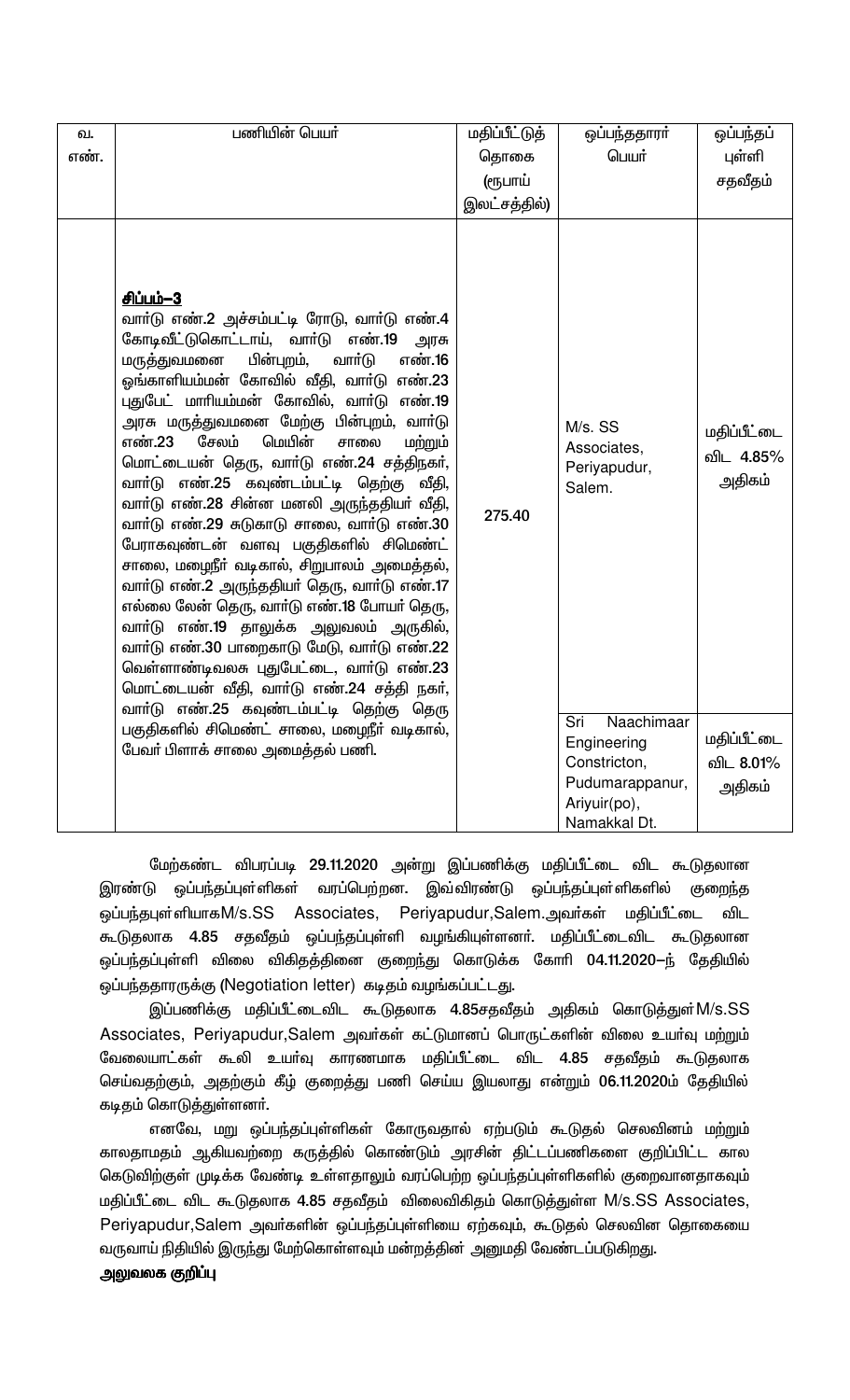- 1. மன்றம் அனுமதிக்கலாம்.
- 2. மதிப்பீட்டை விட கூடுதலாக வரப்பெற்ற இரண்டு ஒப்பந்தப்புள்ளிகளிலM/s.SS Associates, Periyapudur,Salemஅவர்களின் குறைந்த (மதிப்பீட்டை விட கூடுதல்  $4.85$  சதவீதம்) ஒப்பந்தப்புள்ளியை மன்றம் ஏற்கலாம்.
- 3. IUDM 2020-2021திட்டம் நிதி ஒதுக்கீடுதிட்டத்தில் பணி மேற்கொள்ளவும், திட்ட மதிப்பீட்டு தொகையை விட கூடுதலாக ஆகும் செலவினத்தை நகராட்சி வருவாய் நிதியில் மேற்கொள்ளவும் மன்றம் அனுமதி வழங்கலாம்.

(ந.க.எண்.1364/2020/இ2)

தனி அலுவலா் மற்றும் ஆணையாளா்(பொ) இடைப்பாடி நகராட்சி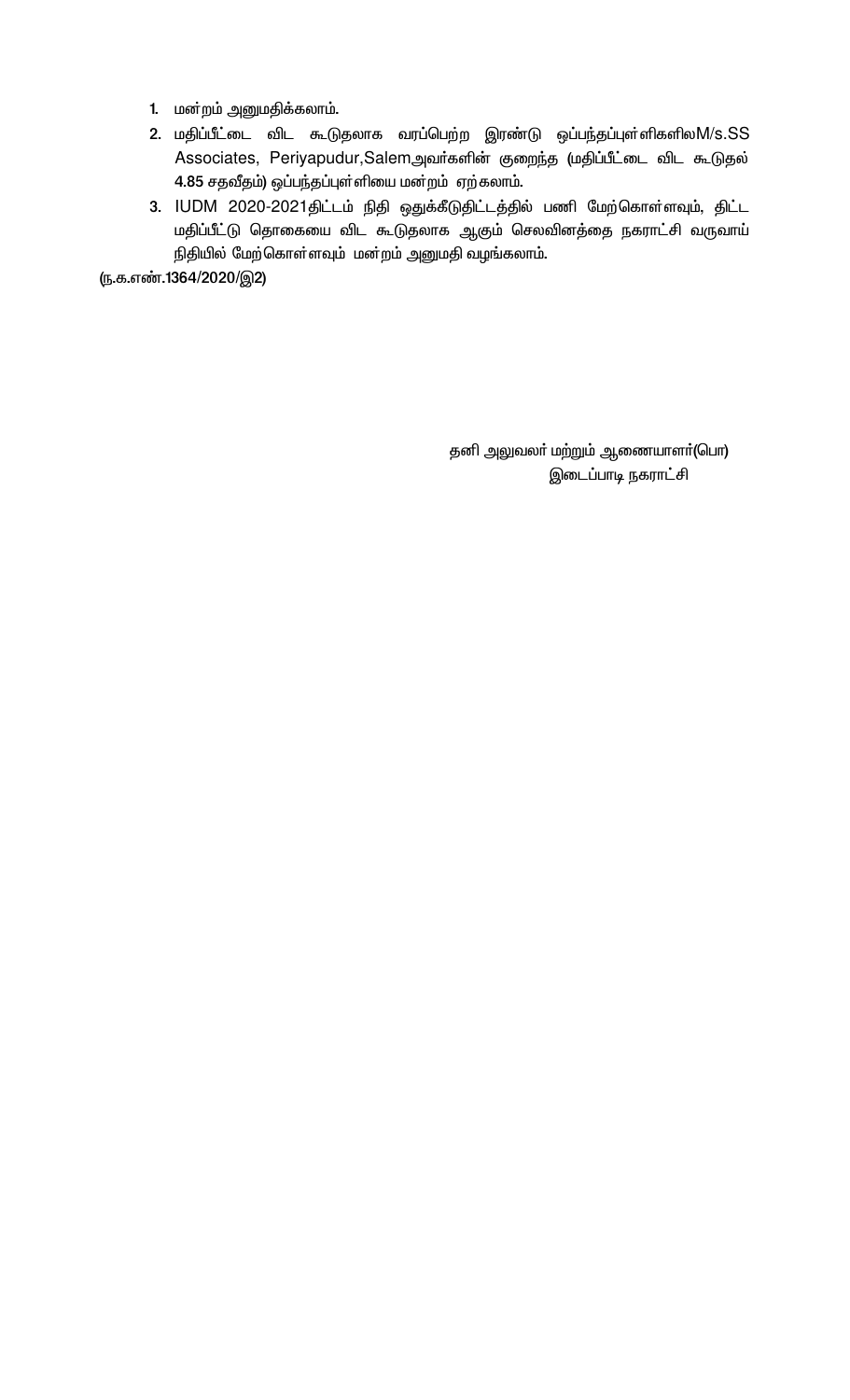மாண்புமிகு தமிழ்நாடு முதலமைச்சா் அவா்களிடம் திரு S.சையத்மைதீன் வாா்டு—3 முன்னால் நகரமன்ற உறுப்பினா் அவா்கள் சமுதாயகூடம் அமைத்து கொடுக்கும் படி19.11.2020-ல் விண்ணப்பம் வழங்கினாா். அதன் பின்னா் நடைபெற்ற ஆய்வு ௬ட்டத்தில்மேற்படி விண்ணப்பத்தின் மீது உரிய நடவடிக்கை எடுத்து சமுதாயகூடம் அமைக்க மாண்புமிகு தமிழ்நாடு முதலமைச்சா் அவா்களால் அறிவுரை வழஙகப்பட்டது. அதன்படி, இடைப்பாடி நகராட்சி எல்லைக்குட்பட்ட ஆவணிப் பேரூர் மேல்முகம் கிராமம், வார்டு—C, பிளாக்—12, சர்வே எண்—227/3, நகரளவை எண் — 6/3—ல் உள்ள 890.31 சதுரமீட்டர் அளவுள்ள ரோடு புறம்போக்குஎன வகைப்பாடு உள்ள நிலத்தினை ஆணையாளா், இடைப்பாடி நகராட்சி பெயருக்கு நில மாற்றம் செய்ய உாிய பிரேரணை தயாா் செய்து மாவட்ட ஆட்சித்தலைவா், சேலம் அவா்களுக்கு அனுப்பவும், மேற்கண்ட பணியின் அவசர அவசியம் கருதி முன் நுழைவு அனுமதி(Enter Upon Permission) மாவட்ட ஆட்சித்தலைவா், சேலம் அவா்களிடம் பெறவும், மன்றத்தின் அனுமதிக்கு வைக்கப்படுகிறது.

# அலுவலக குறிப்பு.

- 1. மன்றம் அனுமதிக்கலாம்.
- 2. மேற்படி இடத்தில் மாவட்ட ஆட்சித்தலைவா், சேலம் அவா்களின் முன் நுழைவு அனுமதி பெறப்பட்டவுடன் சமுதாயகூடம் அமைக்க நடவடிக்கை மேற்கொள்ளவும் மன்றம் அனுமதிக்கலாம்.

(ந.க.எண்.1225/2020/இ2)

### பொருள்2

இடைப்பாடி நகராட்சி JICA புதிய குடிநீர்திட்டத்தில் அமைக்கப்பட்ட மின் மோட்டார்கள், பூலாம்பட்டி தலைமை குடிநீா் நிலைய புதிய நீரேற்று நிலையம், பிரதான குழாய்கள் மற்றும் வீட்டுவசதி வாரிய புதிய குடிநீர் தரைமட்ட நீர்த்தேக்க தொட்டி முதல் நீரேற்றம் செய்யப்படும் குடிநீர் மேல் நிலை தொட்டிகள் வரையிலான பிரதான குழாய்களின் பராமாிப்பு பணிகளுக்கு ஆட்களை சப்ளை செய்யும் பணிக்கு ஒப்பந்தப்புள்ளிகள் பெறப்பட்டு திரு.P.சுப்ரமணி, ஒப்பந்ததாரா் அவா்களின் குறைந்த ஒப்பந்தப்புள்ளியினை இந்நகா்மன்ற தீா்மானம் எண். 158, நாள்.30.06.2020ல் ஏற்று இவ்வலுவலக ந.க.எண்.1013/2020/இ2, நாள்.30.06.2020—ன் படி வேலை உத்திரவு வழங்கப்பட்டு 01.07.2020 முதல் 30.11.2020 வரை பணி செய்தார்.

மேற்படி ஒப்பந்ததாரா் திரு.P.சுப்ரமணி, ஒப்பந்ததாரா் அவா்கள்01.07.2020 முதல் 30.11.2020 வரையுள்ள காலத்திற்கு தமிழ்நாடு குடிநீா் வடிகால் வாாியத்தின் 2016—17ம் ஆண்டின் செந்தூர விலைப்பட்டியலுடன் தொழிலாளா் வருங்கால வைப்பு நிதி அலுவலகத்திற்கு செலுத்த வேண்டிய (EPF & ESI & Insurance) தொகையினை கூடுதலாக வழங்கி மேற்படி பணி உத்திரவு காலத்தினை 31.03.2021 வரை நீட்டித்து தருமாறு சம்மதித்து கடிதம் கொடுத்துள்ளதின் பேரில் இந்நகா்மன்ற தீா்மானம் 158 நாள்.30.06.2020ல் அனுமதி பெற்று 01.07.2020 முதல் 30.11.2020 வரையுள்ள காலத்திற்கு தமிழ்நாடு குடிநீா் வடிகால் வாரியத்தின் 2016–17 செந்தூர விலைப்பட்டியலுடன் தொழிலாளா் வருங்கால வைப்பு நிதி அலுவலகத்திற்கு செலுத்த வேண்டிய (EPF & ESI & Insurance)தொகையினை கூடுதலாக வழங்கி மேற்படி பணி உத்திரவு காலக்தினை 30.11.2020 வரை மேற்கொள்ள பணி உத்திரவு வழங்கப்பட்டது.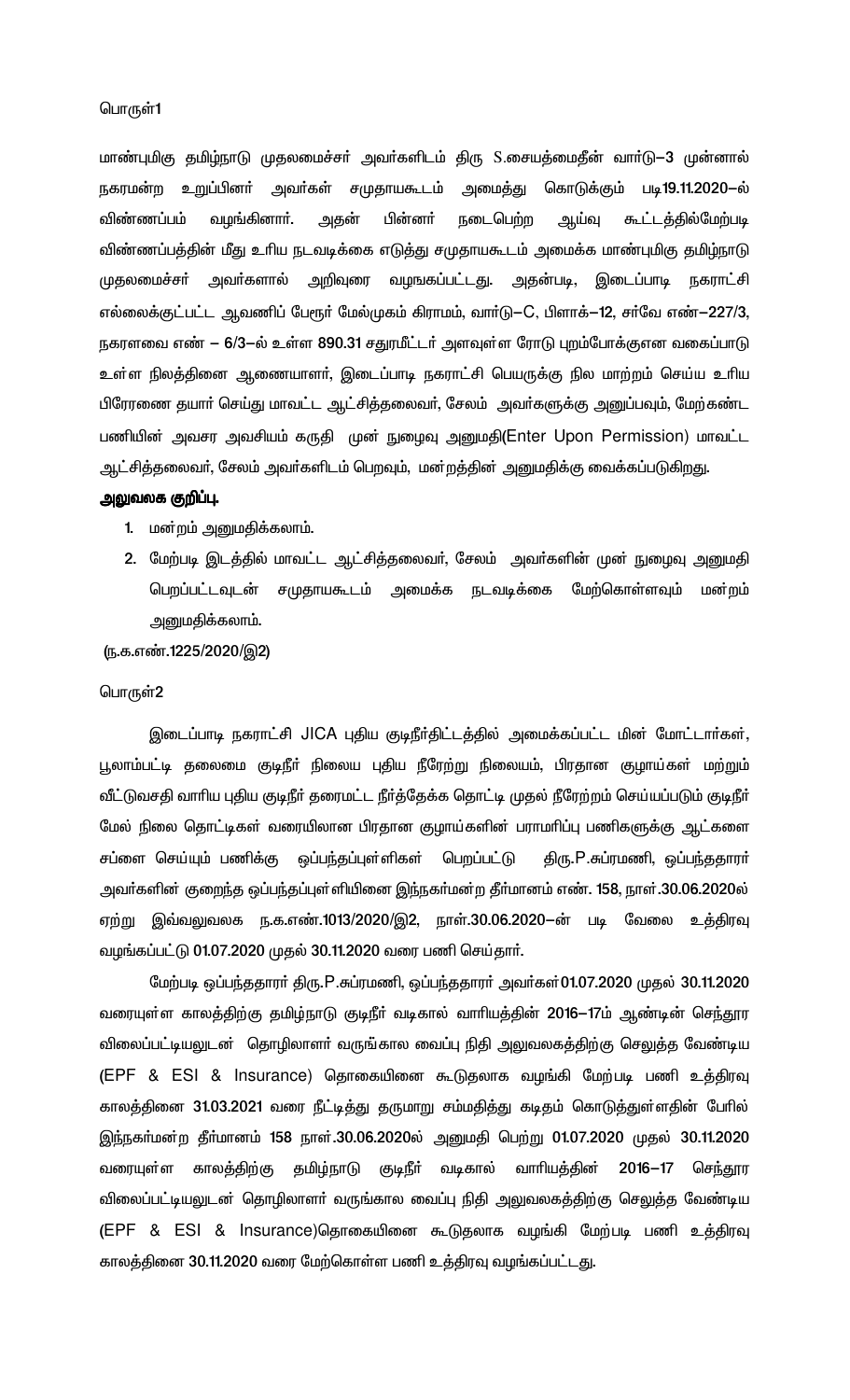| SI.            | <b>Particulars</b>                    | as Per 2016-17<br><b>TWAD Schedule</b><br>of Rate | EPF 13.36%<br>on Wages | ESI 4.75% on<br><b>Wages</b> | (Group Personal<br>& Accident<br>Insurance for | <b>Total Wages</b><br>Per Day<br>Rs. |
|----------------|---------------------------------------|---------------------------------------------------|------------------------|------------------------------|------------------------------------------------|--------------------------------------|
| <b>No</b>      |                                       | <b>Wages Per Day</b><br>Rs.                       | Per Day<br>Rs.         | Per Day<br>Rs.               | <b>Rs. 5.00 Lakhs)</b><br>Per<br>Day Rs.       | Per Day<br>Rs.                       |
| $1\,$          | Pump<br>Operator                      | 391.00                                            | 52.24                  | 18.57                        | 2.00                                           | 463.00                               |
| $\overline{2}$ | Filter bed<br>operator<br>Without ITI | 391.00                                            | 52.24                  | 18.57                        | 2.0                                            | 463.00                               |
| 3              | Fitter                                | 431.00                                            | 57.58                  | 20.47                        | 2.00                                           | 510.00                               |
| 4              | Helper                                | 321.00                                            | 42.89                  | 15.25                        | 2.00                                           | 380.00                               |

மேற்படி ஒப்பந்ததாரா் P.சுப்ரமணி, ஒப்பந்ததாரா் அவா்கள் 01.12.2020 முதல் மீண்டும் பணி நீட்டிப்பு வழங்குமாறும், தமிழ்நாடு குடிநீா் வடிகால் வாாியத்தின் 2016—17செந்தூர விலைப்பட்டியல் விலை விகிதத்திலேயே பணி செய்ய சம்மதித்து கடிதம் கொடுத்துள்ளாா்.

தற்போது பணி மேற்கொண்டுவரும் திரு.P. சுப்ரமணி, ஒப்பந்ததாரா், அவா்கள் இதுநாள்வரை JICA திட்ட குடிநீா் விநியோக பணிகளை நல்லமுறையில் செய்து வருவதாலும், மறுஓப்பந்தபுள்ளி கோரும் பட்சத்தில் பத்திாிக்கை செய்தி விளம்பர செலவு மற்றும் நிா்வாக அனுமதி, போன்ற காலதாமதங்களையும் தவிர்க்கும் பொருட்டு01.12.2020 முதல் 31.03.2021 முடிய 4 மாத காலத்திற்கு திரு.P.சுப்ரமணி, ஒப்பந்ததாரா், அவா்கள்JlCAதிட்ட குடிநீரேற்றம் மற்றும் தலைமை நிலையகுடிநீா் சுத்திகரிப்பு பணிக்கு தேவையான குளோரின் சிலிண்டர்கள் சப்ளை செய்து பராமரிப்பு பணிகளை மேற்கொள்ள தற்போது வழங்கப்பட்டு வரும் 2016–17ம் ஆண்டு விலை விகிதத்தில் செய்திட அனுமதியும், 3 மாதங்களுக்கு இப்பணிகளை மேற்கொள்ள நிதி ஒதுக்கீடு தொகை ரூ.9,90,000/— க்கும், இதற்கான செலவினதொகையினை நகராட்சி குடிநீா் நிதியில் மேற்கொள்ளவும் மன்ற அனுமதியும் ஒப்புதலும் வேண்டப்படுகிறது.

# அலுவலக குறிப்பு:—

JlCA குடிநீா் திட்ட பராமாிப்பு பணிகள் மேற்கொள்ள ஆகும் செலவுத்தொகை ரூ.9,90,000/-யை ஒதுக்கீடு செய்யவும், இச்செலவினத்தினை நகராட்சி குடிநீா் நிதியிலிருந்து மேற்கொள்ளவும், மன்றம் அனுமதிக்கலாம். ஒப்பந்ததாரா் திரு.P.சுப்ரமணி, ஒப்பந்ததாரா், அவா்களுக்கு 01.12.2020 முதல் 31.03.2021 முடிய 4 மாத காலத்திற்கு JICAகுடிநீர் திட்ட பராமரிப்பு பணிகளை மேற்கொள்ள கால நீடிப்பு செய்து பணி உத்திரவு வழங்கவும் மன்றம் அனுமதிக்கலாம். (ந.க.எண்.1013/இ2/2020)

#### பொருள்3

இந்நகராட்சிக்குட்பட்ட வாா்டு எண் 05 மற்றும் 18 க,புதுாா் அருந்ததியா் தெருவில் பொது கழிப்பறையில் உள்ள மினி பவர்பம்ப் மோட்டார் மற்றும் சின்னமணலி மாரியம்மன் கோவில் அருகில் உள்ள மினி பவா்பம்ப் மோட்டாா் பழுதடைந்துள்ளதை இரண்டையும் அகற்றி விட்டு புதியதாக இரண்டு மினி பவா்பம்ப் மோட்டாா் அமைக்கும் பணிகளுக்கு தாயா் செய்யப்பட்ட மதிப்பீட்டு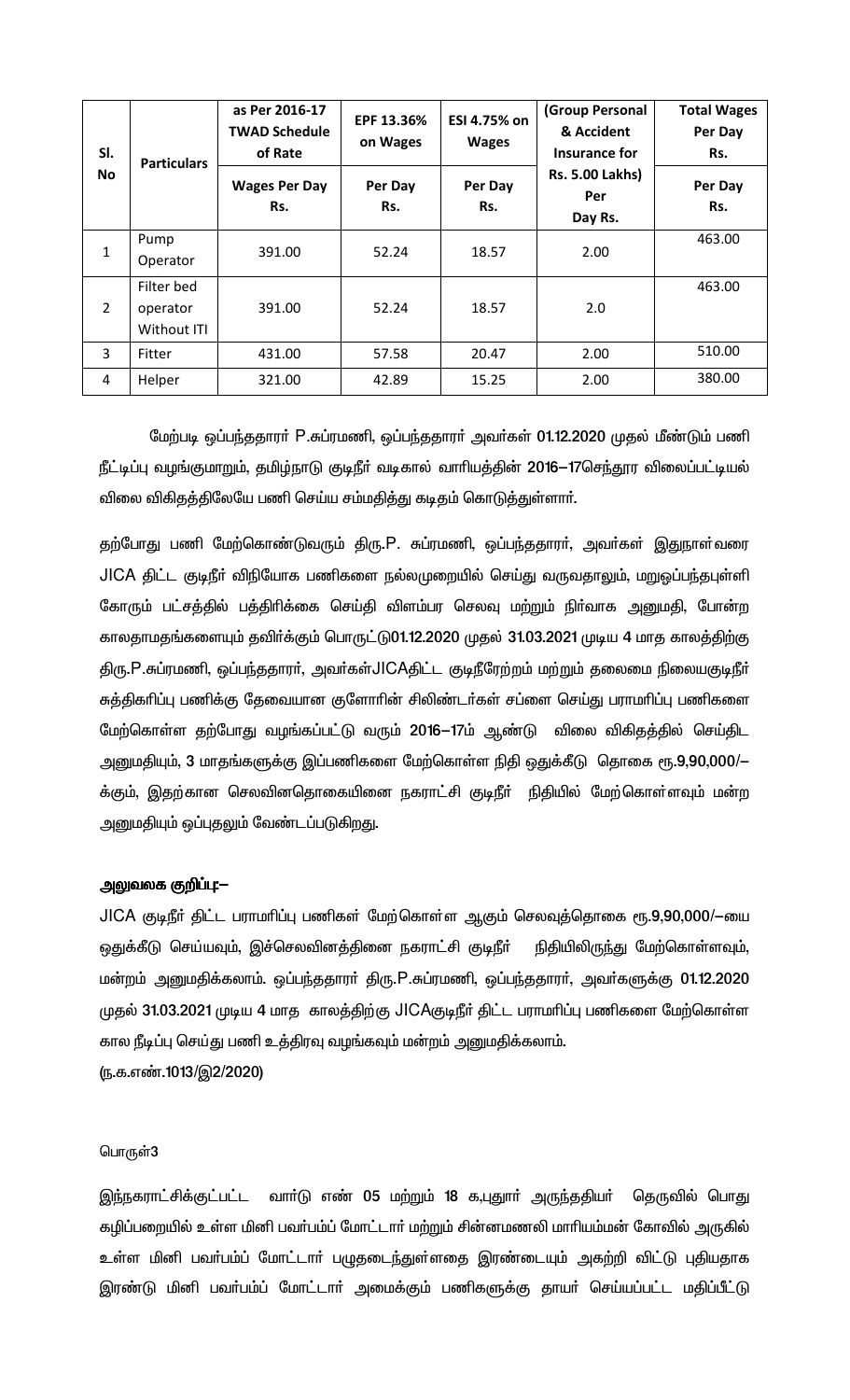தொகை ரூ1.45 இலட்சத்திற்கு மன்றத்தின் அனுமதிக்கு வைக்கப்படுகிறது. மேலும் மேற்கண்ட பணிகளை பொது மக்கள் நலன் கருதி குடிநீா் நிதியில் நிதி ஒதுக்கீடு செய்து பணிகளை மேற்கொள்ளவும் மன்ற அனுமதிக்கு வைக்கப்படுகிறது.

### அலுவலககுறிப்பு

- 1. மன்றம் அனுமதிக்கலாம்.
- 2. பொது மக்கள் நலன் கருதி மேற்காணும் பணியை மன்ற முன் அனுமதி பெற்று பணி உத்திரவு வழங்கி பணி மேற்கொளவும், பணிக்கான செலவினைத் தொகையை நகராட்சி குடிநீா் நிதியில் இருந்து மேற்கொள்ளவும் மன்றம் அனுமதிக்கலாம்.

#### (ந.க.எண்: 1891/2020/இ1)

### பொருள்4

இந்நகராட்சிக்குட்பட்ட வாா்டு எண் 05 மற்றும் 18 க,புதுாா் அருந்ததியா் தெருவில் பொது கழிப்பறையில் உள்ள மினி பவர்பம்ப் மோட்டார் மற்றும் சின்னமணலி மாரியம்மன் கோவில் அருகில் உள்ள மினி பவா்பம்ப் மோட்டாா் பழுதடைந்துள்ளதை இரண்டையும் அகற்றி விட்டு புதியதாக இரண்டு மினி பவா்பம்ப் மோட்டாா் அமைக்கும் பணிக்கு ஒப்பந்தப்புள்ளியானது இவ்வலுவலக ந.க.எ.ண் 1891/2020/இ1 நாள் 01.10.2020ல் கோரப்பட்டதை தொடர்ந்து 20.10.2020 ல் இரண்டு ஒப்ந்தப்புள்ளிகளின் ஒப்பு நோக்குப்பட்டியல் மன்றத்தின் பார்வைக்கு அனுமதிக்கும்,

| வ.எண்          | ஒப்பந்ததாரரின் பெயர் மற்றும்<br>முகவரி             | மதிப்பீட்டு<br>தொகை | விலைப்புள்ளி நிர்ணயம்<br>செய்த தொகை (ரூ) |
|----------------|----------------------------------------------------|---------------------|------------------------------------------|
|                | திரு.பி . சுப்பிரமணி<br>ஒப்பந்ததாரா், இடைப்பாடி    |                     | 0.07% மதிப்பீட்டை விட<br>குறைவு          |
| $\overline{2}$ | திரு. ஏ. செங்கோட்டையன்,<br>ஒப்பந்ததாரா், இடைப்பாடி | ரூ.1.45 இலட்சம்     | 3.05% மதிப்பீட்டை விட<br>அதிகம்          |

வரப்பெற்ற இரண்டு ஒப்ந்தப்புள்ளிகளில் வரிசை எண் : 2 ல் கண்ட திரு. ஏ.

செங்கோட்டையன்,ஒப்பந்ததாரா் என்பவரது ஒப்ந்தப்புள்ளி திரு. பி . சுப்பிரமணி, ஒப்பந்ததாரா் என்பவரது ஒப்ந்தப்புள்ளியை விட கூடுதலாக உள்ளதால் மேற்காணும் திரு. பி . சுப்பிரமணி, ஒப்பந்ததாரா், இடைப்பாடி என்பவருக்கு பணி உத்திரவு வழங்கி பணி மேற்கொள்ள மன்ற அனுமதி கோர ஆணையாளா் அனுமதி வேண்டப்படுகிறது. மன்றப் பொருள் வரைவு ஒப்புதலுக்காக,

### அலுவலககுறிப்பு

1) மன்றம் அனுமதிக்கலாம்.

2) பொது மக்கள் நலன் கருதி மேற்காணும் பணியை மன்ற முன் அனுமதி பெற்று பணி உத்திரவு வழங்கி பணி மேற்கொளவும், பணிக்கான செலவினைத் தொகைகயை நகராட்சி குடிநீா் நிதியில் இருந்து மேற்கொள்ளவும் மன்றம் அனுமதிக்கலாம்.

### (ந.க.எண் 1891/2020/இ1)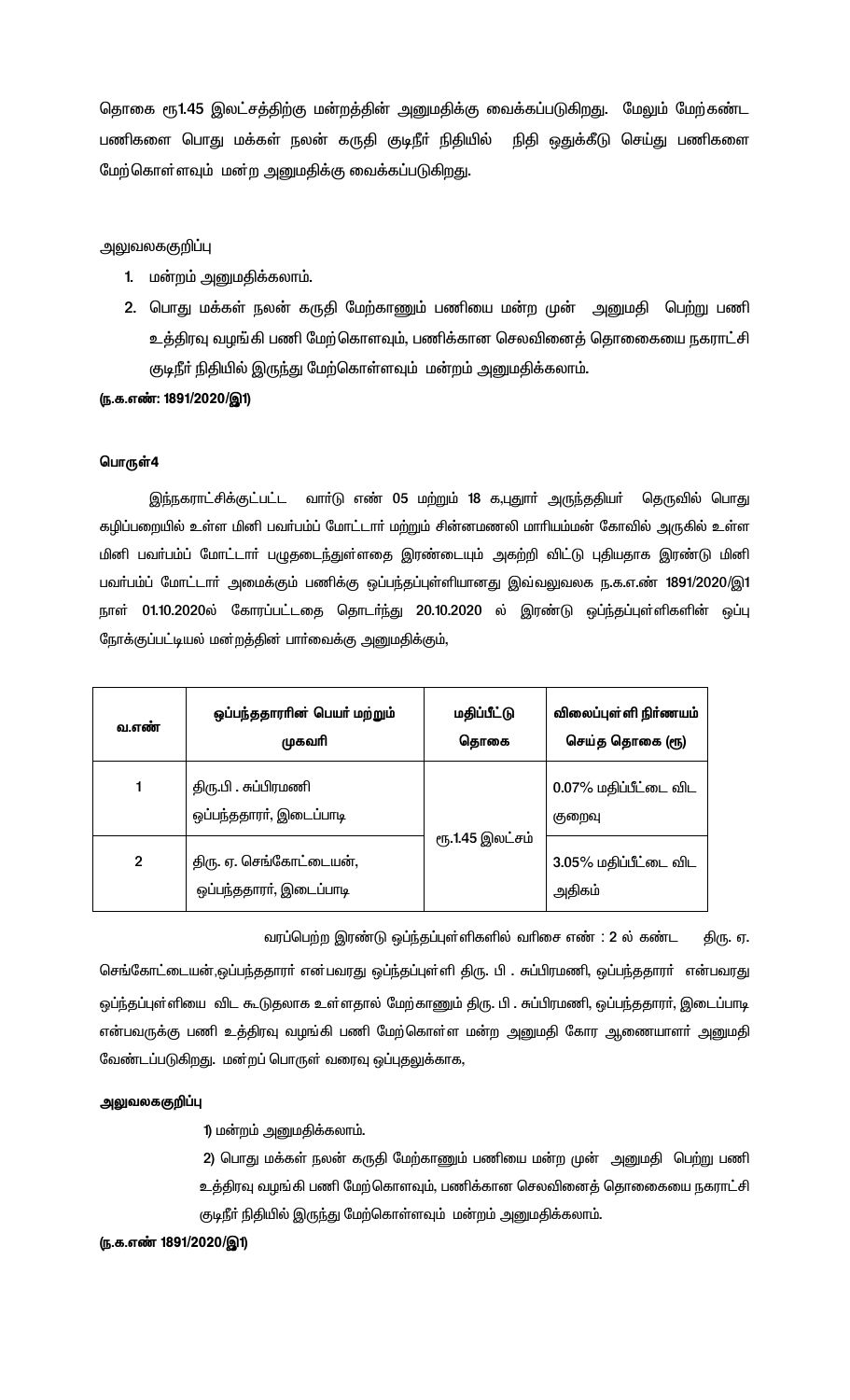இடைப்பாடி நகராட்சியில் ஒருங்கிணைந்த நகர்புற வளர்ச்சி திட்டம் (IUDM) 2018-2019 திட்டத்தின் கீழ் 30 KLD கொள்ளளவு கொண்டFecal Sludge Treatment Plant ரூ.400.00 இலட்சம் மதிப்பீட்டில் அமைக்கும் பணிக்குநகராட்சி நிா்வாக ஆணையா், சென்னை அவா்களின் செயல்முறைகள் கடிதம் ந.க.எண்.26888/UGSS2/2018–24, நாள்.29.01.2019–ன் படி நிர்வாக அனுமதி வழங்கப்பட்டது. முதன்மை பொறியாளா், நகராட்சி நிா்வாக ஆணையரகம், சென்னை அவா்களின் செயல்முறைகள் உத்தரவு ந.க.எண்.26888/2018/DO1, நாள்.15.02.2019—ன் படி அன்று நடைபெற்ற தொழில்நுட்ப அனுமதி வழங்கப்பட்டது. அதன் படி 13.03.2019ன் ஒப்பந்தப்பள்ளியில் M/s. SS Associates, சேலம் அவர்களின் ஒப்பந்தப்புள்ளியை இந்நகர் மன்ற தீா்மானம் எண்.1434, நாள்.19.06.2019—ன் படி ஏற்கப்பட்டு 04.09.2019 அன்று பணி உத்தரவு வழங்கப்பட்டது.

SBM-SWM 2018-2019ன் கீழ் இடைப்பாடி நகராட்சி குப்பை கிடங்கில் ஏற்கனவே தேங்கியுள்ள (Legacy waste)குப்பைகளை BIO MINING முறையில் அகற்றும் பணி (Biomining 42570 $\mathsf{m}^3$ Legacy Waste Quantity) முழுமையாக 31.07.2020ல் முழுமையாக of முடிக்கப்பட்டுவிட்டது. இடைப்பாடி நகராட்சி குப்பை கிடங்கில் 03.08.2020-ல் 30 KLD கொள்ளளவு கொண்டFecal Sludge Treatment Plant அமைக்கும் பணி துவங்கி தற்பொழுது 95% பணிகள் முடிக்கப்பட்டு, இத்திட்டத்தினை 31.12.2020க்குள் கண்டிப்பாக முடிக்கப்பட்டு பொதுமக்கள் பயன்பாடடுக்கு கொண்டு வரப்பட திட்டமிடப்பட்டு பணிகள் மிக விரைவாக நடைபெற்று வருகிறது. எனவே, மேற்கண்ட பணியை செயல்படுத்த **திட்ட துணை விதிகள் (By**law)அமுல்படுத்த வேண்டியுள்ளதால், துணை விதிகளை நகராட்சி நிர்வாக ஆணையாளர், சென்னை அவர்களின் பொது அங்கீகாரம் மற்றும் அனுமதி பெற தமிழ் மற்றும் ஆங்கிலத்தில் தயார் செய்து அனுப்ப மன்றத்தின் அனுமதிக்கு வைக்கப்படுகிறது.

#### அலுவலககுறிப்பு

மன்றம் அனுமதிக்கலாம். (ந.க.எண்.1178/2018/இ2)

> தனி அலுவலா் (ம) ஆணையாளா்(பொ) இடைப்பாடி நகராட்சி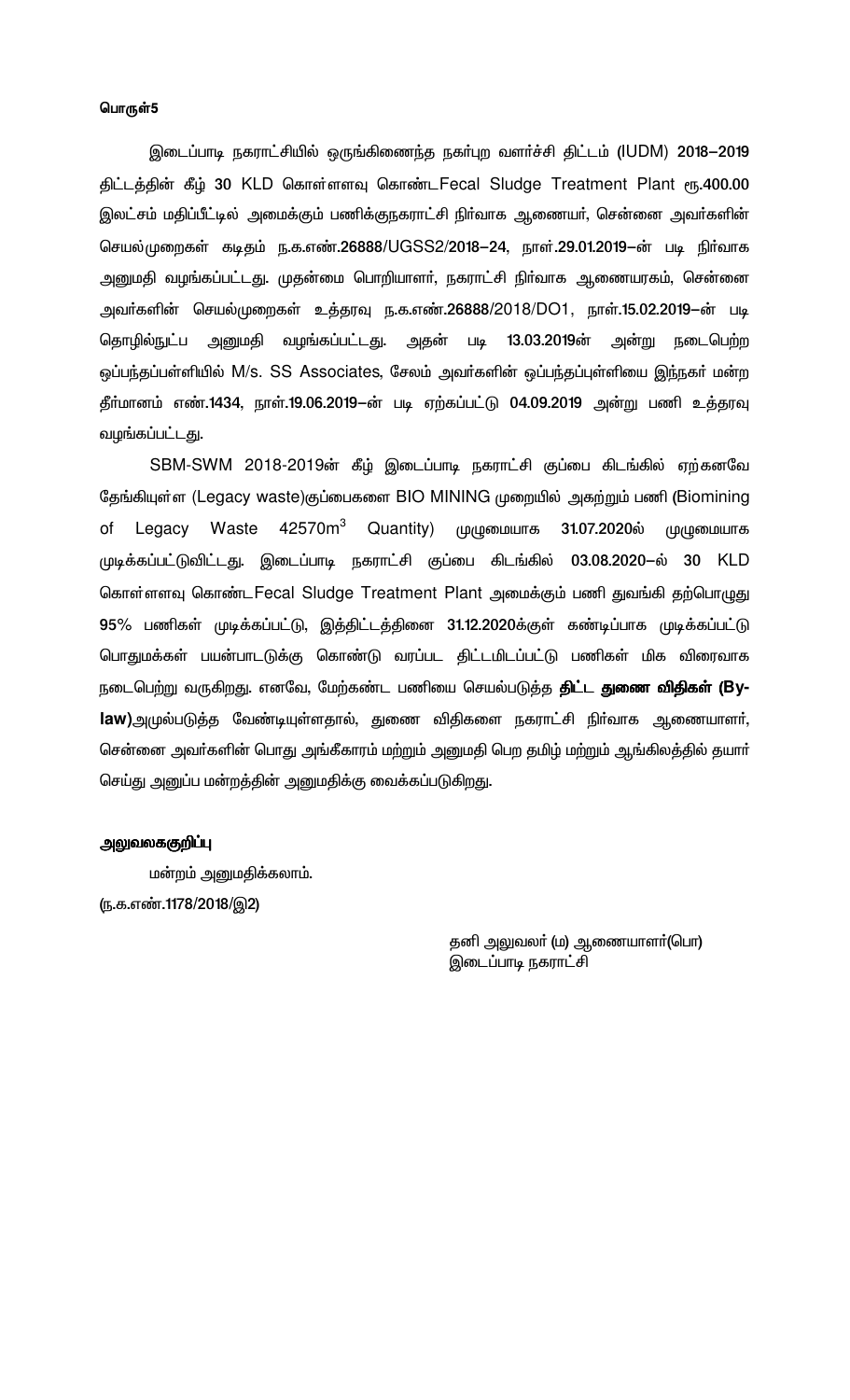இந்நகராட்சியில் புரட்சித்தலைவி அம்மா விரிவான விபத்து மற்றும் ஆயுள் காப்பீட்டு திட்டத்தின்கீழ் வறுமைக்கோட்டிற்கு கீழ் உள்ளவா்களின் பட்டியலில் விடுபட்ட விவரங்களை பூா்த்தி செய்யும் பணிகள் மேற்கொள்ள அரசாணை நிலை எண் 170, ஊரக வளர்ச்சி மற்றும் உள்ளாட்சித்துறை நாள் 27.10.2020ல் மன்றத்தின் பாா்வைக்கும் பதிவிற்கும் மற்றும் அரசாணையில் தொிவிக்கப்பட்டுள்ளதற்கு இணங்க, இந்நகராட்சிக்குட்பட்ட பகுதிகளில் வறுமைக்கோட்டிற்கு கீழ் உள்ளவா்களின் பட்டியலில் விடுபட்ட கணக்கெடுப்பு பணிகள் மேற்கொள்ளுதல், கணக்கெடுப்பு படிவங்கள் அச்சடிதல், விவரங்களை கணினியில் பதிவேற்றம் செய்தல்,எழுது பொருட்கள் வாங்குதல்மற்றும் இதர செலவினங்களுக்கு உத்தேச செலவினம் ரூ200000/- க்கு மன்ற அனுமதி வேண்டப்படுகிறது.

### அலுவலககுறிப்பு

- 1) மன்றம் அனுமதிக்கலாம்.
- 2) அரசாணை எண் 170 ஊரக வளர்ச்சி மற்றும் உள்ளாட்சித்துறை நாள்27.10.2020ஐ மன்றம் பதிவு செய்யலாம்.
- 3) அவசர அவசியம் கருதி தனி அலுவலாின் முன்அனுமதி பெற்று செலவினங்கள் மேற்கொள்ளவும் மன்றம் ஒப்புதல் வழங்கலாம்.

(ந.க.எண் 2264/2020/அ2)

#### பொருள்2

இடைப்பாடி நகராட்சி பொறியியல் பிரிவு பராமாரிப்பில் உள்ள குடிநீர் லாரி வாகனம் எண்.TN27V4193க்கு 2020–2021ம் ஆண்டுக்கு தகுதிச்சான்று புதுப்பிக்கும் பொருட்டு வாகனத்தின் பழுதுகளை நிவா்த்தி செய்யும் பணிக்கு மன்ற முன் அனுமதியின் படி செலவுத் தொகை ரூ.80,000/-க்கு ஒப்பந்தப்புள்ளி கோரப்பட்டு செலவுத் தொகை ரூ.75550/-க்கு ஒப்பந்நப்புள்ளி பெறப்பட்டு பணிகள் மேற்கெள்ளப்பட்டு வட்டார போக்குவரத்து அலுவலர், சங்ககரி அலுலகத்திற்கு வாகனம் புதுப்பிக்க கொண்டு செல்லப்பட்டதில் வட்டார போக்குவரத்து அலுவலா் வாகனத்திற்கு சைடு பிரேம் வெல்டிங் செய்ய வரகோரப்பட்டது.

அதன் படி மேற்கண்ட சைடு பிரேம் வெல்டிங் பணி மேற்கொள்ளப்பட்டு வாகனம் புதுப்பித்து வரப்பட்டது. மேற்கண்ட பணி செய்தமைக்கு செலவு தொகையாக ரூ.8,800/ $-$ க்கு என்னால் வழங்கப்பட்டது எனவும், மேற்காணும் தொகையை எனக்கு வழங்குமாறு திரு.என்.நடராஜன், குடிநீா் லாரி ஓட்டுனா் அவா்கள் கோரியுள்ளாா்.

எனவே, மேற்கண்ட பணியின் அவசரம் அவசியம் கருதி மேற்கொண்டமைக்கும், செலவு தொகை ரூ.8,800/—யை இந்நகராட்சி குடிநீா் லாாி ஓட்டுனா், திரு.என்.நடராஜன், அவா்களுக்கு வழங்க மன்றத்தின் அனுமதிக்கு வைக்கப்படுகிறது.

### <u>அலுவலககுறிப்பு</u>

1. மன்றம் அனுமதிக்கலாம்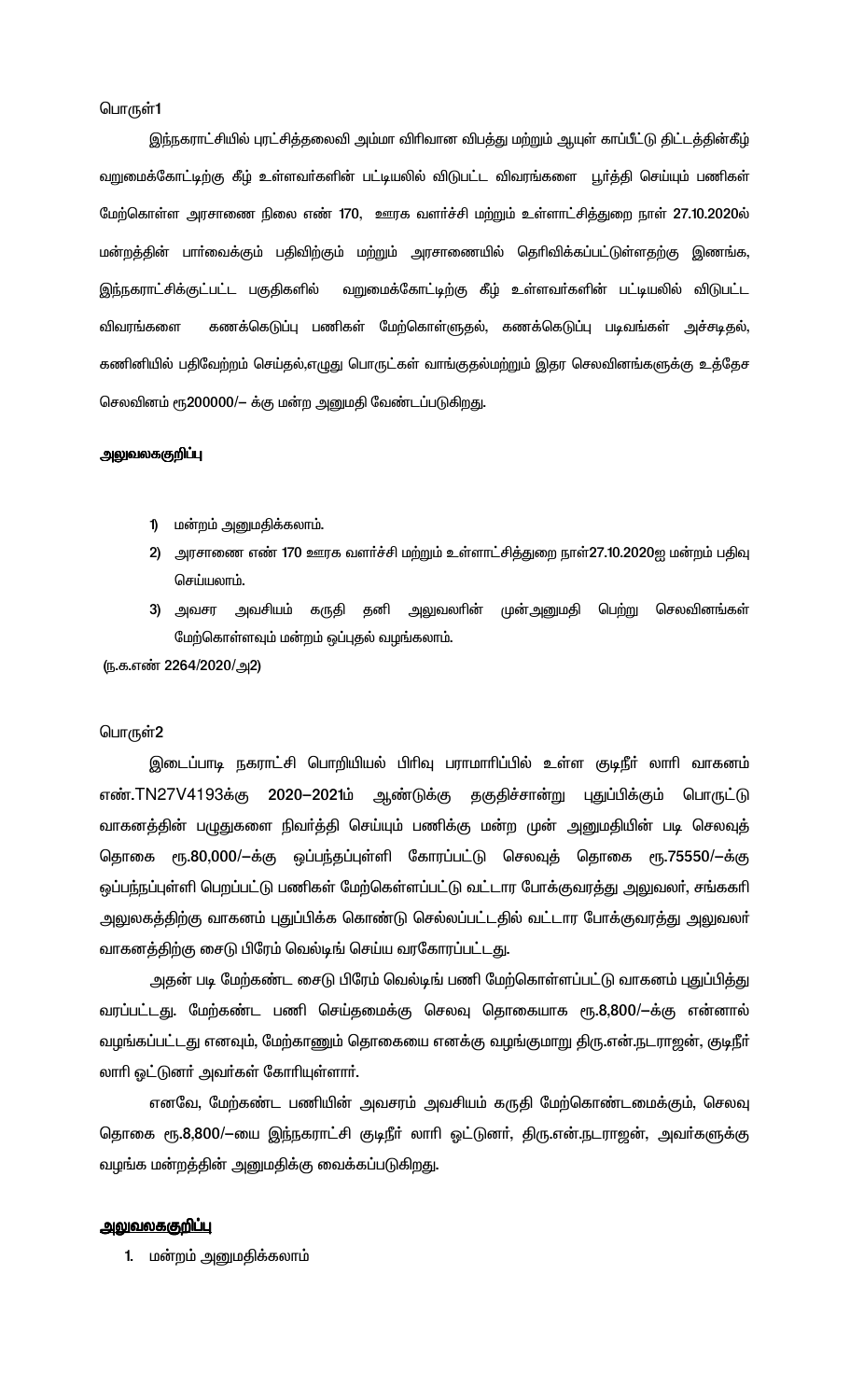2. மேற்கண்ட பணியின் அவசரம் அவசியம் கருதி மேற்கொண்டமைக்கும் தனி அலுவலாின் முன் அனுமதி பெற்று செலவு தொகை ரூ8,800/—யை நகராட்சி குடிநீா் நிதியிலிருந்து இந்நகராட்சி குடிநீா் லாாி ஓட்டுனா், திரு.என்.நடராஜன், அவா்களுக்கு வழங்கவும் மன்றம் <u>அனுமதிக்கலாம்.</u>

<u>(ந</u>.க.எண்1539/இ2/2020)

#### பொருள்3

இந்நகராட்சிக்கு சொந்தமான வெள்ளாண்டிவலசு தினசாி நாளங்காடி கடை எண் 3,4 ஆகிய இருகடைகளுக்கும் கடந்த பத்து முறையாா ஏலம் மற்றும் ஒப்பந்தப்புள்ளி கோாியும் ஏல முன் வைப்பு தொகை ரூ15,000/-ம் அதிகம் என கருதி கடையினை குத்தகைக்கு எடுக்க யாரும் வரவில்லை.மேற்படி தினசரி நாளங்காடி கடைகள் அனைத்தும் பொதுமக்களின் பார்வைக்கு இல்லாமல் பிரதான சாலையின் உட்புறமாக அமைந்துள்ளது. மேலும் கடைகள் நீண்ட நாட்களாக காலியாக உள்ளதால் மேற்படி பொருள் குறித்து தனிக்கையிலும் ஆட்சேபணை எழுப்பப்பட்டு உள்ளதாலும். நகராட்சிக்கு ஏற்படும் நிதியிழப்பை கருத்தில் கொண்டும் மேற்படி கடைகளுக்கு ஏலமுன்வைப்பு தொகையாக ரூ15,000/- த்தில் இருந்து ரூ10,000/-மாக குறைத்து ஏலம் விட மன்ற அனுமதிக்கு வைக்கப்படுகிறது.

அலுவலக குறிப்பு

மன்றம் அனுமதிக்கலாம்

### ரு.க.எண்1014/2019/பி4

பொருள் 4

இந்நகராட்சியின் பழைய நகராட்சி அலுவலக கட்டிடத்தில் செயல்பட்டுவரும் கணிணி வசூல் மையத்தில் UPS இன்றி செயல்பட்டு வருகிறது.மின் இணைப்பு துண்டிப்பு ஏற்படும் சமயத்தில் வரூல் பணி பாதிக்கப்படுவதால் கீழ்கண்ட பயன்பாட்டிற்கேற்ப UPS புதியதாக பெற்று பெருத்த செலவு தொகை ரூ.30000/—க்கு மன்றத்தின் அனுமதிக்கு.

| $\mathbf{D}$ | CPU                | - 1 Unit (No) |
|--------------|--------------------|---------------|
| $\mathbf{2}$ | Monitor            | - 1 Unit (No) |
| 3)           | <b>TVS Printer</b> | - 1 Unit (No) |
|              | 4) Tube Light      | - 1 Unit (No) |
|              | 5) Airtel Modem    | - 1 Unit (No) |

### அலுலகக்குறிப்பு

- 1. மன்றம் அனுமதிக்கலாம்
- 2. மேற்கண்ட பணியை நகராட்சி பொது நிதியிலிருந்து மேற்கொள்ளவும் மன்றம் அனுமதிக்கலாம்.

(ந.க.எண். 1832/20/இ2)

#### பொருள் 5

இந்நகராட்சிக்கு சொந்தமான வெள்ளாண்டிவலசு தினசாி நாளங்காடி கடை எண் 3,4 ஆகிய இரு கடைகளுக்கும் ஏலம் மற்றும் ஒப்பந்தப்புள்ளி 27.11.2020ந் தேதி கோரப்பட்டதற்கு ஏலம் கோர எவரும் முன்வராத நிலையில் இரண்டு ஒப்பந்தப்புள்ளிகள் பெறப்பட்டதன் ஒப்பு நோக்குப் பட்டியல் மன்றத்தின் பாா்வைக்கும் முடிவிற்கும் வைக்கப்படுகிறது.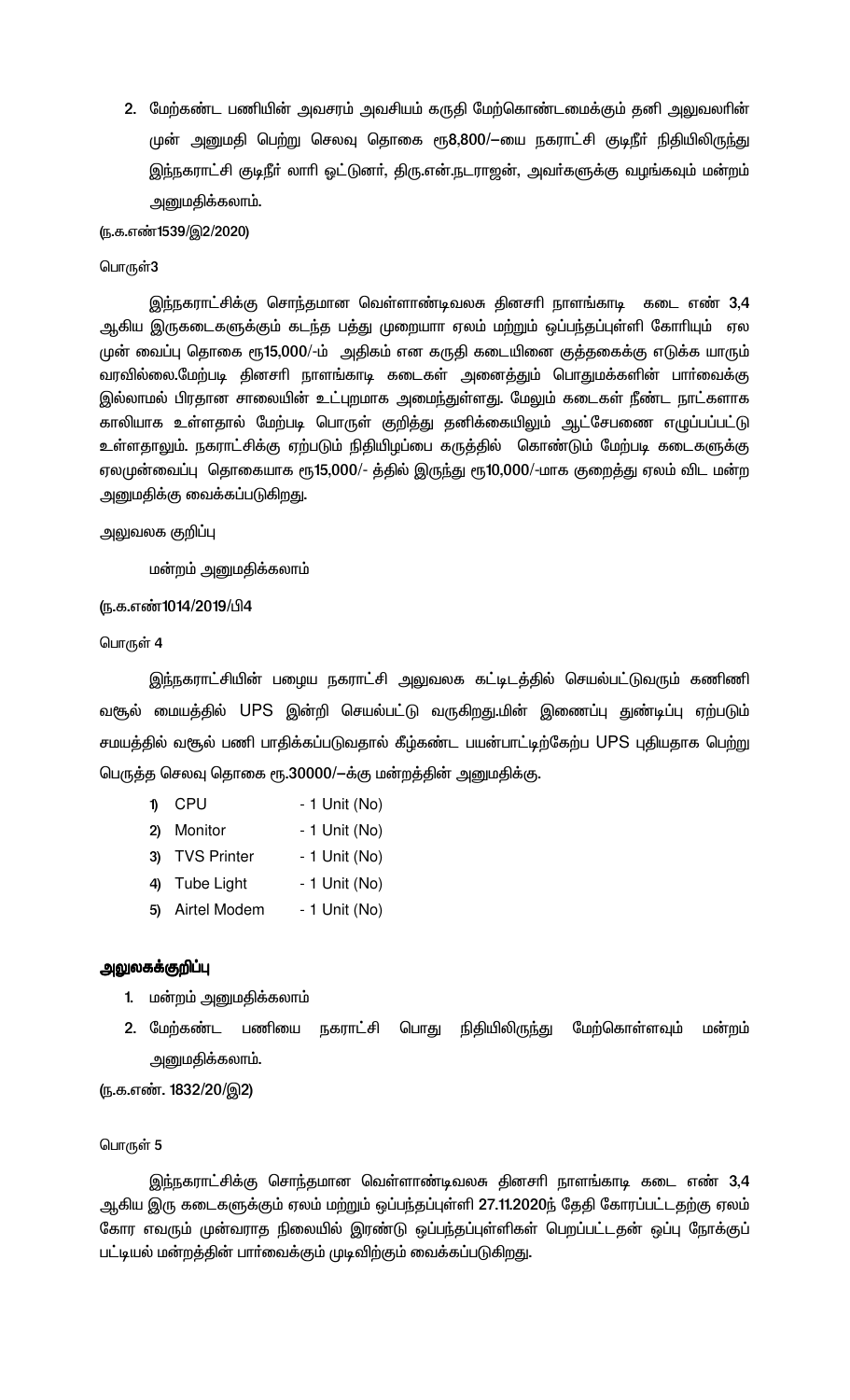| வ<br>எண் | ஒப்பந்தப்புள்ளி<br>கோரியவர்களின்<br>பெயா் மற்றும் முகவாி                            | கடையின் விபரம்          | உச்ச ஏலக்<br>கேள்வி | உச்ச ஒப்பந்த<br>கேள்வி |
|----------|-------------------------------------------------------------------------------------|-------------------------|---------------------|------------------------|
|          |                                                                                     | 3                       | 4                   | 5                      |
| 1.       | திரு.து.செல்வம்<br>த/பெ துரைசாமி<br>61,வெள்ளாண்டிவலசு<br>பழைய தெரு —II<br>இடைப்பாடி | தினசரி<br>நாளங்காடி கடை |                     | 1317                   |
| 2.       | திருமதி.தமிழரசி<br>க/பெ செல்வம்<br>வெள்ளாண்டிவலசு<br>தெற்கு தெரு,<br>இடைப்பாடி      | எண் 4                   |                     | 1200                   |

அலுவலக குறிப்பு

- 1. அனுமதிக்கலாம்
- 2. அவசர அவசியம் கருதி தனி அலுவலாின் முன் அனுமதி பெற்று உச்ச ஒப்பந்தப்புள்ளி கேள்வியை ஏற்று கடையினை ஒப்படைப்பு செய்தமைக்கும் மன்றம் அனுமதிக்கலாம்

(ந.க.எண்1014/2019/பி4)

### பொருள்6

இந்நகராட்நிக்குட்பட்ட வாா்டு எண் 06 பூலாம்பட்டி சாலை அருகில் உள்ள தரைமட்டத் தொட்டி மற்றும் வீட்டு வசதி வாரியத்தில் சுத்திகரிக்கப்படாத நீரேற்று நிலையத்தில் உள்ள 20 HP Centrifugal Motor Pump Unit-II மற்றும் 15HP Motor Pump Unit-I & II மின் மோட்டாரில் ஏற்பட்டுள்ள பழுதுகளை நிவர்த்தி செய்யும் பணிக்கு தயார் செய்யப்பட்ட மதிப்பீட்டுத் தொகை ரூ9.90 இலட்சத்திற்கு மன்றத்தின் அனுமதிக்கு வைக்கப்படுகிறது. மேலும் மேற்கண்ட பணிகளை பொது மக்கள் நலன் கருதி குடிநீா் நிதியில் நிதி ஒதுக்கீடு செய்து பணிகளை மேற்கொள்ளவும் மன்றம் அனுமதிக்கு வைக்கப்படுகிறது.

அலுவலக குறி**ப்**பு

- 1. மன்றம் அனுமதிக்கலாம்
- 2. பொது மக்கள் அத்தியாவசிய நலன் கருதி மேற்கண்ட பணிகளை மன்ற முன் அனுமதி பெற்று மேற்கொள்ளவும் மன்றம் அனுமதிக்கலாம்

(ந.க.எண்1563/2020/இ1)

### பொருள்7

இந்நகராட்சிக்கு சொந்தமான எரிவாயு தகன மேடை செயல்படுவதற்கு 2020—2022—ம் ஆண்டிற்க்கான புதுபித்தல் கட்டணம் செலுத்தி புதுபித்து கொள்ளுமாறு கொமாரபாளையம், மாவட்ட சுற்றுச்சூழல் பொறியாளா் அவா்களின் கடிதத்தில் No.FKMP0708/GS/DEE/TNPCB/KMP/2020 நாள்27.07.2020 கோரியுள்ளதை தொடா்ந்து மேற்கண்ட எாிவாயு தகன மேடைக்கு 2020-2022 ஆம் ஆண்டுக்கு காற்று மாசு கட்டுபாடு கட்டணம் ரூ.8100/— மற்றும் நீா் மாசு கட்டுபாடு கட்டணம் ரூ.8100/— ஆக மொத்தம்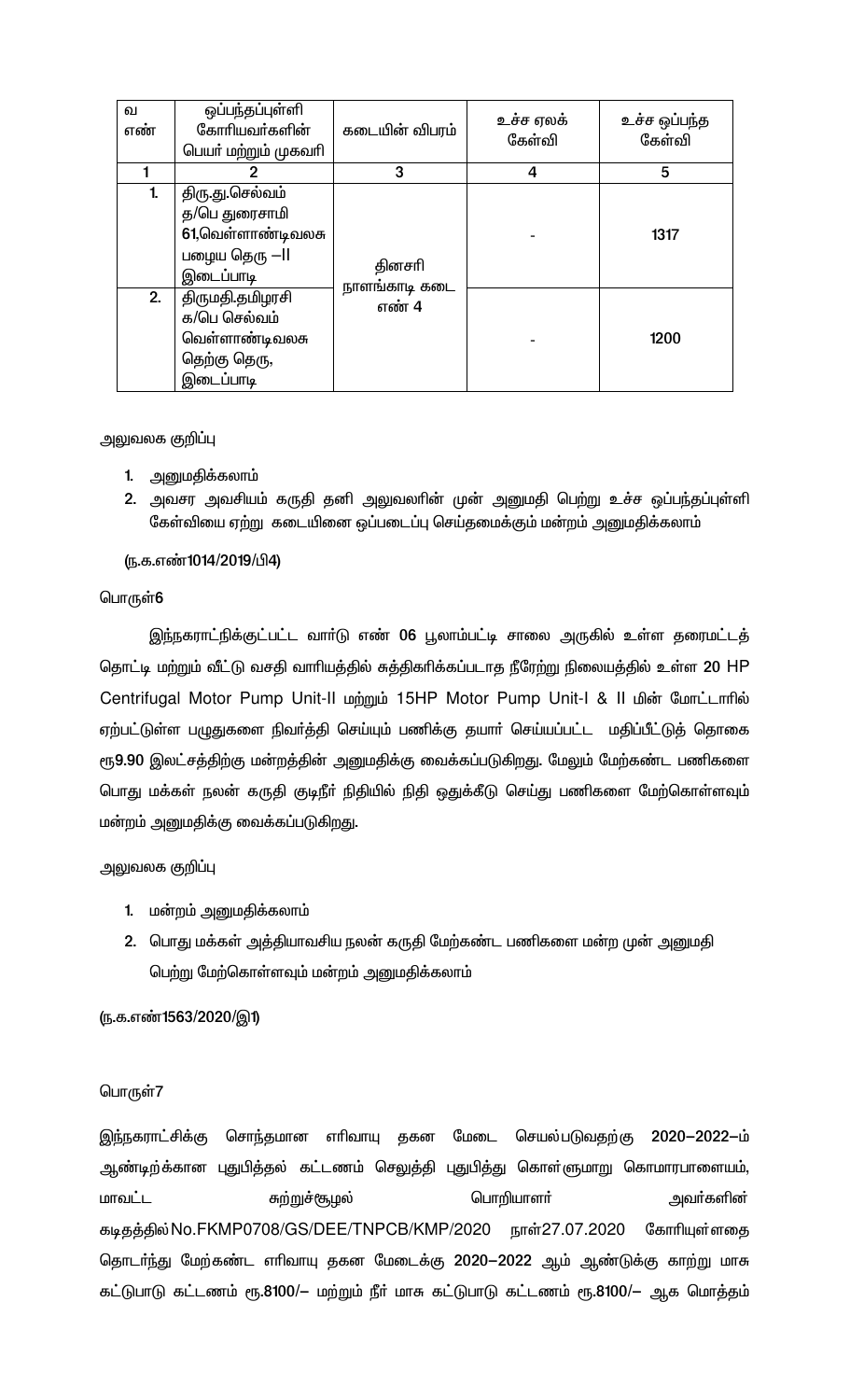ரூ.16200/— யை மேற்கண்ட மாசு கட்டுபாட்டுத் துறைக்கு செலுத்த மன்ற அனுமதிக்கு வைக்கப்படுகிறது.

அலுவலககுறிப்பு – மன்றம் அனுமதிக்கலாம்.

(ந.க.எண் 587/2015/எச்1)

பொருள்8

இந்நகராட்சிக்குட்பட்ட பகுதிகளில் பராமாிக்கப்பட்டு வரும் தெருவிளக்குகளின் பழுதான பழைய மின் உதிரி பொருட்கள் மற்றும் விளக்குகள் பயன்படுத்தப்பட இயலாதநிலையில் உள்ளதுமேற்படி உதிரிப்பொருட்கள் மின் பழுதானதை விற்பனை செய்யப்பட்டால் எதிர்பார்க்கப்படும் தொகையாக ரூ65756/-என தெரிவிக்கப்பட்டுள்ளது.

அதன்படி 26.11.2020 அன்று நடைபெற்ற பொது ஏலம் மற்றும் ஒப்பந்தப்புள்ளியில் இரண்டு ஒப்பந்தப்புள்ளிகள் மட்டுமே வரப்பெற்றன வரப்பெற்ற ஒப்பந்தப்புள்ளிகளின் ஒப்புநோக்கு பட்டியல் பின்வருமாறு மன்றத்தின் அனுமதிக்கு வைக்கப்படுகிறது.

| ഖ            | ஒப்பந்தப்புள்ளி                                                                            | எதிர்பார்க்கப்படும் | ஒப்பந்தப்புள்ளி                                       |
|--------------|--------------------------------------------------------------------------------------------|---------------------|-------------------------------------------------------|
| எண           | கோரியவர்கள் விபரம்                                                                         | தொகை ரூ             | தொகை ரூ                                               |
| $\mathbf{1}$ | திரு.சக்திவேல்ஜெயமுருகன்<br>டிரேடர்ஸ்<br>69Alசெல்லியாண்டியம்மன்<br>கோவில் தெரு , இடைப்பாடி | <b>е</b> ҧ65,756/-  | er <sub>5</sub> 69206.75/-<br>or<br>еҧ69207/-         |
| 2.           | திரு.மாரியப்பன்<br>$67/A - 3$ சின்னமணலி<br>கிழக்கு தெரு, இடைப்பாடி                         |                     | er <sub>5</sub> 56698.25/-<br>or<br><b>е</b> ҧ56699/- |

அலுவலக குறி**ப்**பு

- 1. மன்றம் அனுமதிக்கலாம்
- 2. ஒப்பு நோக்கு பட்டியலின் படி இவ்மின் உற்பத்தி பொருட்கள் பழுதானதை விற்பனை செய்யப்பட்டால் எதிா்பாா்க்கப்படும் தொகையை விட கூடுதலாக ரூ69,207/-க்கு ஒப்பந்தப்புள்ளி வழங்கிய திரு.சக்திவேல் ஜெயமுருகன் டிரேடா்ஸ் , இடைப்பாடிஅவா்களின் ஒப்பந்தப்புள்ளியை ஏற்கலாம்

(ந.க.எண்2222/2020/இ1)

#### பொருள்9

இந்நகராட்சிக்கு சொந்தமான வாரச்சந்தை அருகில் IGFF திட்டத்தின் வாயிலாக கடைகள் கட்டப்பட்டுள்ளது.மேற்கண்ட கடைகளை ஏலம் விடப்பட்டு குத்தகைதாரா்களால் தொடா்ந்து நடத்த இயலாத நிலையில் நகராட்சிக்கு7கடைகள் திருப்பி ஒப்படைக்கப்பட்டு உள்ளது மேற்படி கடைகள் நகரின் வெளிப்பகுதியான வாரசந்தை அருகில் பொதுமக்கள் யாரும் நடமாட்டம் இல்லாத பகுதியில்அமைந்துள்ளது.மேற்படி குத்தகைதாரா்களால் திருப்பி ஒப்படைக்கப்பட்ட கடைகள் 3,4,9,10,12,14,15 ஆகும் மேற்படி கடைகளுக்கு கடந்த பத்து முறைக்கு மேல் ஏலம் மற்றும் ஒப்பந்தப்புள்ளி கோரியும் முன்வைப்பு தொகை அதிகம் எனக் குத்தகை எடுக்க ஆர்வம் காட்டவில்லை எனவே மேற்படி கருதி எவரும் கடையினை கடைகள் நீண்ட நாட்களாக காலியாக உள்ளதால் இப்பொருள் குறித்து தணிக்கையிலும் ஆட்சேபணைஎழுப்பப்பட்டுள்ளதால் இந்நகராட்சிக்கு ஏற்படும் நிதியிழப்பை கருத்தில்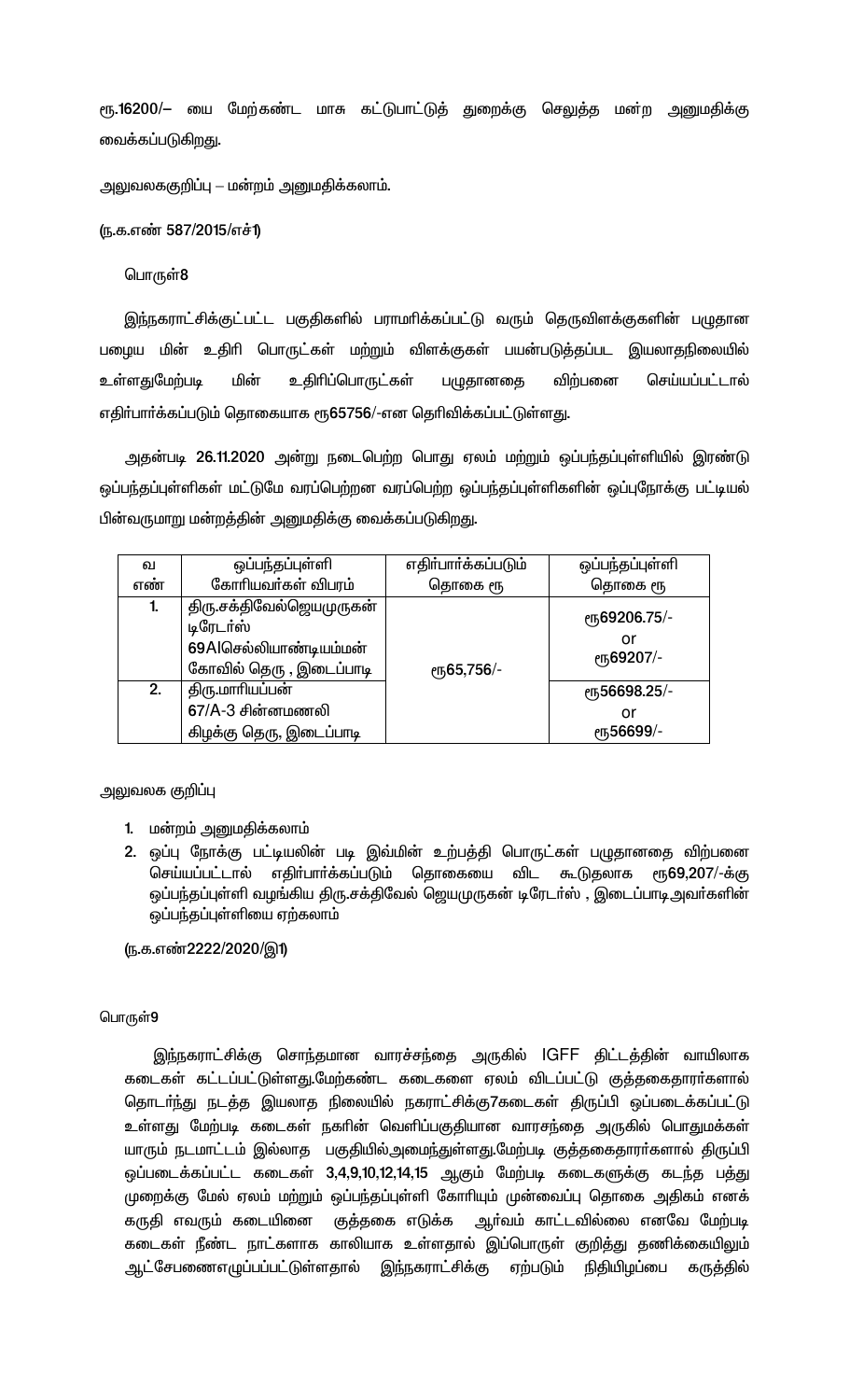கொண்டு எல முன் வைப்பு தொகை ரூ60,000/—த்தில் இருந்து ரூ30,000/—மாக நிா்ணயம் செய்ய மன்ற அனுமதிக்கு வைக்குப்படுகிறது.

அலுவலக குறிப்பு — மன்றம் அனுமதிக்கலாம்

(ந.க.எண்462/2018/பி4)

### பொருள்10

இந்நகராட்சி அலுவலகத்திற்கு புதியதாக வாங்கப்பட்ட ஈப்ப வாகனம் எண்.TN52R1779க்கு முதல் இலவச சர்வீஸ் செய்ய SKS ஆட்டோ மொபைல்ஸ், சேலம் நிறுவனத்திற்கு கொண்டு செல்லப்பட்டு வரப்பட்டது. மேற்காணும் சா்வீஸ் பணியில் தொகை ரூ.363/— மற்றும் மேற்கண்ட வாகனத்திற்கு எக்ஸ்ட்ரா விளக்கு மற்றும் மேட் ஆகியவை புதியதாக வாங்கி F1 காா்ஸ், சேலம் மூலம் பணியை பொருத்தியமைக்கு செலவு தொகை ரூ.4100/—யை மொத்தம் ரூ.4463/– என்னால் வழங்கப்பட்டது எனவும் மேற்காணும் தொகையை எனக்கு வழங்குமாறு பார்வையில் காணும் திரு.கே.பெரியசாமி, ஈப்பு ஒட்டுநர், இடைப்பாடி நகராட்சி அவர்களின் விண்ணப்பத்தில் கோரியுள்ளார்.

எனவே, மேற்கண்ட பணியை அவசரம் அவசியம் கருதி மேற்கொண்டமைக்கும், செலவு தொகை ரூ.4463/—யை இந்நகராட்சி ஈப்பு ஒட்டுநா், திரு. கே.பொியசாமி, அவா்களுக்கு வழங்க மன்றத்தின் அனுமதிக்கு

# அலுவலககுறிப்பு

- 1. மன்றம் அனுமதிக்கலாம்
- 2. மேற்கண்ட செலவு தொகையை நகராட்சி பொதுநிதியிலிருந்து மேற்கொள்ளவும் மன்றம் அனுமதிக்கலாம்.

(ந.க.எண்.2335/20/இ2)

### பெபருள்11

இடைப்பாடி நகராட்சி பொது சுகாதாப்பிரிவில் இயங்கிவரும் 18 பேட்டரி வாகனங்களில் (BOV) அவ்வப்போது பகுதுகள் ஏற்பட்டு வாகனம் சாிவர இயக்க முடியாத நிலை ஏற்படுவதால் பொது சுகாதாரப் பணிகள் பாதிப்படையாமல் இருக்க மேற்படி வாகனங்களின் பழுதுகளை விலைப்புள்ளிகள் பெற்று சாிசெய்து கொள்ள 2020 —21ஆம் ஆண்டிற்கு உத்தேச செலவினத்தொகை ரூ2,00,000/-க்கு மன்ற அனுமதிக்கு வைக்கப்படுகிறது.

**அலுவலககுறிப்பு**— மன்றம் அனுமதிக்கலாம்.

(ந.க.எண்.1571 /2020/எச்1)

### பொருள் 12

இடைப்பாடி நகராட்சி பொது சுகாதாரப் பிரிவில் இயங்கி வரும் பேட்டரி வாகனங்களுக்கு ஏற்பட்டு சாிவர இங்காத நிலையில் உள்ளதால் இவைகளை சாிசெய்ய சிறு சிறு பழுதுகள் 18.11.2020ல் விலைப்புள்ளி அறிவிப்பு வழங்கப்பட்டது. அதன்படி 20.11.2020ல் வரப்பெற்ற விலைப்புள்ளிகள் கீழ்கண்டவாறு

| ഖ<br>எண | சரி செய்ய<br>வேண்டிய வண்டி<br>விபரம் | DS<br><b>ENGINEERING</b> | <b>JAYAM</b><br><b>EQUPMENTS</b><br><b>ENGINEERING</b> | <b>DM AUTO</b><br><b>SUPLIERS</b> |
|---------|--------------------------------------|--------------------------|--------------------------------------------------------|-----------------------------------|
|         | <b>BOV NO-12</b><br>BOV NO-13        | ரு 28650                 | ரு 44341                                               | <sub>C</sub> <sup>1</sup> 33910   |
| 2       | BOV NO-5<br>BOV NO-7                 | ரு 28868                 | <b>ет</b> , 50863                                      | ரு 36012                          |
| 3       | BOV NO-2<br><b>BOV NO-4</b>          | <b>е</b> ђ 15086         | ரு 25339                                               | <b>е</b> ҧ 18070                  |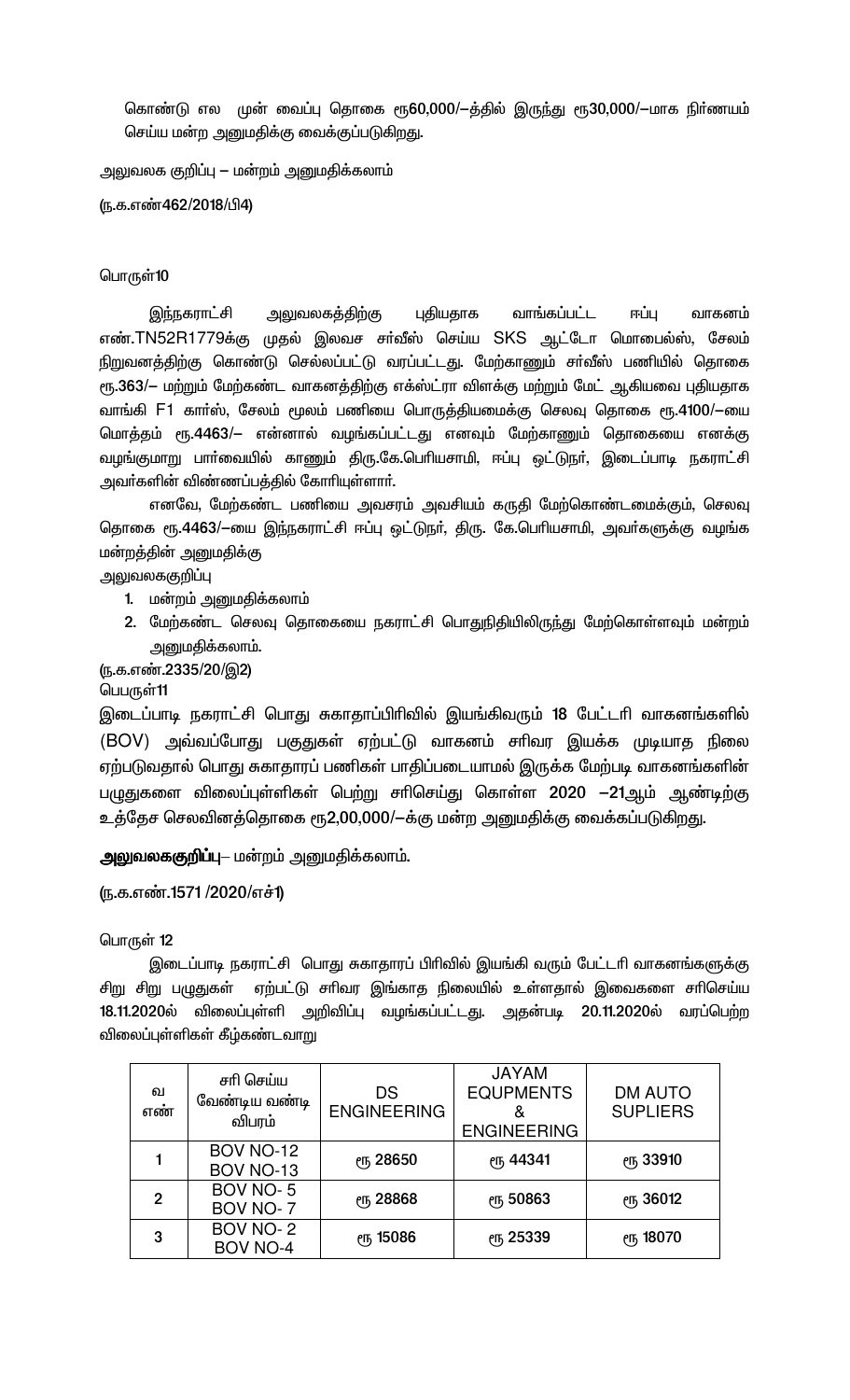மேற்படி வரப் பெற்ற மூன்று விலைப்புள்ளிகளில் குறைந்த விலைப்புள்ளி வழங்கியுள்ள DS ENGINEERING அவர்களின் வில்லைப்புள்ளியை ஏற்று பணி உத்திரவு வழங்க மன்ற அனுமதிக்கு வைக்கப்படுகிறது.

# அலுவலக குறிப்பு

- 1. மன்றம் அனுமதிக்கலாம்
- 2. மேற்படி குறைந்த விலைப்புள்ளி வழங்கிய DS ENGINEERING அவர்களுக்கு தனிஅலுவலா் அவா்களின் முன் அனுமதி பெற்று பணி உத்திரவு வழங்கியதை அனுமதிக்கலாம்

# பொருள் 13

இடைப்பாடி நகராட்சி பொது சுகாதாரம் பிரிவு 1ல் உள்ள 7 BOV வானங்களுக்கு Handel, Break show, Metter, Hand Break, Howrn, Handile Rod போன்ற றபாருட்கள் அவசர அவசியம் கருதி துப்புரவு ஆய்வாளா் திரு.ஆ.தங்கவேல் அவா்களால் சாிசெய்யப்பட்டு அதற்கான பில் பட்டியல் ரூ7125/—வழங்கியுள்ளாா்,எனவே ரூ7125/—திரு.ஆ.தங்கவேல் அவா்களுக்கு வழங்க மன்ற அனுமதிக்குவைக்கப்படுகிறது.

# அலுவலககுறிப்பு

- 1. மன்றம் அனுமதிக்கலாம்
- 2. மேற்படி செலவிலனம் பொது நிதியிலிருந்து மேற்கொள்ளாம்

(ந.க.எண்1472/2020/எச்1)

# பொருள் 14

இடைப்பாடி நகராட்சி 2020–2021ம் ஆண்டு கல்வி நிதி கீழ்கண்ட பணியை மேற்கொள்ள 06.11.2020ம் தேதியில் கோரப்பட்டதில் ஒப்பந்தப்புள்ளிகள் வரப்பெற்ற இரண்டு ஒப்பந்தப்புள்ளிகளை கீழ்கண்ட விபரப்படி மன்றத்தின் பாா்வைக்கும் முடிவிற்கு**ம்** வைக்கப்படுகிறது.

| வ.<br>எண். | பணியின் பெயர்                                                           | மதிப்பீட்டுத்<br>தொகை<br>(ரூபாய்<br>இலட்சத்தில்) | ஒப்பந்ததாரா்<br>பெயர்        | ஒப்பந்தப்புள்ளி<br>சதவீதம்                |
|------------|-------------------------------------------------------------------------|--------------------------------------------------|------------------------------|-------------------------------------------|
|            | எண்.30.<br>சின்ன<br>வார்டு<br>ஏரி<br>சாலையில்<br>அமைந்துள்ள<br>நகராட்சி |                                                  | P.சுப்ரமணி,<br>இருப்பாளி     | மதிப்பீட்டை விட<br>4.97 சதவீதம்<br>அதிகம் |
| 1.         | தொடக்கபள்ளி<br>வளாகத்திற்கு<br>சுற்றுசுவா்<br>அமைத்தல்                  | 9.90                                             | R.சத்தியநாதன்,<br>இடைப்பாடி. | மதிப்பீட்டை விட<br>5.89 சதவீதம்<br>அதிகம் |

# அலுவலக குறிப்பு.

மேற்கண்டவாறு வரப்பெற்ற இரண்டு ஒப்பந்தப்புள்ளிகளில் மதிப்பீட்டை விட 4.97 சதவீதம் அதிகம் ஒப்பந்தப்புள்ளி கொடுத்துள்ள P.சுப்ரமணி, இருப்பாளி.ஒப்பந்ததாராின் ஒப்பந்தப்புள்ளியை மன்றம் ஏற்கலாம்.

(ந.க.எண்.1602/2020/இ2)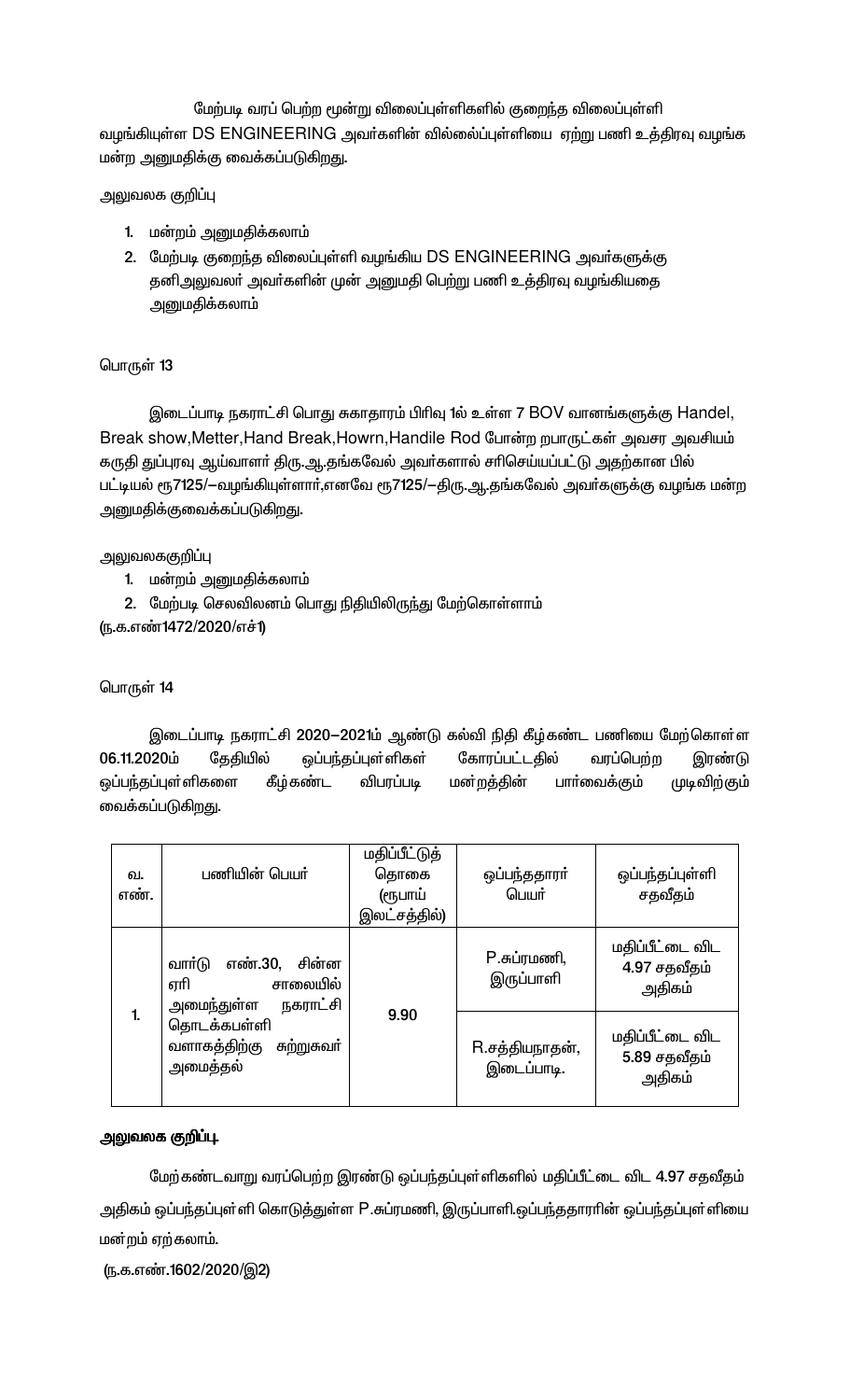இடைப்பாடி நகராட்சி 2020–2021ம் ஆண்டு பொது நிதி கீழ்கண்ட பணியை மேற்கொள்ள 06.11.2020ம் தேதியில் ஒப்பந்தப்புள்ளிகள் கோரப்பட்டதில் வரப்பெற்ற இரண்டு ஒப்பந்தப்புள்ளிகளை கீழ்கண்ட விபரப்படி மன்றத்தின் பாா்வைக்கும் முடிவிற்கும் வைக்கப்படுகிறது.

| வ.<br>எண். | பணியின் பெயர்                                            | <b>மதிப்பீட்டுத்</b><br>தொகை<br>(ரூபாய்<br>இலட்சத்தில்) | ஒப்பந்ததாரா்<br>பெயர்        | ஒப்பந்தப்புள்ளி<br>சதவீதம்                |
|------------|----------------------------------------------------------|---------------------------------------------------------|------------------------------|-------------------------------------------|
|            | வார்டு<br>எண்.12ல்<br>அமைந்துள்ள<br>பழைய<br>நகராட்சி     |                                                         | R.சத்தியநாதன்,<br>இடைப்பாடி. | மதிப்பீட்டை விட<br>4.95 சதவீதம்<br>அதிகம் |
|            | அலுவலகத்திற்கு<br>பராமரிப்பு<br>பணிகள்<br>மேற்கொள்ளுதல். | 5.00                                                    | M. கோபால்<br>இடைப்பாடி.      | மதிப்பீட்டை விட<br>5.89 சதவீதம்<br>அதிகம் |

### அலுவலக குறிப்பு.

மேற்கண்டவாறு வரப்பெற்ற இரண்டு ஒப்பந்தப்புள்ளிகளில் மதிப்பீட்டை விட 4.95 சதவீதம் R.சத்தியநாதன், கொடுத்துள்ள அதிகம் ஒப்பந்தப்புள்ளி இடைப்பாடி ஒப்பந்ததாராின் ஒப்பந்தப்புள்ளியை மன்றம் ஏற்கலாம்.

(ந.க.எண்.1602/2020/இ2)

தனி அலுவலா் (ம) ஆணையாளா்(பொ) இடைப்பாடி நகராட்சி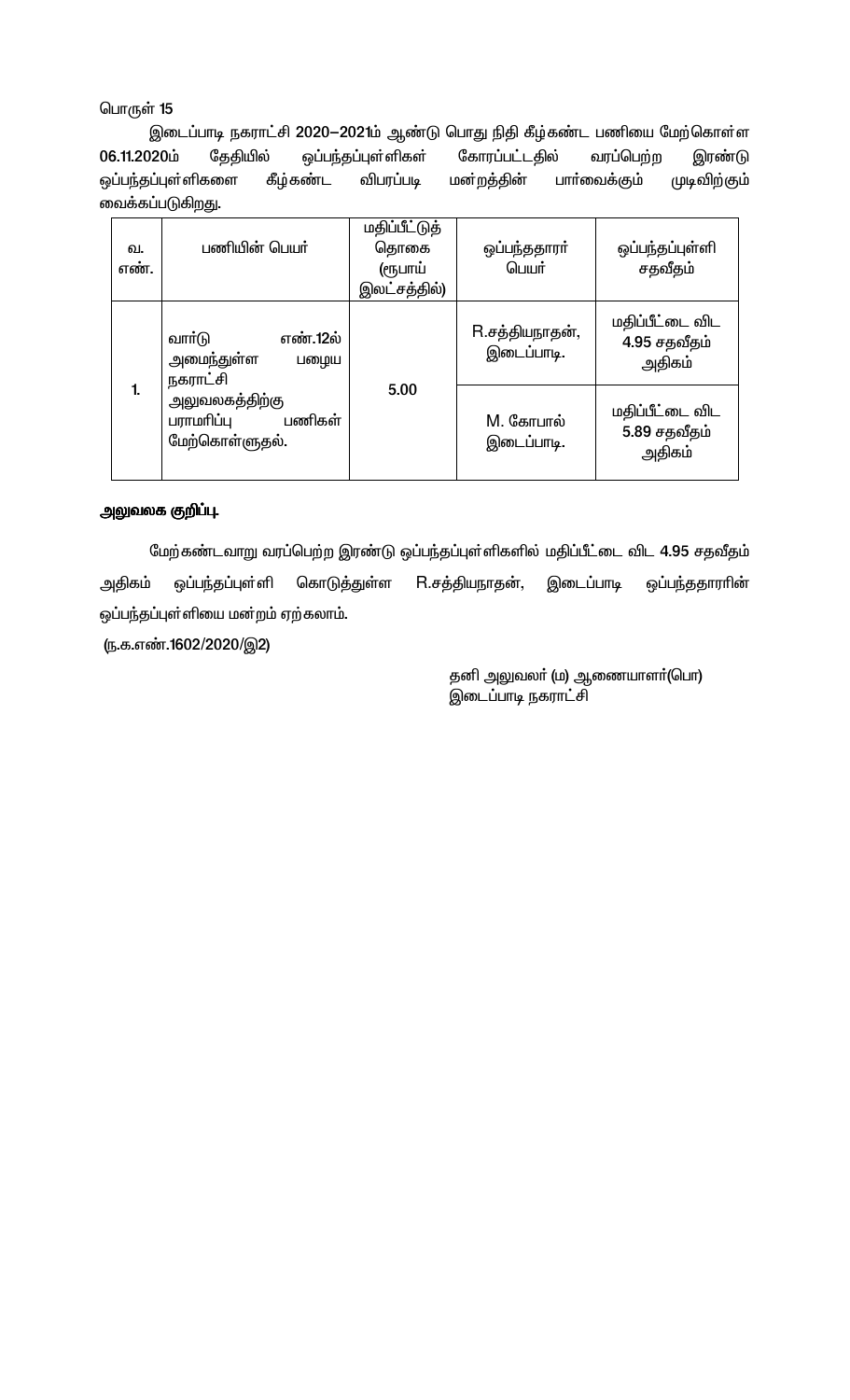இந்நகராட்சிக்குசொந்தமானவெள்ளாண்டிவலசுதினசரிநாளங்காடிகடை  $3.4$ எண் ஆகியஇருகடைகளுக்கும் கடந்தபத்துமுறையாாஏலம் மற்றும் ஒப்பந்தப்புள்ளிகோரியும் ஏல முன் ரு15,000/-ம் அதிகம் எனகருதிகடையினைகுத்தகைக்குஎடுக்கயாரும் வைப்புதொகை வரவில்லை.மேற்படிதினசரிநாளங்காடிகடைகள்அனைத்தும் பொதுமக்களின் மேலும் பாா்வைக்குஇல்லாமல்பிரதானசாலையின் <u>உட்புற</u>மாகஅமை<u>ந்</u>துள்ளது. கடைகள்நீண்டநாட்களாககாலியாகஉள்ளதால்மேற்படிபொருள் தனிக்கையிலும் குறித்து ஆட்சேபணைஎழுப்பப்பட்டுஉள்ளதாலும். நகராட்சிக்குஏற்படும் நிதியிழப்பைகருத்தில்கொண்டும் மேற்படிகடைகளுக்குஏலமுன்வைப்புதொகையாக ет, 15,000/еҧ10,000/-த்தில் இருந்து மாககுறைத்துரலம் விடமன்றஅனுமதிக்குவைக்கப்படுகிறது.

அலுவலக குறிப்பு

மன்றம் அனுமதிக்கலாம்

# ரு.க.எண்1014/2019/பி4

# பொருள்

இந்நகராட்சிக்குசொந்தமானவெள்ளாண்டிவலசுதினசரிநாளங்காடிகடை எண் 3,4ஆகிய ஏலம் மற்றும் ஒப்பந்தப்புள்ளி 27.11.2020ந்தேதிகோரப்பட்டதற்குஏலம் இரு கடைகளுக்கும் கோரஎவரும் முன்வராதநிலையில்இரண்டுஒப்பந்தப்புள்ளிகள்பெறப்பட்டதன் ஒப்புநோக்குப் பட்டியல்மன்றத்தின் பார்வைக்கும் முடிவிற்கும் வைக்கப்படுகிறது.

| ഖ<br>எ<br>ண் | ஒப்பந்தப்புள்ளிகோரியவா்களி<br>ன் பெயா் மற்றும் முகவாி                            | கடையின் விபரம்                | உச்சஎல<br>க்<br>கேள்வி | உச்சஒப்பந்தகேள்<br>ഖി |
|--------------|----------------------------------------------------------------------------------|-------------------------------|------------------------|-----------------------|
|              | 2                                                                                | 3                             | 4                      | 5                     |
| 3.           | திரு.து.செல்வம்<br>த/பெதுரைசாமி<br>61,வெள்ளாண்டிவலசு<br>பழையதெரு-II<br>இடைப்பாடி | தினசரிநாளங்காடிகளை<br>ட எண் 4 |                        | 1317                  |
| 4.1          | திருமதி.தமிழரசி<br>க/பெசெல்வம்<br>வெள்ளாண்டிவலசு<br>தெற்குதெரு, இடைப்பாடி        |                               |                        | 1200                  |

அலுவலக குறி**ப்**பு

3. அனுமதிக்கலாம்

| 4. அவசரஅவசியம்                          | கருதிதனிஅலுவலாின்                                   | முன   |
|-----------------------------------------|-----------------------------------------------------|-------|
| அனுமதிபெற்றுஉச்சஒப்பந்தப்புள்ளிகேள்வியை |                                                     | ஏற்று |
|                                         | கடையினைஒப்படைப்புசெய்தமைக்கும் மன்றம் அனுமதிக்கலாம் |       |

(ந.க.எண்1014/2019/பி4)

# பொருள்

இந்நகராட்சிக்குசொந்தமானபழையநகராட்சிஅலுவலககட்டிடவளாகம் முன்புஇரண்டுஅசோகமரங்கள்மின்கம்பிஅருகில்உள்ளதால்பொதுமக்களுக்கும் கட்டிடத்திற்கும் பாதிப்புஏற்படுத்தும் வகையில்உள்ளதால்சங்ககிரிவருவாய்கோட்டாட்சியா் அவா்களின் கடிதத்தின் மேட்டூர் மரமதிப்பீட் வனசரகஅலுவலா் அவா்களின் அறிக்கையின் **Lilg Lilg** மேற்கண்டஇரண்டுஅசோகமரங்களைஅகற்ற 07.12.2020応 கேகிபகிரங்கஎலம் விடப்பட்டது.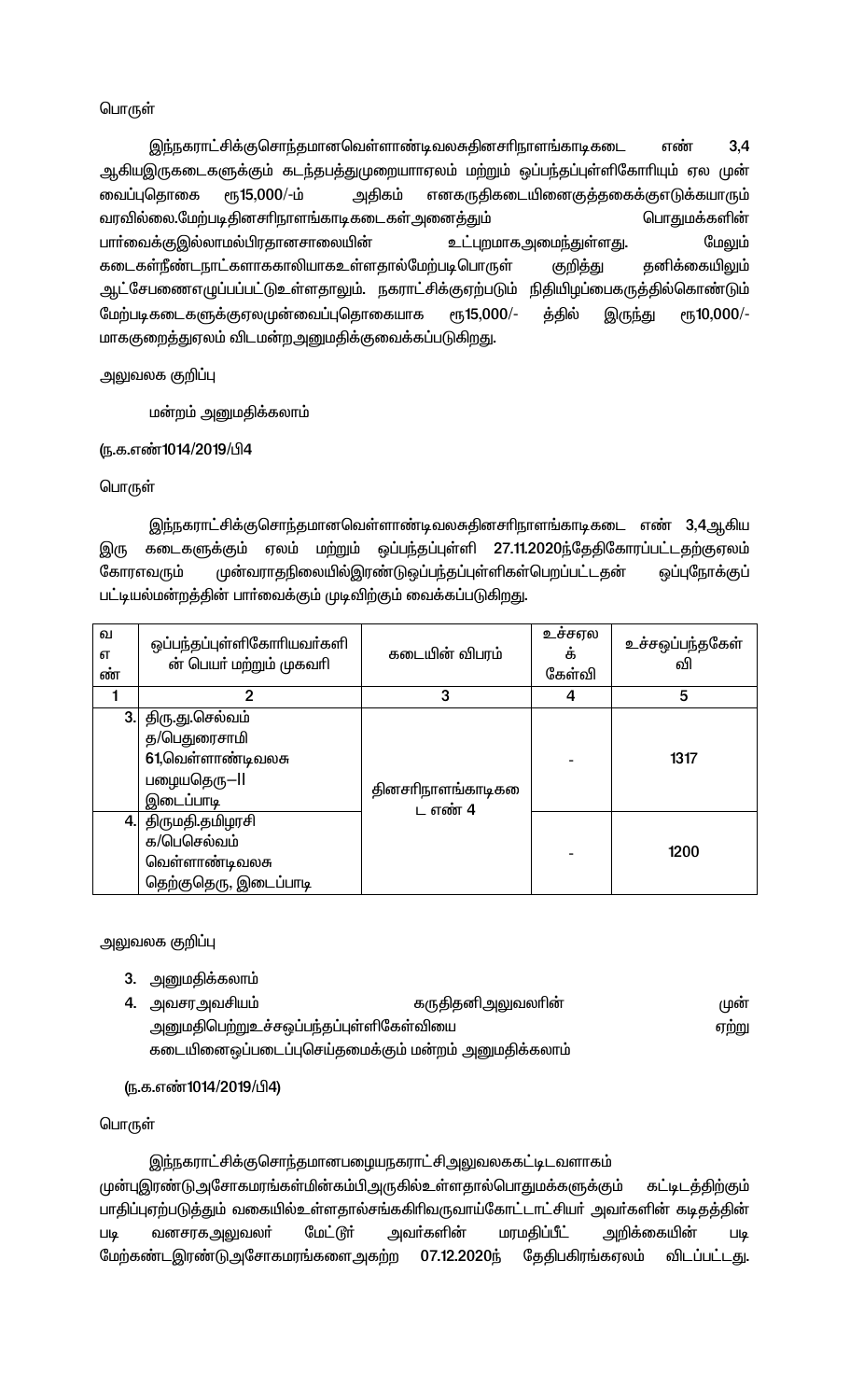விபரம் மேற்படிமரங்களைஏலம் கோரியதன் பாா்வைக்கும் முடிவிற்கும் மன்றத்தின் வைக்கப்படுகிறது.

| வ.எண்         | ஏலம் கோரியவா்களின்<br>விபரம்                                                      | மரங்களின் விபரம்           | உச்சஏலக் கேள்வி |
|---------------|-----------------------------------------------------------------------------------|----------------------------|-----------------|
|               | 2                                                                                 | 3                          | 4               |
|               | திரு சின்னத்தம்பி<br>நைனாம்பட்டிபழையதெரு<br>இடைப்பாடி                             |                            | <b>е</b> ҧ5300  |
| $\mathcal{P}$ | திரு.ஆா்.ஜெகன் தங்கதுரை<br>க/பெராஜேந்திரன்<br>க.புதூா் மேற்குத் தெரு<br>இடைப்பாடி | அசோகமரங்கள் 2<br>எண்ணிக்கை | <b>е</b> ҧ5350  |

அலுவலக குறிப்பு

- 1. மேற்படிஇரண்டுஉச்சகேள்விகளில்வரிசை எண்2ல் கண்ட திரு.ஆா்.ஜெகன் தங்கதுரைஇடைப்பாடிஎன்பவரின் உச்சஏலக் கேள்விமாவட்ட வன அலுவலா்மேட்டூா் அவா்களால்நிா்ணயம் செய்ததொகையைவிடஅதிகமாகஉள்ளது. எனவே இவ் உச்சஎலக் கேள்வியினைமன்றம் ஏற்கலாம்.
- 2. அவசரஅவசியம் கருதிதனிஅலுவலா் அவா்களின் முன் அனுமதிபெற்றுமேற்கண்டஇரண்டுஅசோகாமரங்களைவெட்டி அகற்றிட திரு.ஆர்.ஜெகன் <u>தங்கதுரைஇடைப்பாடி அவா்களுக்குஉத்திரவுவழங்கியமைக்கும்</u> மன்றம் அங்கீகாரம் வழங்கலாம்

ரு.க.எண்1659/2020/பி4)

பொருள்

இந்நகராட்சிக்குட்பட்டபகுதிகளில்பராமரிக்கப்பட்டுவரும் தெருவிளக்குகளின் மின் உதிரிபொருட்கள்மற்றும் பழுதானபழைய மின் விளக்குகள்பயன்படுத்தப்படஇயலாதநிலையில்உள்ளதுமேற்படி உதிரிப்பொருட்கள்பழுதானதைவிற்பனைசெய்யப்பட்டால்எதிர்பார்க்கப்படும் தொகையாக ரூ65756/-எனதெரிவிக்கப்பட்டுள்ளது.

அதன்படி 26.11.2020 அன்றுநடைபெற்றபொதுஏலம் மற்றும் ஒப்பந்தப்புள்ளியில்இரண்டுஒப்பந்தப்புள்ளிகள்மட்டுமேவரப்பெற்றனவரப்பெற்றஒப்பந்தப்புள்ளிக ளின் ஒப்புநோக்குபட்டியல்பின்வருமாறுமன்றத்தின் அனுமதிக்குவைக்கப்படுகிறது.

| ഖ   | ஒப்பந்தப்புள்ளிகோரியவர்கள்விபரம்                                                          | எதிர்பார்க்கப்படும் | ஒப்பந்தப்புள்ளிதொகை                                       |
|-----|-------------------------------------------------------------------------------------------|---------------------|-----------------------------------------------------------|
| எண் |                                                                                           | தொகை ரூ             | €Ҧ                                                        |
| 3.  | திரு.சக்திவேல்ஜெயமுருகன்<br>டிரேடர்ஸ்<br>69Alசெல்லியாண்டியம்மன்<br>கோவில்தெரு , இடைப்பாடி | eҧ65,756/-          | ரு69206.75/-<br>or<br>er <sub>5</sub> 69207/-             |
| 4.  | திரு.மாரியப்பன்<br>67/A-3சின்னமணலி<br>கிழக்கு தெரு, இடைப்பாடி                             |                     | er <sub>5</sub> 56698.25/-<br>or<br><sub>С</sub> п56699/- |